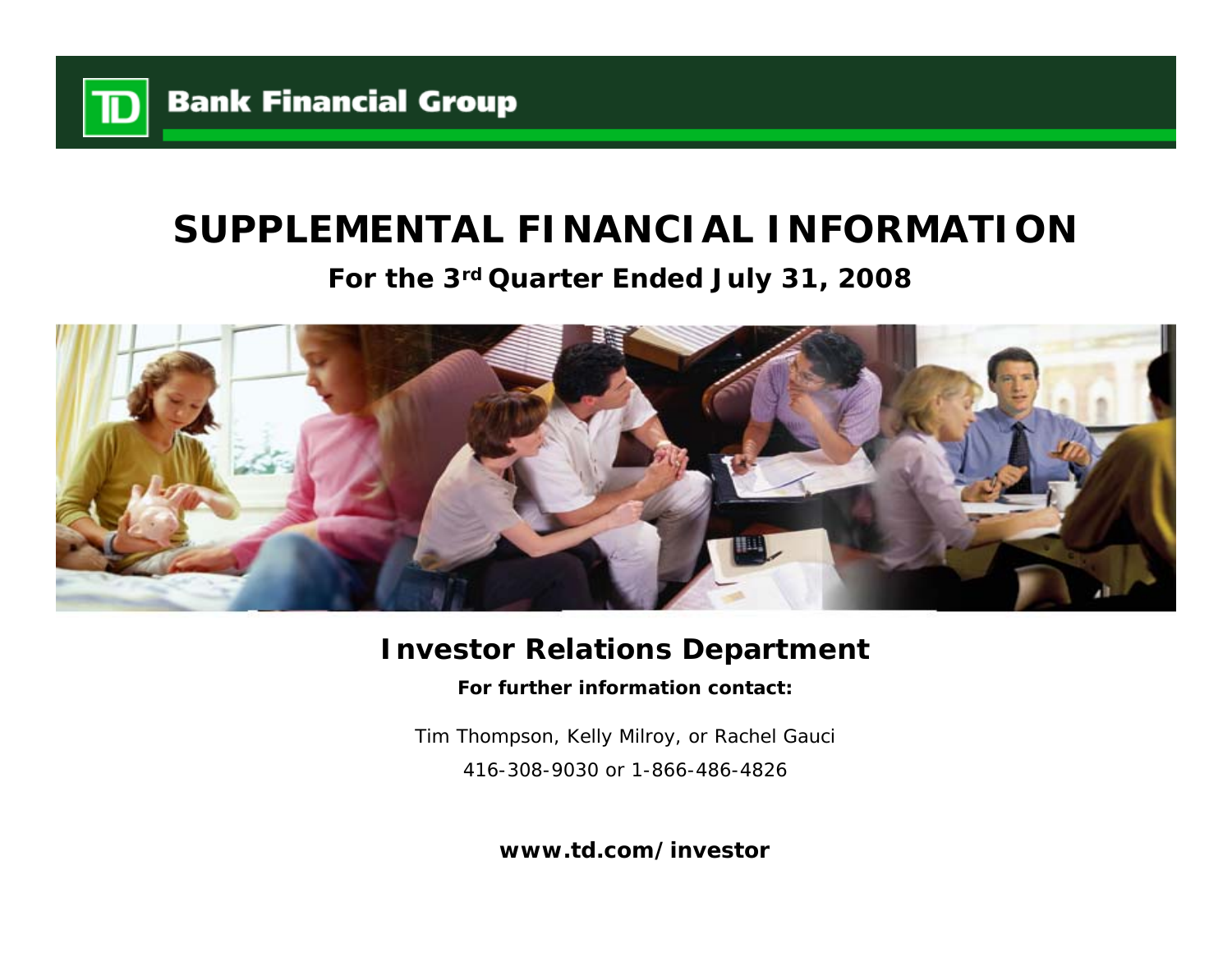

## **For the 3rd Quarter ended July 31, 2008**

The supplemental information contained in this package is designed to improve the readers' understanding of the financial performance of TD Bank Financial Group (the Bank). This information should be used in conjunction with the Bank's Q3 2008 Report to Shareholders, and Investor Presentation, as well as the 2007 audited Consolidated Financial Statements for the year ended October 31, 2007.

#### **How the Bank Reports**

The Bank prepares its consolidated financial statements in accordance with Canadian generally accepted accounting principles (GAAP) and refers to results prepared in accordance with GAAP as the "reported basis" or "reported" results. The Bank also utilizes non-GAAP financial measures referred to as "adjusted basis" or "adjusted" results to assess each of its businesses and to measure overall Bank performance. To arrive at adjusted results, the Bank removes "items of note", net of income taxes, from reported results. The items of note relate to items which management does not believe are indicative of underlying business performance. The items of note are listed on page 3 of this package. The items of note include the Bank's amortization of intangible assets, which primarily relate to the Canada Trust acquisition in 2000, the TD Banknorth Inc. (TD Banknorth) acquisition in 2005 and its privatization in 2007, the acquisitions by TD Banknorth of Hudson United Bancorp (Hudson) in 2006 and Interchange Financial Services Corporation (Interchange) in 2007, the Commerce Bancorp, Inc. (Commerce) acquisition in 2008, and the amortization of intangibles included in equity in net income of TD Ameritrade. The Bank believes that adjusted results provide the reader with a better understanding of how management views the Bank's performance.

As explained, adjusted results are different from reported results determined in accordance with GAAP. Adjusted results, items of note and related terms are non-GAAP financial measures as these are not defined terms under GAAP and, therefore, may not be comparable to similar terms used by other issuers. A reconciliation between the Bank's reported and adjusted results is provided on page 6 of the Bank's Q3 2008 Report to Shareholders.

#### **Segmented Information**

For management reporting purposes, the Bank's operations and activities are organized into the following four operating business segments: Canadian Personal and Commercial Banking, Wealth Management (including TD Ameritrade), U.S. Personal and Commercial Banking through TD Banknorth and Commerce (to be known together as TD Bank), and Wholesale Banking. The Bank's other activities are grouped into the Corporate segment.

The Bank measures and evaluates the performance of the segments based on our management structure and is not necessarily comparable with other financial services companies. Results of each business segment reflect revenue, expenses, assets and liabilities generated by the businesses in that segment. Due to the complexity of the Bank, its management reporting model uses various estimates, assumptions, allocations and risk-based methodologies for funds transfer pricing, inter-segment revenue, income tax rates, capital, indirect expenses and cost transfers to measure business segment results. Transfer pricing of funds is generally applied at market rates. Inter-segment revenue is negotiated between each business segment and approximates the value provided by the distributing segment. Income tax expense or benefit is generally applied to each segment based on a statutory tax rate and may be adjusted for items and activities unique to each segment.

The Bank measures and evaluates the performance of each segment based on adjusted net income available to common shareholders, economic profit and return on invested capital. Economic profit is adjusted net income available to common shareholders, less a charge for average invested capital. Each segment's invested capital represents the capital required for economic risks, including credit, market and operational risks, plus the purchased amounts of goodwill and intangible assets, net of impairment write downs. Return on invested capital is adjusted net income available to common shareholders, divided by average invested capital. Economic profit and return on invested capital are not defined terms under GAAP and, therefore, may not be comparable to similar terms used by other issuers. A reconciliation between the Bank's economic profit, return on invested capital and adjusted net income is provided on page 7 of the Bank's Q3 2008 Report to Shareholders.

Amortization of intangible expense is included in the Corporate segment. Accordingly, net income for the operating business segments is presented before amortization of intangibles, as well as any other items of note not attributed to the operating segments. Net interest income within Wholesale Banking is calculated on a taxable equivalent basis (TEB), which means that the value of the nontaxable or tax-exempt income, including dividends, is adjusted to its equivalent before-tax value. Using TEB allows the Bank to measure income from all securities and loans consistently and makes for a more meaningful comparison of net interest income with similar institutions. The TEB adjustment, reflected in the Wholesale Banking segment, is eliminated in the Corporate segment.

As stated in the 2007 audited Consolidated Financial Statements, the Bank securitizes retail loans and receivables held by the Canadian Personal and Commercial Banking segment in transactions that are accounted for as sales. For the purpose of segmented reporting, Canadian Personal and Commercial Banking accounts for the transactions as though they are financing arrangements. Accordingly, the interest income earned on the assets sold net of the funding costs incurred by the purchaser trusts is recorded in net interest income and the provision for credit losses related to these assets is charged to provision for (reversal of) credit losses. This accounting is reversed in the Corporate segment and the gain recognized on sale which is in compliance with appropriate accounting standards together with income earned on the retained interests net of credit losses incurred are included in other income.

For more information, see the "Business Focus" section of the 2007 Annual Report and Note 27 to the 2007 audited Consolidated Financial Statements.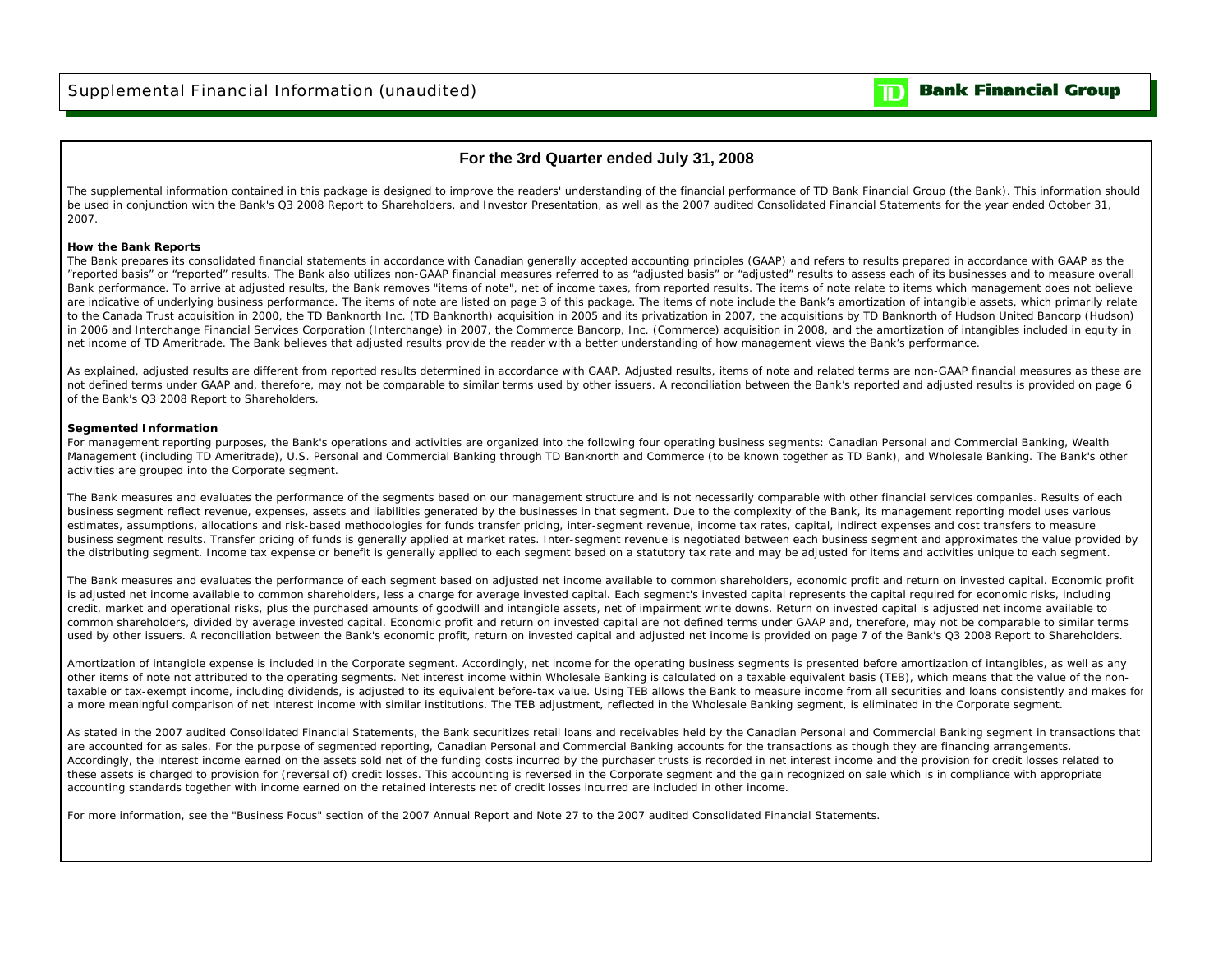| For the 3rd Quarter Ended July 31, 2008<br><b>Table of Contents</b>   |              |
|-----------------------------------------------------------------------|--------------|
|                                                                       |              |
|                                                                       | Page         |
| <b>Highlights</b>                                                     | 1            |
| <b>Shareholder Value</b>                                              | $\mathbf{2}$ |
| Adjustment for Items of Note, Net of Income Taxes                     | 3            |
| <b>Segmented Results Summary</b>                                      | 4            |
| <b>Canadian Personal and Commercial Banking Segment</b>               | 5            |
| <b>Wealth Management Segment</b>                                      | 6            |
| U.S. Personal and Commercial Banking Segment                          | 7            |
| <b>Wholesale Banking Segment</b>                                      | 8            |
| <b>Corporate Segment</b>                                              | 9            |
| Net Interest Income and Margin                                        | 10           |
| Other Income                                                          | 11           |
| <b>Non-interest Expenses</b>                                          | $12 \,$      |
| <b>Balance Sheet</b>                                                  | 13           |
| <b>Unrealized Gain (Loss) on Banking Book Equities</b>                | 14           |
| <b>Assets under Administration and Management</b>                     | 14           |
| <b>Intangibles and Goodwill</b>                                       | 15           |
| <b>Restructuring Costs</b>                                            | 15           |
| <b>Loan Securitization</b>                                            | 16           |
| <b>Loans Managed</b>                                                  | 17           |
| <b>Impaired Loans</b>                                                 | 18           |
| <b>Allowance for Credit Losses</b>                                    | 19           |
| <b>Provision for Credit Losses</b>                                    | 20           |
| Analysis of Change in Shareholders' Equity                            | 21           |
| Change in Accumulated Other Comprehensive Income, net of income taxes | 22           |
| Analysis of Change in Non-controlling Interests                       | 23           |
| Analysis of Change in Investment in TD Ameritrade                     | 23           |
| <b>Basel II - Gross Credit Risk Exposures</b>                         | 24           |
| <b>Basel II - Exposures Covered By Credit Risk Mitigation</b>         | 25           |
| <b>Basel II - Risk-weighted Assets</b>                                | 26           |
| <b>Basel II - Capital</b>                                             | 27           |
| Basel I - Risk-weighted Assets and Capital                            | 28           |
| <b>Basel II - Glossary</b>                                            | 29           |

Certain comparative amounts have been reclassified to conform with current period presentation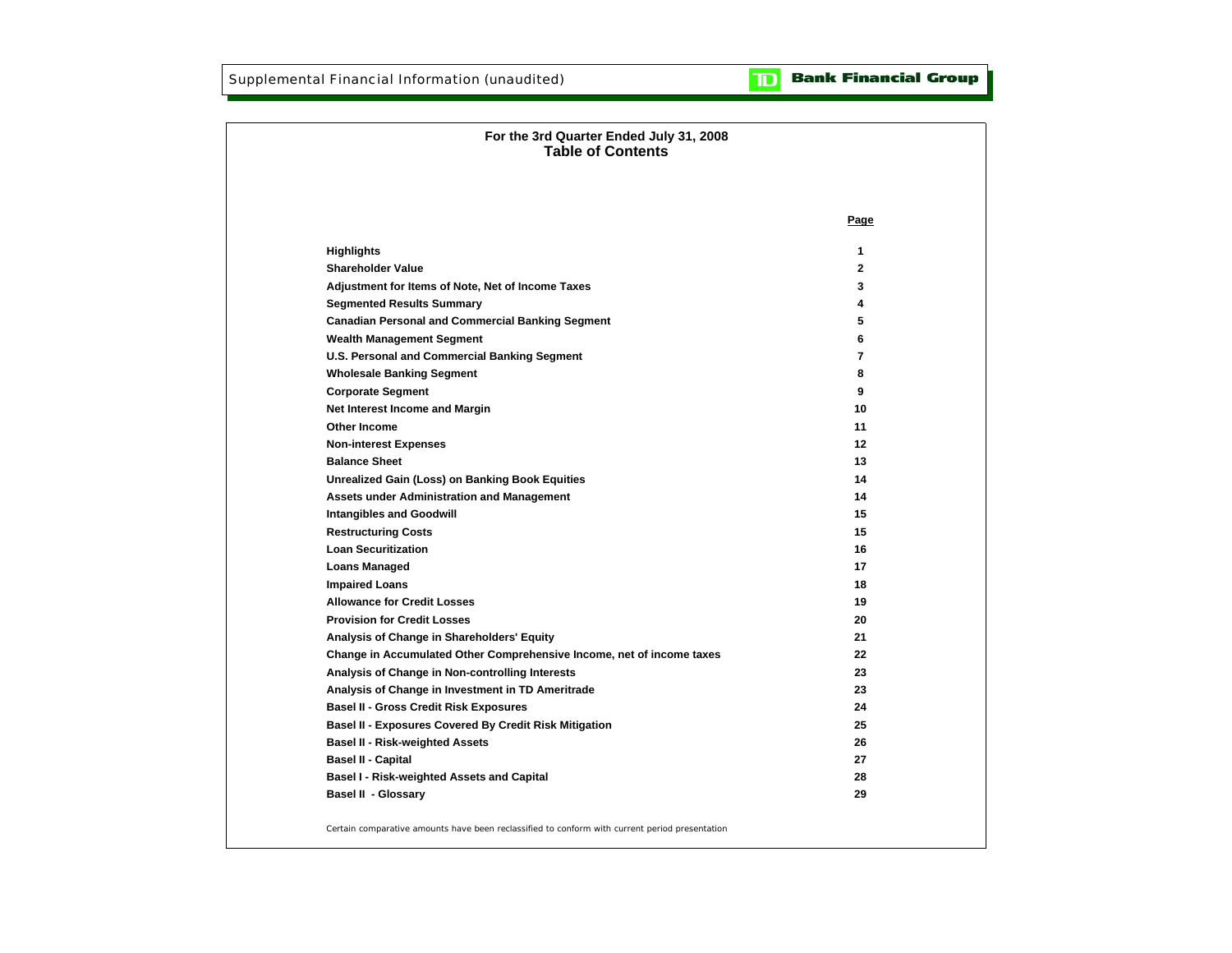| <b>Highlights</b>                                                          |                   |                |                  |     |                       |        |              |        |                |                        |                |                       |              |                 |     |                |              |       | $\overline{\mathbb{D}}$ |                     | <b>Bank Financial Group</b> |     |        |                  |         |
|----------------------------------------------------------------------------|-------------------|----------------|------------------|-----|-----------------------|--------|--------------|--------|----------------|------------------------|----------------|-----------------------|--------------|-----------------|-----|----------------|--------------|-------|-------------------------|---------------------|-----------------------------|-----|--------|------------------|---------|
|                                                                            |                   | LINE           |                  |     | 2008                  |        |              |        |                |                        | 2007           |                       |              |                 |     | 2006           |              |       |                         | <b>Year to Date</b> |                             |     |        | <b>Full Year</b> |         |
| <b>FOR THE PERIOD ENDED</b>                                                |                   |                | Q3               |     | Q <sub>2</sub>        | Q1     |              | Q4     |                | Q3                     |                | Q <sub>2</sub>        |              | Q1              |     | Q <sub>4</sub> |              | Q3    | 2008                    |                     | 2007                        |     | 2007   |                  | 2006    |
| Income statement (\$ millions)                                             |                   |                |                  |     |                       |        |              |        |                |                        |                |                       |              |                 |     |                |              |       |                         |                     |                             |     |        |                  |         |
| Net interest income                                                        | (page 10)         | $\overline{1}$ | 2,437            |     | 1,858<br>$\mathbf{s}$ | 1.788  | \$.          | 1,808  | $\mathfrak{L}$ | 1,783                  | $\mathbf{s}$   | 1,662                 | \$           | 1,671           | \$  | 1,714          | $\mathbf{s}$ | 1,623 | 6,083                   |                     | $\mathbf{s}$<br>5,116       | \$  | 6,924  | s.               | 6,371   |
| Other income                                                               | (page 11)         | $\overline{2}$ | 1,600            |     | 1,530                 | 1.816  |              | 1,742  |                | 1,899                  |                | 1,882                 |              | 1,834           |     | 1,604          |              | 1,688 | 4,946                   |                     | 5,615                       |     | 7,357  |                  | 6,821   |
| Total revenue                                                              |                   | 3              | 4,037            |     | 3,388                 | 3.604  |              | 3,550  |                | 3,682                  |                | 3,544                 |              | 3,505           |     | 3,318          |              | 3,311 | 11,029                  |                     | 10,731                      |     | 14,281 |                  | 13,192  |
| Dilution gain (loss) on investments, net of costs                          |                   | 4              |                  |     |                       |        |              |        |                |                        |                |                       |              |                 |     |                |              |       |                         |                     |                             |     |        |                  | 1,559   |
| Provision for (reversal of) credit losses                                  | (page 20)         | 5              | 288              |     | 232                   | 255    |              | 139    |                | 171                    |                | 172                   |              | 163             |     | 170            |              | 109   | 775                     |                     | 506                         |     | 645    |                  | 409     |
| Non-interest expenses                                                      | (page 12)         | 6              | 2,701            |     | 2,206                 | 2,228  |              | 2,241  |                | 2,216                  |                | 2,297                 |              | 2,221           |     | 2,211          |              | 2,170 | 7,135                   |                     | 6,734                       |     | 8,975  |                  | 8,815   |
| Net income before provision for income taxes                               |                   | $\overline{7}$ | 1.048            |     | 950                   | 1.121  |              | 1.170  |                | 1.295                  |                | 1,075                 |              | 1,121           |     | 937            |              | 1,032 | 3,119                   |                     | 3.491                       |     | 4.661  |                  | 5,527   |
| Provision for income taxes                                                 |                   | 8              | 122              |     | 160                   | 235    |              | 153    |                | 248                    |                | 234                   |              | 218             |     | 175            |              | 235   | 517                     |                     | 700                         |     | 853    |                  | 874     |
| Income before non-controlling interests in subsidiaries                    |                   | 9              | 926              |     | 790                   | 886    |              | 1,017  |                | 1,047                  |                | 841                   |              | 903             |     | 762            |              | 797   | 2,602                   |                     | 2,791                       |     | 3,808  |                  | 4,653   |
| Non-controlling interests in subsidiaries                                  | (page 23)         | 10             | -8               |     | 9                     | 8      |              | 8      |                | 13                     |                | 27                    |              | 47              |     | 48             |              | 52    |                         | 25                  | 87                          |     | 95     |                  | 184     |
| Equity in net income of an associated company, net of income taxes         | (page 23)         | 11             | 79               |     | 71                    | 92     |              | 85     |                | 69                     |                | 65                    |              | 65              |     | 48             |              | 51    | 242                     |                     | 199                         |     | 284    |                  | 134     |
| Net income - reported                                                      |                   | 12             | 997              |     | 852                   | 970    |              | 1,094  |                | 1,103                  |                | 879                   |              | 921             |     | 762            |              | 796   | 2,819                   |                     | 2,903                       |     | 3,997  |                  | 4,603   |
| Adjustment for items of note, net of income taxes                          | (page 3)          | 13             | 118              |     | 121                   | 90     |              | (73)   |                | 61                     |                | 116                   |              | 88              |     | 113            |              | 90    | 329                     |                     | 265                         |     | 192    |                  | (1,227) |
| Net income - adjusted                                                      |                   | 14             | 1.115            |     | 973                   | 1.060  |              | 1.021  |                | 1.164<br>$\mathcal{D}$ |                | 995<br>$\overline{7}$ |              | 1.009           |     | 875            |              | 886   | 3.148                   |                     | 3.168                       |     | 4.189  |                  | 3.376   |
| Preferred dividends                                                        |                   | 15             | 17               |     | 11                    | -8     |              | 5      |                |                        |                |                       |              | 6               |     | $\overline{5}$ |              | 6     |                         | 36                  | 15                          |     | 20     |                  | 22      |
| Net income available to common shareholders - adjusted                     |                   | 16             | 1.098            |     | 962<br>\$             | 1.052  | $\mathbf{s}$ | 1.016  | \$             | 1,162                  | $\mathfrak{s}$ | 988                   | S.           | 1,003           |     | 870            | \$.          | 880   | 3,112<br>s.             |                     | $\mathbb{S}$<br>3,153       | \$. | 4.169  | s.               | 3,354   |
| Per common share <sup>1</sup> and average number of shares                 |                   |                |                  |     |                       |        |              |        |                |                        |                |                       |              |                 |     |                |              |       |                         |                     |                             |     |        |                  |         |
| Basic net income<br>- reported                                             |                   | 17             | 1.22             |     | 1.12<br>$\mathbf{s}$  | 1.34   |              | 1.52   | $\mathfrak{s}$ | 1.53                   | $\mathbf{s}$   | 1.21                  | $\mathbf{s}$ | 1.27            | £.  | 1.05           | \$.          | 1.10  | 3.68                    |                     | \$.<br>4.02                 | £.  | 5.53   | $\mathbf{s}$     | 6.39    |
| - adjusted                                                                 |                   | 18             | 1.37             |     | 1.33                  | 1.46   |              | 1.42   |                | 1.61                   |                | 1.37                  |              | 1.40            |     | 1.21           |              | 1.22  | 4.15                    |                     | 4.39                        |     | 5.80   |                  | 4.70    |
| Diluted net income<br>- reported                                           |                   | 19             | 1.21             |     | 1.12                  | 1.33   |              | 1.50   |                | 1.51                   |                | 1.20                  |              | 1.26            |     | 1.04           |              | 1.09  | 3.65                    |                     | 3.98                        |     | 5.48   |                  | 6.34    |
| - adjusted                                                                 |                   | 20             | 1.35             |     | 1.32                  | 1.45   |              | 1.40   |                | 1.60                   |                | 1.36                  |              | 1.38            |     | 1.20           |              | 1.21  | 4.12                    |                     | 4.34                        |     | 5.75   |                  | 4.66    |
| Average number of common shares outstanding<br>- basic (millions)          |                   | 21             | 804.0            |     | 747.7                 | 718.3  |              | 717.3  |                | 719.5                  |                | 719.1                 |              | 718.3           |     | 719.7          |              | 719.1 | 756.8                   |                     | 719.0                       |     | 718.6  |                  | 716.8   |
| - diluted                                                                  |                   | 22             | 811.0            |     | 753.7                 | 724.6  |              | 724.4  |                | 726.9                  |                | 725.9                 |              | 724.9           |     | 726.0          |              | 724.7 | 763.2                   |                     | 725.9                       |     | 725.5  |                  | 723.0   |
| Balance sheet (\$ billions)                                                |                   |                |                  |     |                       |        |              |        |                |                        |                |                       |              |                 |     |                |              |       |                         |                     |                             |     |        |                  |         |
| Total assets                                                               | (page 13)         | 23             | 508.8            |     | 503.6<br>\$           | 435.2  | \$.          | 422.1  | \$             | 403.9                  | \$             | 396.7                 | S.           | 408.2           | \$. | 392.9          | \$           | 385.8 | 508.8<br>ŝ.             |                     | \$<br>403.9                 | \$. | 422.1  | \$               | 392.9   |
| Total shareholders' equity                                                 | (page 21)         | 24             | 31.3             |     | 30.6                  | 22.9   |              | 21.4   |                | 21.0                   |                | 21.8                  |              | 21.0            |     | 19.6           |              | 19.4  | 31.3                    |                     | 21.0                        |     | 21.4   |                  | 19.6    |
| Unrealized gain (loss) on banking book equities <sup>2</sup> (\$ millions) |                   |                | 698              |     | 746                   | 901    |              |        |                |                        |                |                       |              | 990             |     | 774            |              |       | 698                     |                     |                             |     |        |                  |         |
|                                                                            | (page 14)         | 25             |                  |     |                       |        |              | 1,236  |                | 1,010                  |                | 1,027                 |              |                 |     |                |              | 707   |                         |                     | 1,010                       |     | 1,236  |                  | 774     |
| Capital and risk metrics (\$ billions)                                     |                   |                |                  |     |                       |        |              |        |                |                        |                |                       |              |                 |     |                |              |       |                         |                     |                             |     |        |                  |         |
| Risk-weighted assets (RWA) <sup>3</sup>                                    | (pages 26 and 28) | 26             | 184.7            |     | 178.6<br>$\mathbf{s}$ | 145.9  | S.           | 152.5  | \$             | 150.8                  | $\mathcal{S}$  | 149.4                 | -S           | 149.1           | \$  | 141.9          | s.           | 139.1 | 184.7<br>ŝ              |                     | 150.8<br>\$.                | \$. | 152.5  | s.               | 141.9   |
| Tier 1 capital <sup>3</sup>                                                | (pages 27 and 28) | 27             | 17.5             |     | 16.3                  | 15.9   |              | 15.6   |                | 15.4                   |                | 14.7                  |              | 17.7            |     | 17.1           |              | 16.8  | 17.5                    |                     | 15.4                        |     | 15.6   |                  | 17.1    |
| Tier 1 capital ratio                                                       | (pages 27 and 28) | 28             | 9.5 <sup>°</sup> |     | 9.1%                  | 10.9%  |              | 10.3%  |                | 10.2%                  |                | 9.8%                  |              | 11.9%           |     | 12.0%          |              | 12.1% |                         | 9.5%                | 10.2%                       |     | 10.3%  |                  | 12.0%   |
| Total capital ratio <sup>3</sup>                                           | (pages 27 and 28) | 29             | 13.4             |     | 12.7                  | 15.1   |              | 13.0   |                | 13.3                   |                | 12.3                  |              | 14.1            |     | 13.1           |              | 13.2  | 13.4                    |                     | 13.3                        |     | 13.0   |                  | 13.1    |
| After-tax impact of 1% increase in interest rates on                       |                   |                |                  |     |                       |        |              |        |                |                        |                |                       |              |                 |     |                |              |       |                         |                     |                             |     |        |                  |         |
| Common shareholders' equity (\$ millions)                                  |                   | 30             | (66)<br>Ŝ        | -96 | 51<br>$\mathbb{S}$    | $\sim$ | \$           | (10)   | -\$            | (20)                   | £.             | (33)                  | \$           | 5               | £.  | (20)           | - S          | (14)  | \$                      | (66)                | (20)<br>- \$                | \$. | (10)   | -S               | (20)    |
| Annual net income (\$ millions)                                            |                   | 31             | 13               |     | (26)                  | (24)   |              | (6)    |                | (18)                   |                | (10)                  |              | $\overline{2}$  |     | (4)            |              |       |                         | 13                  | (18)                        |     | (6)    |                  | (4)     |
| Impaired loans net of specific provisions (\$ millions)                    | (page 18)         | 32             | 709              |     | 654                   | 554    |              | 366    |                | 379                    |                | 372                   |              | 314             |     | 270            |              | 245   |                         | 709                 | 379                         |     | 366    |                  | 270     |
| Impaired loans net of specific allowance as a % of net loans               | (page 18)         | 33             | .3%              |     | .3%                   | $.3\%$ |              | $.2\%$ |                | .2%                    |                | $.2\%$                |              | .2 <sup>°</sup> |     | .2%            |              | .1 %  |                         | .3%                 | .2%                         |     | .2%    |                  | .2%     |
| Provision for credit losses as a % of net average loans                    |                   | 34             | .54              |     | .49                   | .57    |              | .30    |                | .39                    |                | .41                   |              | .38             |     | .40            |              | .26   |                         | .54                 | .39                         |     | .37    |                  | .25     |
| Rating of senior debt: Moody's                                             |                   | 35             | Aaa              |     | Aaa                   | Aaa    |              | Aaa    |                | Aaa                    |                | Aaa                   |              | Aa3             |     | Aa3            |              | Aa3   |                         | Aaa                 | Aaa                         |     | Aaa    |                  | АаЗ     |
| Standard and Poor's                                                        |                   | 36             | AA-              |     | AA-                   | AA-    |              | AA-    |                | AA-                    |                | AA-                   |              | $A+$            |     | $A+$           |              | A+    |                         | AA-                 | AA-                         |     | AA-    |                  | A+      |

<sup>1</sup> Earnings per share (EPS) is computed by dividing net income available to common shareholders by the weighted average number of shares outstanding during the period. As a result, the sum of the quarterly EPS figures may

 $<sup>2</sup>$  Includes unrealized gains (losses) on publicly traded available-for-sale securities which are included in other comprehensive income.</sup>

3 Effective November 1, 2007, the Bank implemented guidelines of the Office of the Superintendent of Financial Institutions Canada (OSFI) under the "International Convergence of Capital Measurement and Capital Standards - Basel Committee on Banking Supervision. Accordingly, the numbers for 2008 are based on Basel II, while all prior period numbers are based on Basel I Capital Accord (Basel I).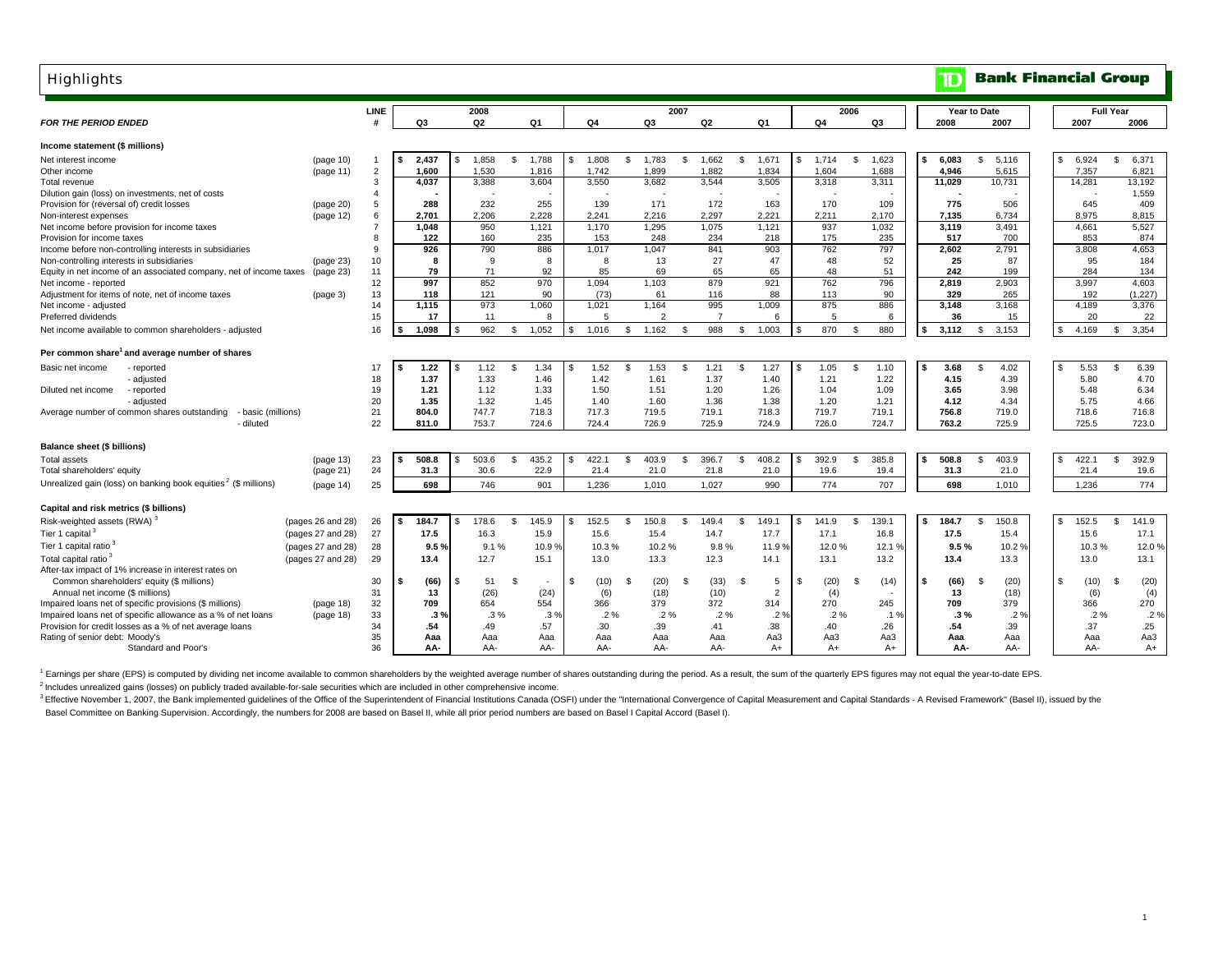## Shareholder Value

|                                                                     | LINE           |            | 2008           |            |             | 2007         |                |                | 2006           |              |            | Year to Date | <b>Full Year</b> |            |
|---------------------------------------------------------------------|----------------|------------|----------------|------------|-------------|--------------|----------------|----------------|----------------|--------------|------------|--------------|------------------|------------|
| <b>FOR THE PERIOD ENDED</b>                                         | Ш              | Q3         | Q <sub>2</sub> | Q1         | Q4          | Q3           | Q <sub>2</sub> | Q <sub>1</sub> | Q <sub>4</sub> | Q3           | 2008       | 2007         | 2007             | 2006       |
|                                                                     |                |            |                |            |             |              |                |                |                |              |            |              |                  |            |
| Business performance (\$ millions)                                  |                |            |                |            |             |              |                |                |                |              |            |              |                  |            |
| Net income available to common shareholders - reported              |                | 980        | 841            | 962        | ,089        | 1,101        | 872            | 915<br>\$.     | 757<br>\$      | 790          | \$2,783    | \$2,888      | S.<br>3,977      | \$4,581    |
| Economic profit <sup>1</sup>                                        | $\overline{2}$ | 321        | 283            | 462        | 430         | 578          | 421            | 442            | 326            | 347          | 1,073      | 1.447        | 1,876            | 1,309      |
| Average common equity                                               | 3              | 29.065     | 25.593         | 21,221     | 20,808      | 20,771       | 20,940         | 19,969         | 19,069         | 18.692       | 25,198     | 20,478       | 20,572           | 17,983     |
| Average invested capital <sup>2</sup>                               |                | 33,236     | 29,675         | 25,236     | 24,749      | 24,628       | 24,724         | 23,684         | 22.710         | 22,270       | 29,289     | 24,263       | 24,397           | 21,523     |
| Return on common equity                                             | 5              | 13.4 %     | 13.4 %         | 18.0%      | 20.8%       | 21.0%        | 17.1 %         | 18.2%          | 15.7%          | 16.8%        | 14.8%      | 18.9%        | 19.3%            | 25.5%      |
| Adjusted return on common equity <sup>3</sup>                       | 6              | 15.0       | 15.3           | 19.7       | 19.4        | 22.2         | 19.4           | 19.9           | 18.1           | 18.7         | 16.5       | 20.6         | 20.3             | 18.7       |
| Return on invested capital <sup>4</sup>                             | $\overline{7}$ | 13.1       | 13.2           | 16.6       | 16.3        | 18.7         | 16.4           | 16.8           | 15.2           | 15.7         | 14.2       | 17.4         | 17.1             | 15.6       |
| Return on risk-weighted assets <sup>5, 6</sup>                      | 8              | 2.40       | 2.41           | 2.92       | 2.66        | 3.07         | 2.72           | 2.74           | 2.46           | 2.54         | 2.55       | 2.85         | 2.80             | 2.46       |
| Efficiency ratio - reported                                         | 9              | 66.9       | 65.1           | 61.8       | 63.1        | 60.2         | 64.8           | 63.4           | 66.6           | 65.5         | 64.7       | 62.8         | 62.8             | 59.8       |
| Effective tax rate                                                  | 10             | 11.6       | 16.8           | 21.0       | 13.1        | 19.2         | 21.8           | 19.4           | 18.7           | 22.8         | 16.6       | 20.1         | 18.3             | 15.8       |
| Net interest margin                                                 | 11             | 2.36       | 2.11           | 2.01       | 2.10        | 2.15         | 2.03           | 1.97           | 2.12           | 2.05         | 2.17       | 2.05         | 2.06             | 2.02       |
| Average number of full-time equivalent staff                        | 12             | 65,296     | 52,126         | 52,160     | 51,341      | 51,085       | 51,037         | 51,185         | 51.282         | 51,400       | 56,559     | 51,103       | 51,163           | 51,147     |
|                                                                     |                |            |                |            |             |              |                |                |                |              |            |              |                  |            |
| Common share performance                                            |                |            |                |            |             |              |                |                |                |              |            |              |                  |            |
| Closing market price                                                | 13             | \$62.29    | \$66.11        | \$68.01    | 71.35<br>\$ | 68.26<br>\$  | 67.80          | 69.88<br>\$.   | 65.10<br>\$    | 57.75<br>\$. | \$62.29    | \$68.26      | 71.35<br>S.      | \$65.10    |
| Book value per common share                                         | 14             | 36.75      | 36.70          | 30.69      | 29.23       | 28.65        | 29.66          | 28.64          | 26.77          | 26.36        | 36.75      | 28.65        | 29.23            | 26.77      |
| Closing market price to book value                                  | 15             | 1.69       | 1.80           | 2.22       | 2.44        | 2.38         | 2.29           | 2.44           | 2.43           | 2.19         | 1.69       | 2.38         | 2.44             | 2.43       |
| Price earnings ratio - reported <sup>7</sup>                        | 16             | 12.1       | 12.1           | 12.3       | 13.0        | 13.6         | 14.8           | 15.9           | 10.3           | 9.4          | 12.1       | 13.6         | 13.0             | 10.3       |
| - adjusted                                                          | 17             | 11.3       | 11.5           | 11.7       | 12.4        | 12.3         | 13.2           | 14.3           | 14.0           | 12.8         | 11.3       | 12.3         | 12.4             | 14.0       |
| Total market return on common shareholders' investment <sup>8</sup> | 18             | (5.5)%     | $.8\%$         | .5%        | 13.0%       | 21.7%        | 11.8%          | 18.6%          | 20.3%          | 6.4%         | (5.5)%     | 21.7%        | 13.0%            | 20.3%      |
| Number of common shares outstanding (millions)                      | 19             | 807.3      | 802.9          | 719.0      | 717.8       | 718.3        | 719.9          | 719.0          | 717.4          | 720.8        | 807.3      | 718.3        | 717.8            | 717.4      |
| Total market capitalization (\$ billions)                           | 20             | 50.3<br>s. | 53.1<br>$-5$   | 48.9<br>\$ | 51.2<br>\$. | 49.0<br>- \$ | 48.8           | 50.2<br>\$.    | \$<br>46.7     | 41.6<br>\$.  | 50.3<br>s. | 49.0<br>\$   | 51.2<br>\$.      | 46.7<br>\$ |
|                                                                     |                |            |                |            |             |              |                |                |                |              |            |              |                  |            |
| Dividend performance                                                |                |            |                |            |             |              |                |                |                |              |            |              |                  |            |
| Dividend per common share                                           | 21             | 0.59       | 0.59           | \$<br>0.57 | 0.57<br>\$. | 0.53<br>.ኖ   | 0.53           | 0.48<br>\$.    | \$<br>0.48     | 0.44<br>\$.  | 1.75<br>s. | .54<br>\$.   | S.<br>2.11       | \$<br>1.78 |
| Dividend yield <sup>9</sup>                                         | 22             | 3.7%       | 3.5%           | 3.2%       | 3.0%        | 2.9%         | 2.8%           | 2.7%           | 2.8%           | 2.9%         | 3.6%       | 2.9%         | 3.0%             | 2.9%       |
| Common dividend payout ratio <sup>10</sup> - reported               | 23             | 48.5       | 56.2           | 42.6       | 37.6        | 34.6         | 43.8           | 37.7           | 45.8           | 40.0         | 48.8       | 38.4         | 38.1             | 27.9       |
| - adjusted                                                          | 24             | 43.3       | 49.2           | 39.0       | 40.3        | 32.8         | 38.7           | 34.4           | 39.9           | 35.9         | 43.6       | 35.1         | 36.4             | 38.1       |
|                                                                     |                |            |                |            |             |              |                |                |                |              |            |              |                  |            |

 $1$  Economic profit is adjusted net income available to common shareholders less a charge for average invested capital. The rate charged for invested capital is 9.3% in 2008, 9.4% in 2007 and 9.5% in 2006.

 $<sup>2</sup>$  Invested capital is common shareholders' equity plus the cumulative after-tax amount of purchased intangible assets amortized as of the reporting date.</sup>

<sup>3</sup> Adjusted return on common equity is adjusted net income available to common shareholders divided by average common equity.

4 Return on invested capital is adjusted net income available to common shareholders divided by average invested capital.

5 Return on risk-weighted assets is adjusted net income available to common shareholders divided by average RWA.

<sup>6</sup> Effective November 1, 2007, the Bank implemented OSFI's guidelines under Basel II. Accordingly, the average RWA, on which the return is based, for 2008 is calculated based on Basel II, while all prior period returns ar based on Basel I.

 $7$  Closing common share price divided by diluted net income per common share for trailing 4 quarters.

<sup>8</sup> Total shareholder return includes the year-over-year change in share price and assumes that dividends received were invested in additional common shares.

<sup>9</sup> Dividends per common share for trailing 4 quarters divided by average of high and low common share prices for the period.

<sup>10</sup> The calculations for common dividend payout ratio for Q2 2008 and year to date 2008 took into account the shares issued on the acquisition of Commerce and the dividend paid on those shares. Excluding those shares and the dividend on those shares, the common dividend payout ratio would have been 50.4% reported and 44.1% adjusted for Q2 2008 and 46.3% reported and 41.4% adjusted for year to date 2008.

**Bank Financial Group** 

וסד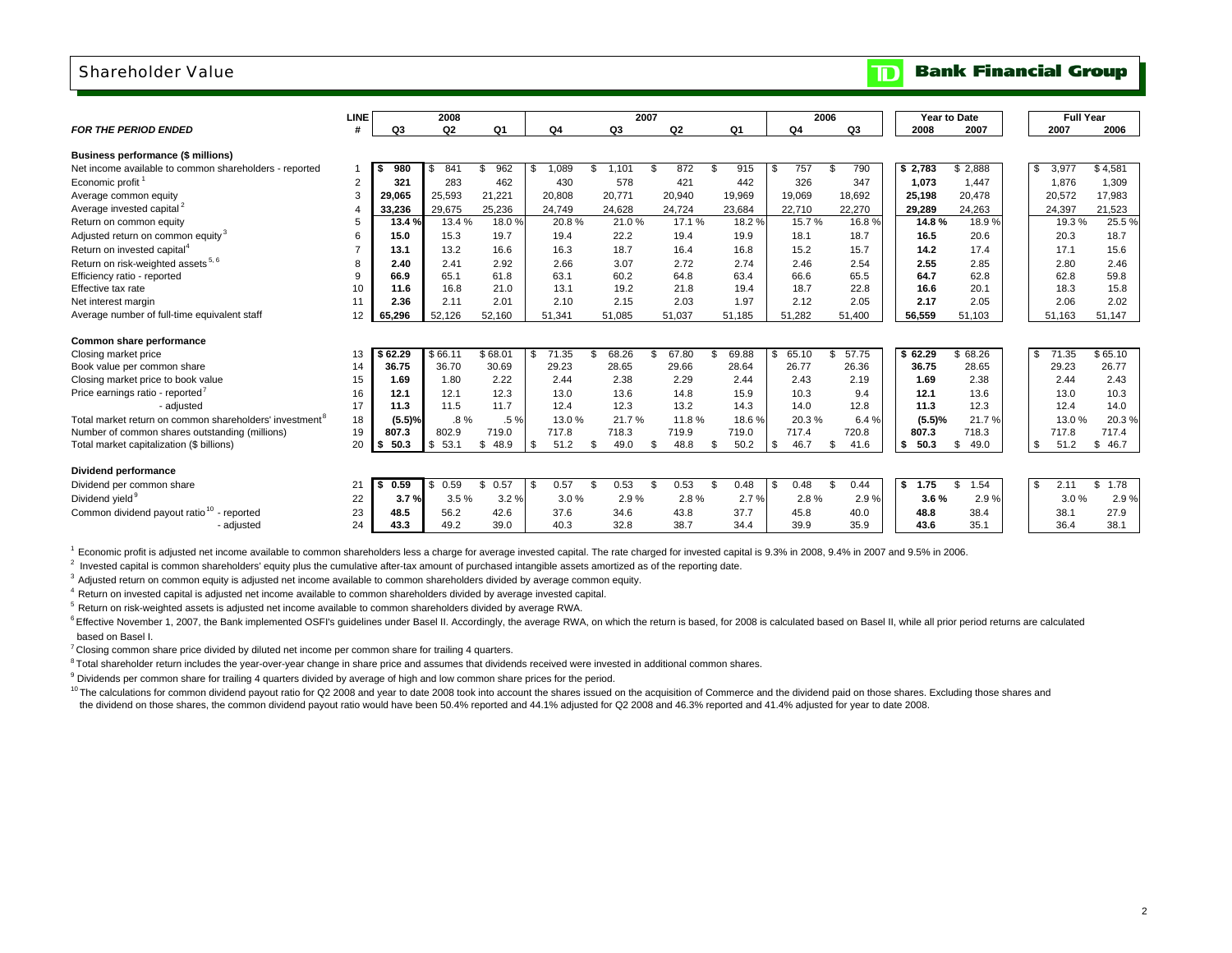## Adjustment for Items of Note, net of income taxes<sup>1</sup>

|                                                                                         | <b>LINE</b> |           | 2008                     |                |                | 2007       |                |              | 2006           |              |    | Year to Date |                          |      |           | <b>Full Year</b>         |
|-----------------------------------------------------------------------------------------|-------------|-----------|--------------------------|----------------|----------------|------------|----------------|--------------|----------------|--------------|----|--------------|--------------------------|------|-----------|--------------------------|
| <b>FOR THE PERIOD ENDED</b>                                                             |             | Q3        | Q <sub>2</sub>           | Q <sub>1</sub> | Q <sub>4</sub> | Q3         | Q <sub>2</sub> | Q1           | Q <sub>4</sub> | Q3           |    | 2008         | 2007                     |      | 2007      | 2006                     |
| Items of note affecting net income (\$ millions)                                        |             |           |                          |                |                |            |                |              |                |              |    |              |                          |      |           |                          |
| Amortization of intangibles                                                             |             | \$111     | 92                       | 75<br>\$       | 99             |            |                | 83           | 87<br>S        | 61           | \$ | 278          | 254                      | \$.  | 353       | 316                      |
| Gain relating to restructuring of Visa <sup>2</sup>                                     | 2           |           |                          |                | (135)          |            |                |              |                |              |    |              |                          |      | (135)     |                          |
| Dilution gain on Ameritrade transaction, net of costs                                   | 3           |           |                          |                |                |            |                |              |                |              |    |              |                          |      |           | (1,665)                  |
| Dilution loss on the acquisition of Hudson by TD Banknorth                              |             |           |                          |                |                |            |                |              |                |              |    |              |                          |      |           | 72                       |
| Wholesale Banking restructuring charge                                                  | 5           |           |                          |                |                |            |                |              |                |              |    |              |                          |      |           | 35                       |
| Balance sheet restructuring charge in TD Banknorth                                      |             |           |                          |                |                |            |                |              |                |              |    |              |                          |      |           | 19                       |
| TD Banknorth restructuring, privatization and merger-related charges <sup>3</sup>       |             |           |                          |                |                |            | 43             |              |                |              |    |              | 43                       |      | 43        |                          |
| Restructuring and integration charges relating to the Commerce acquisition <sup>4</sup> | 8           | 15        | 30                       |                |                |            |                |              |                |              |    | 45           |                          |      |           |                          |
| Change in fair value of credit default swaps hedging the                                |             |           |                          |                |                |            |                |              |                |              |    |              |                          |      |           |                          |
| corporate loan book, net of provision for credit losses <sup>5</sup>                    | 9           | (22)      | (1)                      | (25)           | $\overline{2}$ | (30)       | (7)            | 5            | 8              | 5            |    | (48)         | (32)                     |      | (30)      | (7)                      |
| Other tax items <sup>6</sup>                                                            | 10          | 14        | $\overline{\phantom{a}}$ | 20             |                |            |                |              |                | 24           |    | 34           |                          |      |           | 24                       |
| Provision for insurance claims <sup>7</sup>                                             | 11          |           |                          | 20             |                |            |                |              |                |              |    | 20           |                          |      |           |                          |
| Initial set up of specific allowance for credit card and overdraft loans                | 12          |           |                          |                |                |            |                |              | 18             |              |    |              | $\overline{\phantom{a}}$ |      |           | 18                       |
| General allowance release                                                               | 13          |           |                          |                | (39)           |            |                |              |                |              |    |              | $\blacksquare$           |      | (39)      | (39)                     |
| Total                                                                                   | 14          | \$118     | \$121                    | 90<br>\$       | (73)<br>- \$   | 61<br>S    | \$116          | 88<br>\$.    | 113<br>S.      | 90           | s  | 329          | 265                      | \$   | 192       | (1.227)<br>S.            |
|                                                                                         |             |           |                          |                |                |            |                |              |                |              |    |              |                          |      |           |                          |
| Items of note affecting diluted earnings per share (\$) <sup>8</sup>                    |             |           |                          |                |                |            |                |              |                |              |    |              |                          |      |           |                          |
| Amortization of intangibles                                                             | 15          | \$0.13    | \$0.12                   | 0.09<br>ß.     | 0.14           | \$<br>0.13 |                | 0.11         | ∣\$<br>0.12    | 0.08<br>- \$ | s. | 0.36         | 0.34<br>- \$             | - \$ | $0.49$ \$ | 0.42                     |
| Gain relating to restructuring of Visa <sup>2</sup>                                     | 16          |           |                          |                | (0.19)         |            |                |              |                |              |    |              | $\overline{\phantom{a}}$ |      | (0.19)    |                          |
| Dilution gain on Ameritrade transaction, net of costs                                   | 17          |           |                          |                |                |            |                |              |                |              |    |              |                          |      |           | (2.30)                   |
| Dilution loss on the acquisition of Hudson by TD Banknorth                              | 18          |           |                          |                |                |            |                |              |                |              |    |              |                          |      |           | 0.10                     |
| Wholesale Banking restructuring charge                                                  | 19          |           |                          |                |                |            |                |              |                |              |    |              |                          |      |           | 0.05                     |
| Balance sheet restructuring charge in TD Banknorth                                      | 20          |           |                          |                |                |            |                |              |                |              |    |              |                          |      |           | 0.03                     |
| TD Banknorth restructuring, privatization and merger-related charges <sup>3</sup>       | 21          | $\sim$    | $\overline{\phantom{a}}$ |                |                |            | 0.06           |              |                |              |    |              | 0.06                     |      | 0.06      |                          |
| Restructuring and integration charges relating to the Commerce acquisition <sup>4</sup> | 22          | 0.02      | 0.04                     |                |                |            |                |              |                |              |    | 0.06         | $\overline{\phantom{a}}$ |      |           | $\overline{\phantom{a}}$ |
| Change in fair value of credit default swaps hedging the                                |             |           |                          |                |                |            |                |              |                |              |    |              |                          |      |           |                          |
| corporate loan book, net of provision for credit losses <sup>5</sup>                    | 23          | (0.03)    |                          | (0.03)         |                | (0.04)     | (0.01)         | 0.01         | 0.01           | 0.01         |    | (0.06)       | (0.04)                   |      | (0.04)    | (0.01)                   |
| Other tax items <sup>6</sup>                                                            | 24          | 0.02      | $\overline{\phantom{a}}$ | 0.03           |                |            |                |              |                | 0.03         |    | 0.04         | $\overline{\phantom{a}}$ |      |           | 0.03                     |
| Provision for insurance claims <sup>7</sup>                                             | 25          |           |                          | 0.03           |                |            |                |              |                |              |    | 0.03         |                          |      |           |                          |
| Initial set up of specific allowance for credit card and overdraft loans                | 26          |           |                          |                |                |            |                |              | 0.03           |              |    |              |                          |      |           | 0.03                     |
| General allowance release                                                               | 27          |           |                          |                | (0.05)         |            |                |              |                |              |    |              |                          |      | (0.05)    | (0.05)                   |
| TD Ameritrade timing impact                                                             | 28          |           |                          |                |                |            |                |              |                |              |    |              |                          |      |           | 0.02                     |
| Commerce timing impact 9                                                                | 29          |           | 0.04                     |                |                |            |                |              |                |              |    | 0.04         |                          |      |           |                          |
| Total                                                                                   | 30          | <b>\$</b> | 0.20                     | 0.12<br>\$     | l \$<br>(0.10) | 0.09<br>S  | 0.16<br>\$     | 0.12<br>- \$ | 0.16<br>l \$   | 0.12<br>\$   | \$ | 0.47         | 0.36                     | ∣\$  | 0.27      | (1.68)<br>\$             |

 $1$  The adjustment for items of note, net of income taxes, is removed from reported earnings to compute adjusted earnings.

<sup>2</sup> As part of the alobal restructuring of Visa USA Inc.. Visa Canada Association and Visa International Service Association, which closed on October 3, 2007 (restructuring date), the Bank received shares of the new global exchange for the Bank's membership interest in Visa Canada Association. As required by the accounting standards, the shares the Bank received in Visa Inc. were measured at fair value and an estimated gain of \$135 million a recognized in the Corporate segment, based on results of an independent valuation of the shares. The gain may be subject to further adjustment based on the finalization of the Bank's ownership percentage in Visa Inc.

<sup>3</sup> The TD Banknorth restructuring, privatization and merger-related charges include the following: \$39 million TD Banknorth restructuring, privatization and merger-related charges included in U.S. Personal and Commercial footnote 3 on page 7 and the reconciliation of non-GAAP financial measures table in the second quarter 2007 Report to Shareholders); and \$4 million restructuring charge related to the transfer of functions from TD Bank USA USA) to TD Banknorth, included in the Corporate segment.

4 As a result of the acquisition of Commerce Bancorp, Inc. (Commerce) and related restructuring and integration initiatives undertaken, the Bank incurred restructuring and integration charges. Restructuring charges consist severance costs, the costs of amending certain executive employment and award agreements and the write-down of long-lived assets due to impairment. Integration charges consisted of costs related to employee retention, exte professional consulting charges and marketing (including customer communication and rebranding). In the Interim Consolidated Statement of Income, the restructuring and integration charges are included in non-interest expen

<sup>5</sup> The Bank purchases credit default swaps (CDS) to hedge the credit risk in Wholesale Banking's corporate lending portfolio. These CDS do not qualify for hedge accounting treatment and, therefore, they are measured at fa fair value recognized in current period's earnings. The related loans are accounted for at amortized cost. Management believes that this asymmetry in the accounting treatment between CDS and loans would result in periodic volatility which is not indicative of the economics of the corporate loan portfolio or the underlying business performance in Wholesale Banking. As a result, the CDS are accounted for on an accrual basis in the Wholesale B gains and losses on the CDS, in excess of the accrued cost, are reported in the Corporate segment. Adjusted earnings excludes the gains and losses on the CDS in excess of the accrued cost. When a credit event occurs in the book that has an associated CDS hedge, the provision for credit losses (PCL) related to the portion that was hedged via the CDS is netted against this item of note. During Q1 2008, the change in the fair value of CDS, net net gain of \$38 million before tax (\$25 million after tax). The item of note included a change in fair value of CDS of \$55 million before tax (\$36 million after tax), net of PCL of approximately \$17 million before tax (\$11 Q1 2007, this item was described as "Hedging impact due to AcG-13". As part of the adoption of the new financial instruments standards, the quidance under Accounting Guideline 13: Hedging Relationships (AcG-13) was replace Institute of Chartered Accountants (CICA) Handbook Section 3865, Hedges.

<sup>6</sup> The negative impact of future tax reduction on adjusted earnings is included in "Other tax items".

7 The provision for insurance claims relates to a court decision in Alberta. The Alberta government's legislation effectively capping minor injury insurance claims was challenged and held to be unconstitutional earlier thi the Government of Alberta has appealed the decision, the ultimate outcome remains uncertain. As a result, the Bank accrued an additional actuarial liability for potential claims in Q1 2008.

<sup>8</sup> EPS impact is computed by dividing items of note by the weighted-average number of shares outstanding during the period. As a result, the sum of the quarterly EPS impact may not equal the year-to-date EPS impact.

<sup>9</sup> The diluted earnings per share figures do not include Commerce earnings for the month of April 2008 because there is a one month lag between fiscal quarter ends, while share issuance on close

resulted in a one-time negative earnings impact of 4 cents per share.

**Bank Financial Group**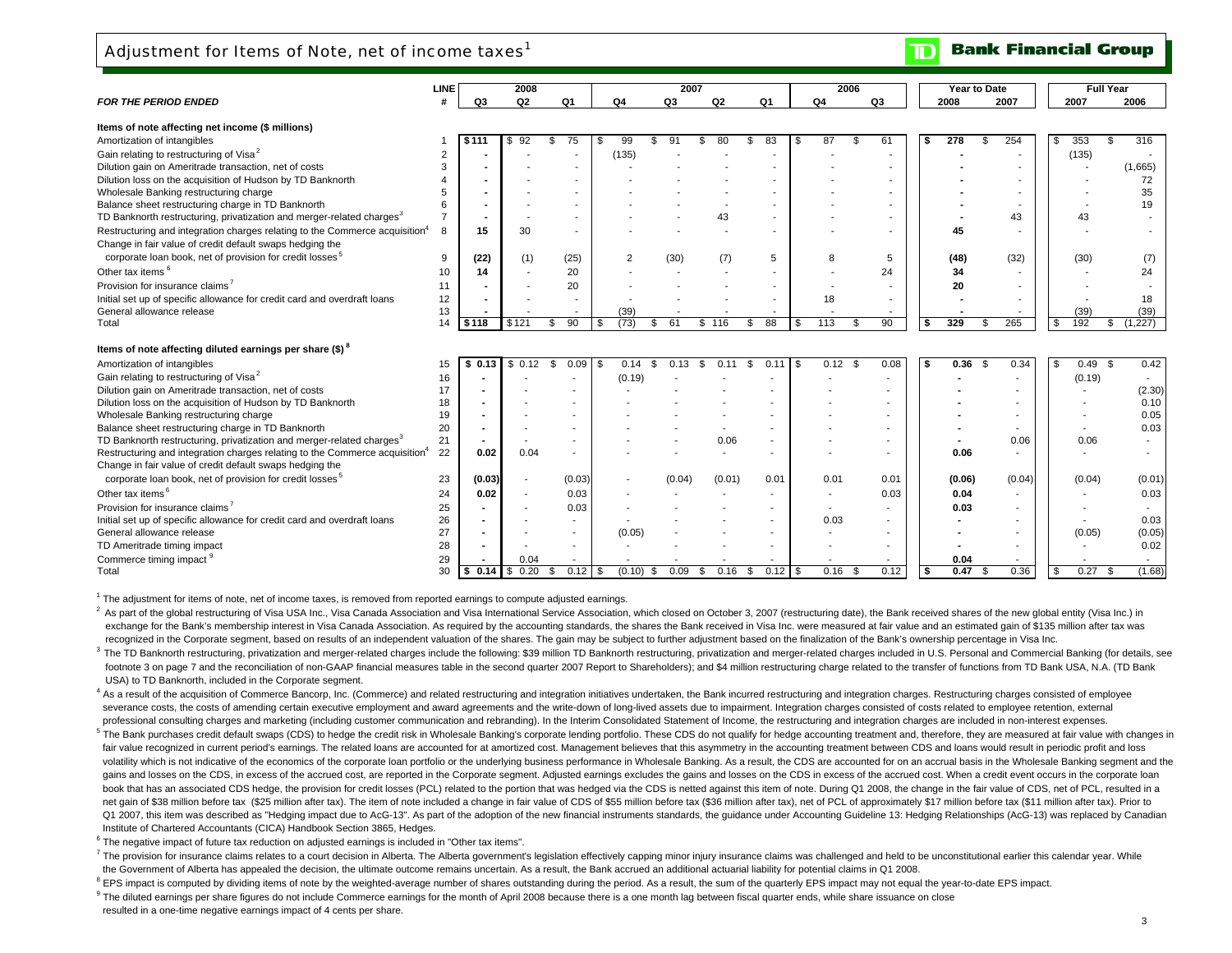## Segmented Results Summary

#### **Bank Financial Group**  $|\mathbf{m}|$

| (\$ millions)                                         |                |                |                     |                |                |             |                |       |                |                |      |                  |         |                  |        |
|-------------------------------------------------------|----------------|----------------|---------------------|----------------|----------------|-------------|----------------|-------|----------------|----------------|------|------------------|---------|------------------|--------|
|                                                       | <b>LINE</b>    |                | 2008                |                |                |             | 2007           |       |                | 2006           |      | Year to Date     |         | <b>Full Year</b> |        |
| <b>FOR THE PERIOD ENDED</b>                           |                | Q <sub>3</sub> | Q2                  | Q <sub>1</sub> | Q <sub>4</sub> | Q3          | Q <sub>2</sub> | Q1    | Q <sub>4</sub> | Q <sub>3</sub> | 2008 |                  | 2007    | 2007             | 2006   |
|                                                       |                |                |                     |                |                |             |                |       |                |                |      |                  |         |                  |        |
| Net income - adjusted (where applicable)              |                |                |                     |                |                |             |                |       |                |                |      |                  |         |                  |        |
| Canadian Personal and Commercial Banking              |                | 644            | 582                 | 598            | 572            | 597         | 540<br>۹.      | 544   | 501            | 524            | s.   | 1,824<br>\$1.681 |         | 2,253<br>\$      | .966   |
| Wealth Management                                     | $\overline{2}$ | 201            | 182                 | 216            | 194            | 185         | 197            | 186   | 148            | 152            |      | 599              | 568     | 762              | 590    |
| U.S. Personal and Commercial Banking                  | 3              | 273            | 130                 | 127            | 124            | 109         | 62             | 64    | 63             | 68             |      | 530              | 235     | 359              | 255    |
| <b>Total retail</b>                                   |                | 1.118          | 894                 | 941            | 890            | 891         | 799            | 794   | 712            | 744            |      | 2,953            | 2.484   | 3.374            | 2,811  |
| <b>Wholesale Banking</b>                              | 5              | 37             | 93                  | 163            | 157            | 253         | 217            | 197   | 146            | 179            |      | 293              | 667     | 824              | 664    |
| Corporate                                             | 6              | (40)           | (14)                | (44)           | (26)           | 20          | (21)           | 18    | 17             | (37)           |      | (98)             | 17      | (9)              | (99)   |
| <b>Total Bank</b>                                     |                | 1,115          | 973                 | 1.060          | 1.021<br>\$    | .164<br>\$. | 995<br>\$.     | .009  | 875            | 886            | \$   | 3,148            | \$3,168 | \$<br>4,189      | 3,376  |
|                                                       |                |                |                     |                |                |             |                |       |                |                |      |                  |         |                  |        |
| Return on invested capital                            |                |                |                     |                |                |             |                |       |                |                |      |                  |         |                  |        |
| Canadian Personal and Commercial Banking              | 8              | 30.9%          | 28.7%               | 29.0%          | 26.8%          | 28.3%       | 26.9%          | 26.4% | 24.7%          | 26.2%          |      | 29.5%            | 27.2%   | 27.1%            | 25.2%  |
| Wealth Management                                     | 9              | 19.4           | 19.4                | 23.0           | 19.8           | 18.6        | 21.7           | 20.1  | 15.8           | 17.9           |      | 20.6             | 20.1    | 20.0             | 19.5   |
| U.S. Personal and Commercial Banking                  | 10             | 6.2            | 5.8                 | 5.7            | 5.1            | 4.7         | 3.8            | 4.3   | 4.2            | 4.6            |      | 6.0              | 4.3     | 4.6              | 4.6    |
| <b>Wholesale Banking</b>                              | 11             | 4.4            | 10.7                | 20.9           | 20.6           | 37.3        | 33.6           | 30.2  | 23.5           | 29.4           |      | 11.7             | 33.7    | 30.1             | 27.9   |
| <b>Total Bank</b>                                     | 12             | 13.1 %         | $13.\overline{2\%}$ | 16.6%          | 16.3%          | 18.7%       | 16.4%          | 16.8% | 15.2%          | 15.7%          |      | 14.2%            | 17.4 %  | 17.1 %           | 15.6 % |
| Percentage of net income mix <sup>1</sup>             |                |                |                     |                |                |             |                |       |                |                |      |                  |         |                  |        |
| <b>Total retail</b>                                   | 13             | 97%            | 91 %                | 85 %           | 85 %           | 78 %        | 79 %           | 80%   | 83%            | 81%            |      | 91 %             | 79 %    | 80%              | 81 %   |
| <b>Wholesale Banking</b>                              | 14             | 3              | 9                   | 15             | 15             | 22          | 21             | 20    | 17             | 19             |      | 9                | 21      | 20               | 19     |
| <b>Total Bank</b>                                     | 15             | 100 %          | 100 %               | 100 %          | 100 %          | 100 %       | 100 %          | 100 % | 100 %          | 100 %          |      | 100 %            | 100 %   | 100 %            | 100 %  |
|                                                       |                |                |                     |                |                |             |                |       |                |                |      |                  |         |                  |        |
| Geographic contribution to total revenue <sup>2</sup> |                |                |                     |                |                |             |                |       |                |                |      |                  |         |                  |        |
| Canada                                                | 16             | 70%            | 78 %                | 75 %           | 79 %           | 71 %        | 74 %           | 73%   | 77 %           | 70%            |      | 75 %             | 73 %    | 74 %             | 73 %   |
| <b>United States</b>                                  | 17             | 24             | 14                  | 17             | 14             | 18          | 18             | 17    | 17             | 22             |      | 18               | 18      | 17               | 20     |
| Other                                                 | 18             | 6              | 8                   | 8              |                | 11          | 8              | 10    | 6              | 8              |      | 7                | 9       | g                |        |
| <b>Total Bank</b>                                     | 19             | 100 %          | 100 %               | 100 %          | 100 %          | 100 %       | 100 %          | 100 % | 100 %          | 100 %          |      | 100 %            | 100 %   | 100 %            | 100 %  |

<sup>1</sup> Percentages exclude Corporate segment results.

 $2$  TEB amounts and dilution gains on net investments are not included.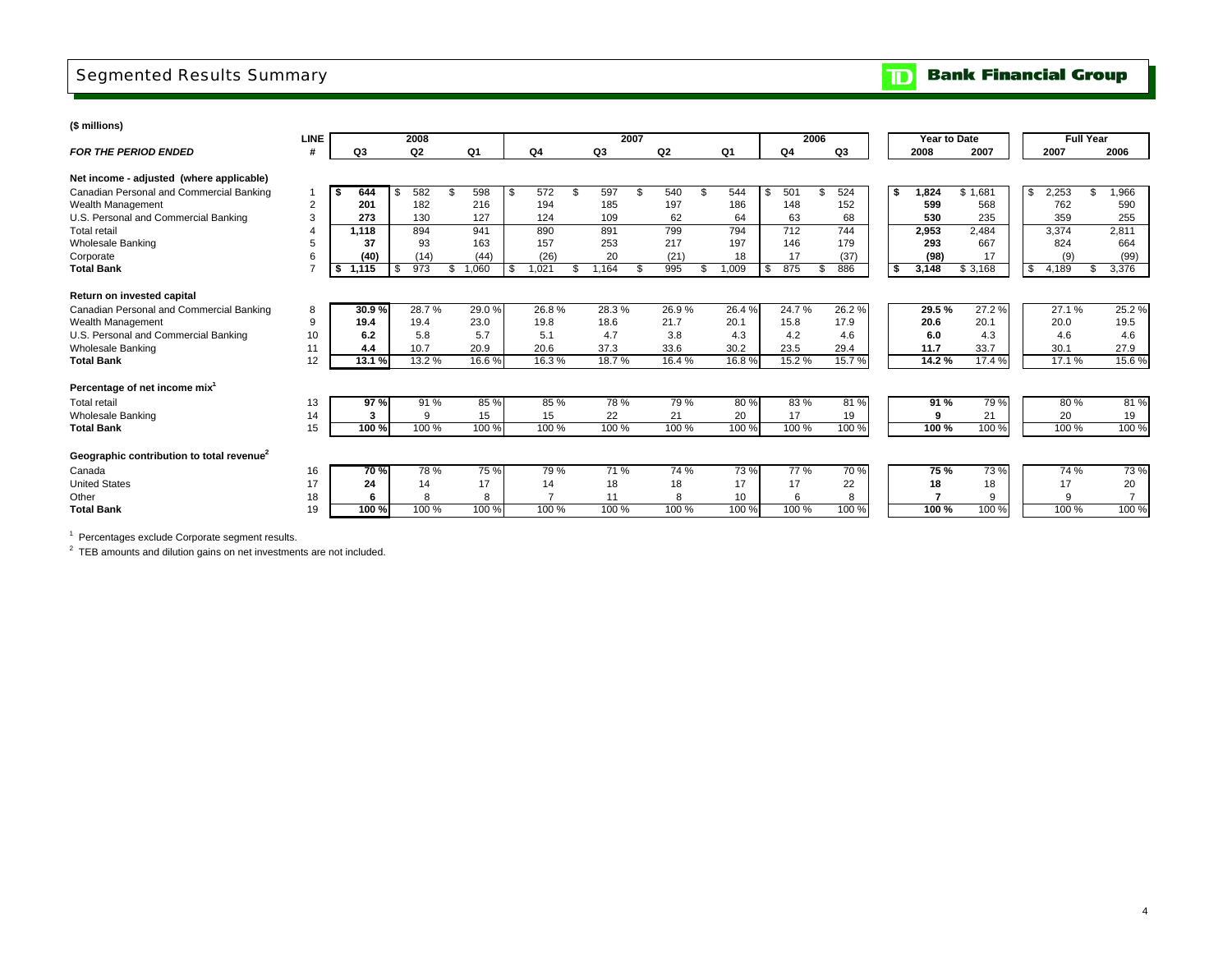## Canadian Personal and Commercial Banking Segment<sup>1</sup>

#### **RESULTS OF OPERATIONS(\$ millions)**

|                                                       | <b>LINE</b>    |            | 2008           |            |     |                | 2007       |                |        | 2006       |         |    | Year to Date |             | <b>Full Year</b> |             |
|-------------------------------------------------------|----------------|------------|----------------|------------|-----|----------------|------------|----------------|--------|------------|---------|----|--------------|-------------|------------------|-------------|
| <b>FOR THE PERIOD ENDED</b>                           |                | Q3         | Q <sub>2</sub> | Q1         |     | Q <sub>4</sub> | Q3         | Q <sub>2</sub> | Q1     | Q4         | Q3      |    | 2008         | 2007        | 2007             | 2006        |
|                                                       |                |            |                |            |     |                |            |                |        |            |         |    |              |             |                  |             |
| Net interest income                                   |                | 1,485      | ,402<br>\$     | \$<br>.414 | \$  | ,408           | \$<br>,388 | \$<br>1,298    | 1,307  | \$<br>.295 | \$1,260 |    | \$4,301      | \$<br>3,993 | \$<br>5,401      | 4,879<br>\$ |
| Other income                                          | $\overline{2}$ | 777        | 732            | 733        |     | 744            | 713        | 688            | 703    | 653        | 669     |    | 2,242        | 2,104       | 2.848            | 2,573       |
| Total revenue                                         |                | 2,262      | 2.134          | 2,147      |     | 2.152          | 2.101      | 1.986          | 2,010  | 1,948      | 1,929   |    | 6,543        | 6.097       | 8.249            | 7,452       |
| Provision for credit losses                           |                | 194        | 191            | 172        |     | 176            | 151        | 143            | 138    | 132        | 104     |    | 557          | 432         | 608              | 413         |
| Non-interest expenses                                 | 5              | 1,129      | 1,095          | 1,096      |     | 1,114          | 1,050      | 1,033          | 1,059  | 1,068      | 1,039   |    | 3,320        | 3,142       | 4,256            | 4,086       |
| Net income before income taxes                        | 6              | 939        | 848            | 879        |     | 862            | 900        | 810            | 813    | 748        | 786     |    | 2,666        | 2,523       | 3.385            | 2,953       |
| Income taxes                                          |                | 295        | 266            | 281        |     | 290            | 303        | 270            | 269    | 247        | 262     |    | 842          | 842         | 1.132            | 987         |
| Net income - reported                                 | 8              | 644        | 582            | 598        |     | 572            | 597        | 540            | 544    | 501        | 524     |    | 1,824        | 1,681       | 2,253            | 1,966       |
| Adjustment for items of note, net of income taxes     | 9              |            |                |            |     |                |            |                |        |            |         |    |              |             |                  |             |
| Net income - adjusted                                 | 10             | 644<br>S.  | 582<br>\$      | 598<br>\$. | -S  | 572            | \$<br>597  | 540            | 544    | \$<br>501  | 524     |    | \$1,824      | \$1,681     | \$<br>2,253      | 1,966<br>\$ |
|                                                       |                |            |                |            |     |                |            |                |        |            |         |    |              |             |                  |             |
| Average invested capital (\$ billions)                | 11             | 8.3<br>ΙSΙ | 8.3<br>\$      | 8.2        | -\$ | 8.5            | \$<br>8.4  | 8.2            | 8.2    | \$<br>8.0  | 7.9     | s. | 8.3          | 8.3<br>\$   | \$<br>8.3        | 7.8         |
| Economic profit <sup>2</sup>                          | 12             | 467        | 410            | 422        |     | 391            | 418        | 369            | 369    | 328        | 354     |    | 1.299        | 1,156       | 1.547            | 1,303       |
| Return on invested capital                            | 13             | 30.9%      | 28.7%          | 29.0%      |     | 26.8%          | 28.3%      | 26.9%          | 26.4%  | 24.7%      | 26.2%   |    | 29.5 %       | 27.2%       | 27.1%            | 25.2%       |
|                                                       |                |            |                |            |     |                |            |                |        |            |         |    |              |             |                  |             |
| Key performance indicators (\$ billions)              |                |            |                |            |     |                |            |                |        |            |         |    |              |             |                  |             |
| Risk-weighted assets <sup>3, 4</sup>                  | 14             | 56<br>l S  | 53<br>\$       | 54         | \$  | 68             | \$<br>68   | 65<br>\$.      | 66     | \$<br>65   | 65      | s. | 56           | 68<br>\$    | \$<br>68         | \$<br>65    |
| Average loans - personal                              | 15             | 136        | 129            | 126        |     | 120            | 115        | 111            | 110    | 111        | 111     |    | 130          | 112         | 114              | 110         |
| Average loans and acceptances - business              | 16             | 22         | 22             | 20         |     | 20             | 20         | 19             | 18     | 18         | 18      |    | 21           | 19          | 19               | 18          |
| Average securitized loans                             | 17             | 43         | 45             | 45         |     | 46             | 47         | 46             | 44     | 39         | 35      |    | 44           | 46          | 46               | 35          |
| Average deposits - personal                           | 18             | 112        | 108            | 104        |     | 103            | 102        | 101            | 101    | 100        | 98      |    | 108          | 101         | 102              | 97          |
| Average deposits - business                           | 19             | 43         | 41             | 40         |     | 40             | 39         | 37             | 38     | 36         | 36      |    | 41           | 38          | 39               | 35          |
| Margin on avg. earning assets inc. securitized assets | 20             | 2.98%      | 2.96%          | 2.98%      |     | 3.03%          | 3.07%      | 3.05%          | 3.03%  | 3.07%      | 3.08%   |    | 2.97%        | 3.05%       | 3.05%            | 3.04%       |
| Efficiency ratio                                      | 21             | 49.9%      | 51.3%          | 51.0%      |     | 51.8%          | 50.0%      | 52.0%          | 52.7%  | 54.8%      | 53.9%   |    | 50.7%        | 51.5%       | 51.6%            | 54.8%       |
| Number of Canadian retail branches at period end      | 22             | 1.088      | 1.077          | 1.075      |     | 1.070          | 1,057      | 1.047          | 1.040  | 1,038      | 1,016   |    | 1,088        | 1,057       | 1,070            | 1,038       |
| Average number of full-time equivalent staff          | 23             | 32.496     | 31.720         | 31.896     |     | 31.131         | 30.620     | 30.138         | 30,413 | 29.805     | 29.686  |    | 32.037       | 30.390      | 30.576           | 29,602      |

<sup>1</sup> Effective Q3 2008, the U.S. insurance and credit card businesses are included in the Canadian Personal and Commercial Banking segment, net of distribution commissions to the U.S. Personal and Commercial Banking segment Prior periods have not been reclassified as the impact was not material to segment results.

 $2$  The rate charged for invested capital is 8.5% in 2008, 8.5% in 2007, and 8.5% in 2006.

<sup>3</sup> Balances prior to Q4 2006 have been reclassified from Corporate segment.

<sup>4</sup> Effective November 1, 2007, the Bank implemented OSFI's quidelines under Basel II. Accordingly, the numbers for 2008 are based on Basel II, while all prior period numbers are based on Basel I.

Canadian Personal and Commercial Banking comprises our Canadian Banking and Global Insurance businesses. Under the TD Canada Trust brand, the retail operations provide a full range of financial products and services to approximately 11 million personal and small business customers. As a leading customer services provider, TD Canada Trust offers anywhere, anytime banking solutions through telephone and internet banking, more than 2,600 automated banking machines and a network of 1,088 branches located across Canada. TD Commercial Banking serves the needs of medium-sized Canadian businesses, customizing a broad range of products and services to meet their financing, investment, cash management, international trade and day-to-day banking needs. Under the TD Insurance and TD Meloche Monnex brands, the Bank offers a broad range of insurance products, including home and automobile coverage, life and health insurance, as well as credit protection coverage on TD Canada Trust lending products.

## **TD** Bank Financial Group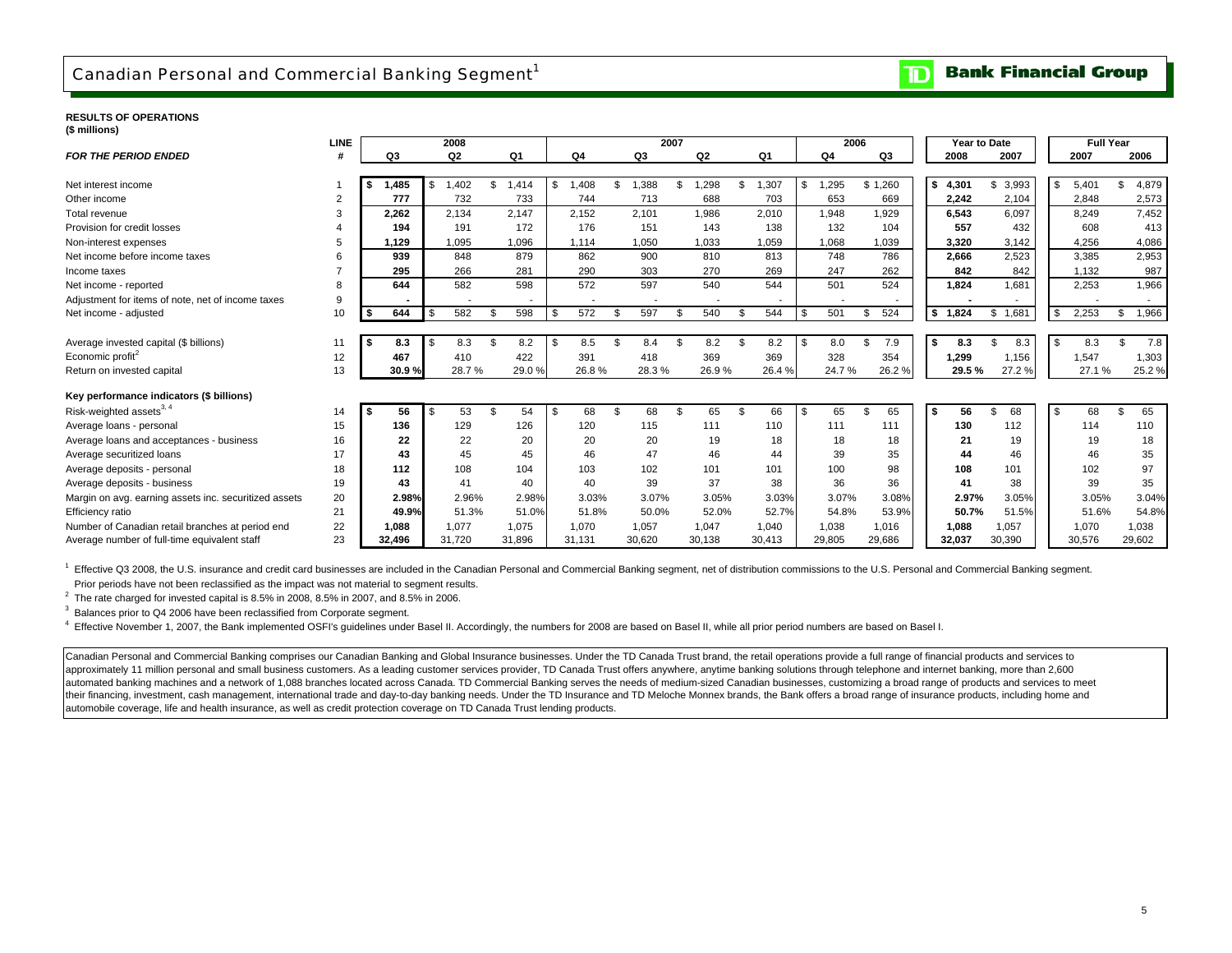## Wealth Management Segment<sup>1, 2</sup>

#### **Bank Financial Group** TD

**RESULTS OF OPERATIONS(\$ millions)**

| (จ แแแบเเร <i>)</i>                                                          |             |       |        |       |                |          |      |                          |                          |     |                |      |       |              |         |     |       |                  |       |
|------------------------------------------------------------------------------|-------------|-------|--------|-------|----------------|----------|------|--------------------------|--------------------------|-----|----------------|------|-------|--------------|---------|-----|-------|------------------|-------|
|                                                                              | <b>LINE</b> |       | 2008   |       |                |          | 2007 |                          |                          |     |                | 2006 |       | Year to Date |         |     |       | <b>Full Year</b> |       |
| <b>FOR THE PERIOD ENDED</b>                                                  | #           | Q3    | Q2     | Q1    | Q <sub>4</sub> | Q3       |      | Q2                       | Q1                       |     | Q <sub>4</sub> |      | Q3    | 2008         | 2007    |     | 2007  | 2006             |       |
|                                                                              |             |       |        |       |                |          |      |                          |                          |     |                |      |       |              |         |     |       |                  |       |
| Net interest income                                                          |             | 89    | 82     | 88    | \$<br>83       | 80       |      | 78                       |                          | \$. | 69             |      | 68    | 259<br>- \$  | \$235   | \$  | 318   | 377<br>\$        |       |
| Brokerage commissions and other income                                       | 2           | 520   | 476    | 482   | 498            | 507      |      | 516                      | 474                      |     | 435            |      | 424   | 1.478        | 1,497   |     | 1,995 | 1,883            |       |
| Total revenue                                                                | 3           | 609   | 558    | 570   | 581            | 587      |      | 594                      | 551                      |     | 504            |      | 492   | 1,737        | 1,732   |     | 2,313 | 2,260            |       |
| Non-interest expenses                                                        |             | 421   | 387    | 379   | 399            | 395      |      | 393                      | 364                      |     | 357            |      | 344   | 1.187        | 1,152   |     | 1,551 | 1,575            |       |
| Net income before income taxes                                               |             | 188   | 171    | 191   | 182            | 192      |      | 201                      | 187                      |     | 147            |      | 148   | 550          | 580     |     | 762   | 685              |       |
| Income taxes                                                                 | 6           | 61    | 56     | 63    | 63             | 66       |      | 67                       | 65                       |     | 52             |      | 51    | 180          | 198     |     | 261   | 242              |       |
| Global Wealth net income                                                     |             | 127   | 115    | 128   | 119            | 126      |      | 134                      | 122                      |     | 95             |      | 97    | 370          | 382     |     | 501   | 443              |       |
| Equity in net income of associated company, net of income taxes <sup>3</sup> | 8           | 74    | 67     | 88    | 75             | 59       |      | 63                       | 64                       |     | 53             |      | 55    | 229          | 186     |     | 261   | 147              |       |
| Net income - reported                                                        | 9           | 201   | 182    | 216   | 194            | 185      |      | 197                      | 186                      |     | 148            |      | 152   | 599          | 568     |     | 762   | 590              |       |
| Adjustment for items of note, net of income taxes                            | 10          |       |        |       |                |          |      | $\overline{\phantom{a}}$ | $\overline{\phantom{a}}$ |     |                |      |       |              |         |     |       |                  |       |
| Net income - adjusted                                                        | 11          | 201   | 182    | 216   | \$<br>194      | 185<br>S | £.   | 197                      | \$<br>186                | \$  | 148            |      | 152   | 599<br>-\$   | \$568   | -\$ | 762   | 590<br>\$        |       |
|                                                                              |             |       |        |       |                |          |      |                          |                          |     |                |      |       |              |         |     |       |                  |       |
| Average invested capital (\$ billions)                                       | 12          |       | 3.8    | 3.7   | 3.9            | 4.0      |      | 3.7                      | 3.7                      | \$. | 3.7            |      | 3.4   | 3.9<br>- \$  | \$3.8   | \$  | 3.8   | \$               | 3.0   |
| Economic profit <sup>4</sup>                                                 | 13          | 92    | 84     | 117   | 91             | 80       |      | 102                      | 89                       |     | 44             |      | 59    | 293          | 271     |     | 362   | 257              |       |
| Return on invested capital                                                   | 14          | 19.4% | 19.4 % | 23.0% | 19.8%          | 18.6%    |      | 21.7%                    | 20.1%                    |     | 15.8%          |      | 17.9% | 20.6%        | 20.1%   |     | 20.0% |                  | 19.5% |
| Key performance indicators (\$ billions)                                     |             |       |        |       |                |          |      |                          |                          |     |                |      |       |              |         |     |       |                  |       |
| Risk-weighted assets <sup>5</sup>                                            | 15          | 8     |        | 8     |                |          | 6    |                          |                          |     | 5              |      |       | -\$          | \$<br>6 | \$  |       |                  | 5     |
| Assets under administration                                                  |             | 197   | 187    | 178   | 185            | 177      |      | 175                      | 169                      |     | 161            |      | 153   | 197          | 177     |     | 185   | 161              |       |
|                                                                              | 16<br>17    | 180   | 174    | 170   | 160            | 160      |      | 163                      | 157                      |     | 151            |      | 143   | 180          | 160     |     | 160   | 151              |       |
| Assets under management                                                      |             |       |        |       |                |          |      |                          |                          |     |                |      |       |              | 66.5%   |     |       |                  |       |
| Efficiency ratio                                                             | 18          | 69.1% | 69.4%  | 66.5% | 68.7%          | 67.3%    |      | 66.2%                    | 66.1%                    |     | 70.8%          |      | 69.9% | 68.3%        |         |     | 67.1% |                  | 69.7% |
| Number of retail brokerage offices at period end <sup>6</sup>                | 19          | 250   | 109    | 112   | 111            | 110      |      | 109                      | 109                      |     | 110            |      | 108   | 250          | 110     |     | 111   | 110              |       |
| Number of private client centre branches, and estates and trusts             |             |       |        |       |                |          |      |                          |                          |     |                |      |       |              |         |     |       |                  |       |
| branches at period end                                                       | 20          | 19    | 19     | 19    | 19             | 19       |      | 19                       | 19                       |     | 19             |      | 19    | 19           | 19      |     | 19    |                  | 19    |
| Average number of full-time equivalent staff                                 | 21          | 6,633 | 6,180  | 6,189 | 6,004          | 5,936    |      | 5,994                    | 5,870                    |     | 5,785          |      | 5,783 | 6,334        | 5,933   |     | 5,951 | 6,265            |       |

<sup>1</sup> On January 24, 2006, the Bank completed the sale of TD Waterhouse U.S.A. brokerage operations to Ameritrade Holding Corporation (Ameritrade), and acquired 100% of Ameritrade's Canadian brokerage operations.

<sup>2</sup> Effective Q3 2008, the U.S. wealth management businesses are included in the Wealth Management segment, net of distribution commissions to the U.S. Personal and Commercial Banking segment. Prior periods have not been 2 reclassified as the impact was not material to segment results.

<sup>3</sup> The equity in net income of an associated company includes net impact of internal management adjustments which are reclassified to other reporting lines in the Corporate segment.

<sup>4</sup> The rates charged for invested capital for North American and international businesses are, respectively, 9.5% and 12.0% in 2008; 9.5% and 12.0% in 2007; and 9.5% and 13% in 2006. The rate charge for invested capital f TD Ameritrade business line is 11.0% in 2008, 11.0% in 2007 and 12.0% for 2006.

<sup>5</sup> Effective November 1, 2007, the Bank implemented OSFI's guidelines under Basel II. Accordingly, the numbers for 2008 are based on Basel II, while all prior period numbers are based on Basel I.

<sup>6</sup> Effective Q3 2008, the number of retail brokerage offices include U.S. offices as a result of transfer of U.S. wealth management businesses to the Wealth Management segment.

Wealth Management provides a wide array of investment products and services through different brands to a large and diverse retail and institutional global client base. Wealth Management is one of the largest in Canada, based on market share of assets, and comprises a number of advisory, distribution and asset management businesses, including TD Waterhouse, TD Mutual Funds and TD Asset Management Inc. (TDAM). In Canada, discount brokerage, financial planning, private investment advice and private client services cater to the needs of different retail customer segments through all stages of their investing life cycle. U.S. wealth managemen provides a wide range of financial advisory, private banking, trust and investment management services to U.S. clients. Through Wealth Management's discount brokerage channels, it serves customers in Canada, the United Kingdom and the U.S. (through TD Ameritrade). Discount Brokerage has industry leadership in both price and service.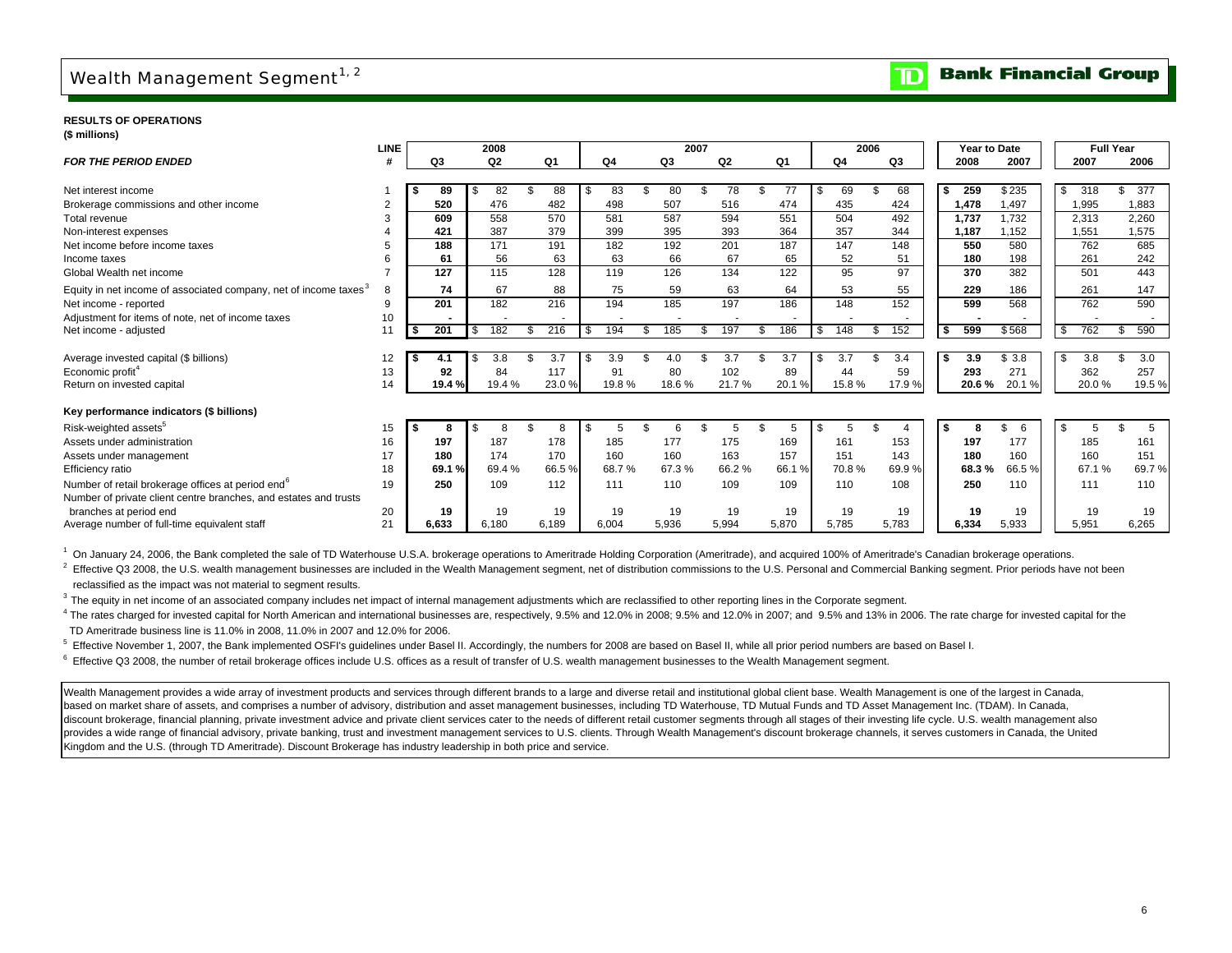## U.S. Personal and Commercial Banking Segment $^{1/2}$

#### **RESULTS OF OPERATIONS(\$ millions)**

| Q2<br>Q4<br>Q <sub>1</sub><br>Q <sub>2</sub><br>Q <sub>1</sub><br>Q3<br>2007<br>2007<br>2006<br>Q3<br>Q4<br>Q3<br>2008<br>#<br>\$1,365<br>309<br>312<br>335<br>338<br>\$<br>351<br>341<br>337<br>342<br>\$1,380<br>\$1,030<br>\$<br>1,290<br>759<br>\$.<br>\$<br>S<br>\$<br>Net interest income<br>\$<br>S<br>267<br>166<br>141<br>583<br>Other income<br>$\overline{2}$<br>140<br>140<br>145<br>153<br>145<br>573<br>490<br>142<br>443<br>475<br>486<br>1.473<br>1.780<br>452<br>475<br>483<br>504<br>478<br>484<br>Total revenue<br>3<br>1.026<br>1,953<br>1,948<br>Provision for credit losses<br>46<br>26<br>35<br>35<br>17<br>85<br>76<br>33<br>15<br>10<br>148<br>120<br>40<br>294<br>238<br>275<br>384<br>299<br>958<br>5<br>610<br>263<br>294<br>284<br>1.221<br>1,087<br>1,142<br>Non-interest expenses<br>135<br>188<br>177<br>175<br>85<br>170<br>169<br>430<br>607<br>340<br>190<br>663<br>653<br>Net income before income taxes<br>6<br>35<br>53<br>96<br>61<br>57<br>31<br>55<br>55<br>192<br>143<br>196<br>222<br>65<br>Income taxes<br>31<br>51<br>51<br>57<br>91<br>91<br>195<br>Non-controlling interests in subsidiaries<br>8<br>9<br>$\overline{\phantom{a}}$<br>109<br>23<br>64<br>63<br>196<br>236<br>9<br>244<br>100<br>127<br>68<br>471<br>\$<br>320<br>124<br>\$<br>\$<br>\$<br>Net income - reported<br><b>S</b><br>\$<br>\$<br>S<br>\$<br>\$<br>\$<br>\$.<br>- 56<br>Adjustment for items of note, net of income taxes<br>30<br>59<br>10<br>29<br>39<br>39<br>39<br>19<br>and non-controlling interests <sup>3</sup><br>273<br>62<br>64<br>530<br>130<br>127<br>\$<br>109<br>63<br>68<br>235<br>\$<br>359<br>255<br>124<br>\$<br>$\mathcal{F}$<br>$\mathfrak{L}$<br>11<br>£<br>\$<br>- \$<br>- \$<br>\$<br>9.2<br>7.3<br>5.5<br>9.0<br>8.8<br>\$<br>9.6<br>\$<br>6.7<br>\$<br>5.9<br>5.8<br>5.9<br>11.8<br>\$<br>\$<br>7.9<br>$\mathbf{R}$<br>Average invested capital (\$ billions)<br>17.5<br>\$<br>12<br>- 3<br>S.<br>-S<br>(122)<br>(70)<br>(95)<br>(70)<br>(254)<br>(349)<br>(239)<br>13<br>(74)<br>(100)<br>(84)<br>(70)<br>(65)<br>(266)<br>Economic profit / (loss) <sup>4</sup><br>5.7%<br>4.7%<br>4.6%<br>6.2%<br>5.8%<br>5.1%<br>3.8%<br>4.3%<br>4.2%<br>4.6%<br>6.0%<br>4.3%<br>4.6%<br>14<br>Return on invested capital <sup>4</sup><br>32<br>32<br>66<br>35<br>£.<br>33<br>\$<br>35<br>\$<br>35<br>32<br>68<br>33<br>\$<br>$\mathfrak{L}$<br>68<br>\$.<br>\$<br>31<br>£.<br>\$.<br>31<br>15<br>- 3<br>\$<br>16<br>11<br>11<br>12<br>11<br>16<br>9<br>10<br>12<br>11<br>11<br>11<br>9<br>11<br>18<br>17<br>19<br>18<br>17<br>31<br>17<br>18<br>18<br>17<br>17<br>22<br>18<br>16<br>18<br>18<br>19<br>20<br>21<br>20<br>21<br>26<br>21<br>20<br>20<br>18<br>41<br>20<br>12<br>10<br>11<br>11<br>11<br>18<br>11<br>10<br>19<br>33<br>10<br>11<br>11<br>11<br>20<br>3.92%<br>3.73%<br>3.89%<br>4.07%<br>3.90%<br>3.93%<br>3.97%<br>3.88%<br>4.00%<br>3.86 %<br>3.95 %<br>4.01%<br>3.84 %<br>59.5%<br>61.9%<br>58.5%<br>61.1%<br>21<br>52.7%<br>55.4%<br>56.9%<br>76.2%<br>61.5%<br>61.5%<br>58.7%<br>65.0%<br>62.7%<br>22<br>585<br>586<br>586<br>605<br>585<br>583<br>585<br>599<br>586<br>583<br>1,064<br>599<br>1,064<br>23<br>8,099<br>8,907<br>8,551<br>19.847<br>8.019<br>8,032<br>8.281<br>8.701<br>8,672<br>9,129<br>11,988<br>8.422<br>8,483 |                                              | LINE |  | 2008 |  |  |  | 2007 |  |  | 2006 |  | Year to Date |  | <b>Full Year</b> |  |
|--------------------------------------------------------------------------------------------------------------------------------------------------------------------------------------------------------------------------------------------------------------------------------------------------------------------------------------------------------------------------------------------------------------------------------------------------------------------------------------------------------------------------------------------------------------------------------------------------------------------------------------------------------------------------------------------------------------------------------------------------------------------------------------------------------------------------------------------------------------------------------------------------------------------------------------------------------------------------------------------------------------------------------------------------------------------------------------------------------------------------------------------------------------------------------------------------------------------------------------------------------------------------------------------------------------------------------------------------------------------------------------------------------------------------------------------------------------------------------------------------------------------------------------------------------------------------------------------------------------------------------------------------------------------------------------------------------------------------------------------------------------------------------------------------------------------------------------------------------------------------------------------------------------------------------------------------------------------------------------------------------------------------------------------------------------------------------------------------------------------------------------------------------------------------------------------------------------------------------------------------------------------------------------------------------------------------------------------------------------------------------------------------------------------------------------------------------------------------------------------------------------------------------------------------------------------------------------------------------------------------------------------------------------------------------------------------------------------------------------------------------------------------------------------------------------------------------------------------------------------------------------------------------------------------------------------------------------------------------------------------------------------------------------------------------------------------------------------------------------------------------------------------------------------------------------------------------------------------------------------------------------------------------------------|----------------------------------------------|------|--|------|--|--|--|------|--|--|------|--|--------------|--|------------------|--|
|                                                                                                                                                                                                                                                                                                                                                                                                                                                                                                                                                                                                                                                                                                                                                                                                                                                                                                                                                                                                                                                                                                                                                                                                                                                                                                                                                                                                                                                                                                                                                                                                                                                                                                                                                                                                                                                                                                                                                                                                                                                                                                                                                                                                                                                                                                                                                                                                                                                                                                                                                                                                                                                                                                                                                                                                                                                                                                                                                                                                                                                                                                                                                                                                                                                                                            | <b>FOR THE PERIOD ENDED</b>                  |      |  |      |  |  |  |      |  |  |      |  |              |  |                  |  |
|                                                                                                                                                                                                                                                                                                                                                                                                                                                                                                                                                                                                                                                                                                                                                                                                                                                                                                                                                                                                                                                                                                                                                                                                                                                                                                                                                                                                                                                                                                                                                                                                                                                                                                                                                                                                                                                                                                                                                                                                                                                                                                                                                                                                                                                                                                                                                                                                                                                                                                                                                                                                                                                                                                                                                                                                                                                                                                                                                                                                                                                                                                                                                                                                                                                                                            |                                              |      |  |      |  |  |  |      |  |  |      |  |              |  |                  |  |
|                                                                                                                                                                                                                                                                                                                                                                                                                                                                                                                                                                                                                                                                                                                                                                                                                                                                                                                                                                                                                                                                                                                                                                                                                                                                                                                                                                                                                                                                                                                                                                                                                                                                                                                                                                                                                                                                                                                                                                                                                                                                                                                                                                                                                                                                                                                                                                                                                                                                                                                                                                                                                                                                                                                                                                                                                                                                                                                                                                                                                                                                                                                                                                                                                                                                                            |                                              |      |  |      |  |  |  |      |  |  |      |  |              |  |                  |  |
|                                                                                                                                                                                                                                                                                                                                                                                                                                                                                                                                                                                                                                                                                                                                                                                                                                                                                                                                                                                                                                                                                                                                                                                                                                                                                                                                                                                                                                                                                                                                                                                                                                                                                                                                                                                                                                                                                                                                                                                                                                                                                                                                                                                                                                                                                                                                                                                                                                                                                                                                                                                                                                                                                                                                                                                                                                                                                                                                                                                                                                                                                                                                                                                                                                                                                            |                                              |      |  |      |  |  |  |      |  |  |      |  |              |  |                  |  |
|                                                                                                                                                                                                                                                                                                                                                                                                                                                                                                                                                                                                                                                                                                                                                                                                                                                                                                                                                                                                                                                                                                                                                                                                                                                                                                                                                                                                                                                                                                                                                                                                                                                                                                                                                                                                                                                                                                                                                                                                                                                                                                                                                                                                                                                                                                                                                                                                                                                                                                                                                                                                                                                                                                                                                                                                                                                                                                                                                                                                                                                                                                                                                                                                                                                                                            |                                              |      |  |      |  |  |  |      |  |  |      |  |              |  |                  |  |
|                                                                                                                                                                                                                                                                                                                                                                                                                                                                                                                                                                                                                                                                                                                                                                                                                                                                                                                                                                                                                                                                                                                                                                                                                                                                                                                                                                                                                                                                                                                                                                                                                                                                                                                                                                                                                                                                                                                                                                                                                                                                                                                                                                                                                                                                                                                                                                                                                                                                                                                                                                                                                                                                                                                                                                                                                                                                                                                                                                                                                                                                                                                                                                                                                                                                                            |                                              |      |  |      |  |  |  |      |  |  |      |  |              |  |                  |  |
|                                                                                                                                                                                                                                                                                                                                                                                                                                                                                                                                                                                                                                                                                                                                                                                                                                                                                                                                                                                                                                                                                                                                                                                                                                                                                                                                                                                                                                                                                                                                                                                                                                                                                                                                                                                                                                                                                                                                                                                                                                                                                                                                                                                                                                                                                                                                                                                                                                                                                                                                                                                                                                                                                                                                                                                                                                                                                                                                                                                                                                                                                                                                                                                                                                                                                            |                                              |      |  |      |  |  |  |      |  |  |      |  |              |  |                  |  |
|                                                                                                                                                                                                                                                                                                                                                                                                                                                                                                                                                                                                                                                                                                                                                                                                                                                                                                                                                                                                                                                                                                                                                                                                                                                                                                                                                                                                                                                                                                                                                                                                                                                                                                                                                                                                                                                                                                                                                                                                                                                                                                                                                                                                                                                                                                                                                                                                                                                                                                                                                                                                                                                                                                                                                                                                                                                                                                                                                                                                                                                                                                                                                                                                                                                                                            |                                              |      |  |      |  |  |  |      |  |  |      |  |              |  |                  |  |
|                                                                                                                                                                                                                                                                                                                                                                                                                                                                                                                                                                                                                                                                                                                                                                                                                                                                                                                                                                                                                                                                                                                                                                                                                                                                                                                                                                                                                                                                                                                                                                                                                                                                                                                                                                                                                                                                                                                                                                                                                                                                                                                                                                                                                                                                                                                                                                                                                                                                                                                                                                                                                                                                                                                                                                                                                                                                                                                                                                                                                                                                                                                                                                                                                                                                                            |                                              |      |  |      |  |  |  |      |  |  |      |  |              |  |                  |  |
|                                                                                                                                                                                                                                                                                                                                                                                                                                                                                                                                                                                                                                                                                                                                                                                                                                                                                                                                                                                                                                                                                                                                                                                                                                                                                                                                                                                                                                                                                                                                                                                                                                                                                                                                                                                                                                                                                                                                                                                                                                                                                                                                                                                                                                                                                                                                                                                                                                                                                                                                                                                                                                                                                                                                                                                                                                                                                                                                                                                                                                                                                                                                                                                                                                                                                            |                                              |      |  |      |  |  |  |      |  |  |      |  |              |  |                  |  |
|                                                                                                                                                                                                                                                                                                                                                                                                                                                                                                                                                                                                                                                                                                                                                                                                                                                                                                                                                                                                                                                                                                                                                                                                                                                                                                                                                                                                                                                                                                                                                                                                                                                                                                                                                                                                                                                                                                                                                                                                                                                                                                                                                                                                                                                                                                                                                                                                                                                                                                                                                                                                                                                                                                                                                                                                                                                                                                                                                                                                                                                                                                                                                                                                                                                                                            |                                              |      |  |      |  |  |  |      |  |  |      |  |              |  |                  |  |
|                                                                                                                                                                                                                                                                                                                                                                                                                                                                                                                                                                                                                                                                                                                                                                                                                                                                                                                                                                                                                                                                                                                                                                                                                                                                                                                                                                                                                                                                                                                                                                                                                                                                                                                                                                                                                                                                                                                                                                                                                                                                                                                                                                                                                                                                                                                                                                                                                                                                                                                                                                                                                                                                                                                                                                                                                                                                                                                                                                                                                                                                                                                                                                                                                                                                                            |                                              |      |  |      |  |  |  |      |  |  |      |  |              |  |                  |  |
|                                                                                                                                                                                                                                                                                                                                                                                                                                                                                                                                                                                                                                                                                                                                                                                                                                                                                                                                                                                                                                                                                                                                                                                                                                                                                                                                                                                                                                                                                                                                                                                                                                                                                                                                                                                                                                                                                                                                                                                                                                                                                                                                                                                                                                                                                                                                                                                                                                                                                                                                                                                                                                                                                                                                                                                                                                                                                                                                                                                                                                                                                                                                                                                                                                                                                            |                                              |      |  |      |  |  |  |      |  |  |      |  |              |  |                  |  |
|                                                                                                                                                                                                                                                                                                                                                                                                                                                                                                                                                                                                                                                                                                                                                                                                                                                                                                                                                                                                                                                                                                                                                                                                                                                                                                                                                                                                                                                                                                                                                                                                                                                                                                                                                                                                                                                                                                                                                                                                                                                                                                                                                                                                                                                                                                                                                                                                                                                                                                                                                                                                                                                                                                                                                                                                                                                                                                                                                                                                                                                                                                                                                                                                                                                                                            | Net income - adjusted                        |      |  |      |  |  |  |      |  |  |      |  |              |  |                  |  |
|                                                                                                                                                                                                                                                                                                                                                                                                                                                                                                                                                                                                                                                                                                                                                                                                                                                                                                                                                                                                                                                                                                                                                                                                                                                                                                                                                                                                                                                                                                                                                                                                                                                                                                                                                                                                                                                                                                                                                                                                                                                                                                                                                                                                                                                                                                                                                                                                                                                                                                                                                                                                                                                                                                                                                                                                                                                                                                                                                                                                                                                                                                                                                                                                                                                                                            |                                              |      |  |      |  |  |  |      |  |  |      |  |              |  |                  |  |
|                                                                                                                                                                                                                                                                                                                                                                                                                                                                                                                                                                                                                                                                                                                                                                                                                                                                                                                                                                                                                                                                                                                                                                                                                                                                                                                                                                                                                                                                                                                                                                                                                                                                                                                                                                                                                                                                                                                                                                                                                                                                                                                                                                                                                                                                                                                                                                                                                                                                                                                                                                                                                                                                                                                                                                                                                                                                                                                                                                                                                                                                                                                                                                                                                                                                                            |                                              |      |  |      |  |  |  |      |  |  |      |  |              |  |                  |  |
|                                                                                                                                                                                                                                                                                                                                                                                                                                                                                                                                                                                                                                                                                                                                                                                                                                                                                                                                                                                                                                                                                                                                                                                                                                                                                                                                                                                                                                                                                                                                                                                                                                                                                                                                                                                                                                                                                                                                                                                                                                                                                                                                                                                                                                                                                                                                                                                                                                                                                                                                                                                                                                                                                                                                                                                                                                                                                                                                                                                                                                                                                                                                                                                                                                                                                            |                                              |      |  |      |  |  |  |      |  |  |      |  |              |  |                  |  |
|                                                                                                                                                                                                                                                                                                                                                                                                                                                                                                                                                                                                                                                                                                                                                                                                                                                                                                                                                                                                                                                                                                                                                                                                                                                                                                                                                                                                                                                                                                                                                                                                                                                                                                                                                                                                                                                                                                                                                                                                                                                                                                                                                                                                                                                                                                                                                                                                                                                                                                                                                                                                                                                                                                                                                                                                                                                                                                                                                                                                                                                                                                                                                                                                                                                                                            |                                              |      |  |      |  |  |  |      |  |  |      |  |              |  |                  |  |
|                                                                                                                                                                                                                                                                                                                                                                                                                                                                                                                                                                                                                                                                                                                                                                                                                                                                                                                                                                                                                                                                                                                                                                                                                                                                                                                                                                                                                                                                                                                                                                                                                                                                                                                                                                                                                                                                                                                                                                                                                                                                                                                                                                                                                                                                                                                                                                                                                                                                                                                                                                                                                                                                                                                                                                                                                                                                                                                                                                                                                                                                                                                                                                                                                                                                                            | Key performance indicators (\$ billions)     |      |  |      |  |  |  |      |  |  |      |  |              |  |                  |  |
|                                                                                                                                                                                                                                                                                                                                                                                                                                                                                                                                                                                                                                                                                                                                                                                                                                                                                                                                                                                                                                                                                                                                                                                                                                                                                                                                                                                                                                                                                                                                                                                                                                                                                                                                                                                                                                                                                                                                                                                                                                                                                                                                                                                                                                                                                                                                                                                                                                                                                                                                                                                                                                                                                                                                                                                                                                                                                                                                                                                                                                                                                                                                                                                                                                                                                            | Risk-weighted assets <sup>5, 6</sup>         |      |  |      |  |  |  |      |  |  |      |  |              |  |                  |  |
|                                                                                                                                                                                                                                                                                                                                                                                                                                                                                                                                                                                                                                                                                                                                                                                                                                                                                                                                                                                                                                                                                                                                                                                                                                                                                                                                                                                                                                                                                                                                                                                                                                                                                                                                                                                                                                                                                                                                                                                                                                                                                                                                                                                                                                                                                                                                                                                                                                                                                                                                                                                                                                                                                                                                                                                                                                                                                                                                                                                                                                                                                                                                                                                                                                                                                            | Average loans - personal                     |      |  |      |  |  |  |      |  |  |      |  |              |  |                  |  |
|                                                                                                                                                                                                                                                                                                                                                                                                                                                                                                                                                                                                                                                                                                                                                                                                                                                                                                                                                                                                                                                                                                                                                                                                                                                                                                                                                                                                                                                                                                                                                                                                                                                                                                                                                                                                                                                                                                                                                                                                                                                                                                                                                                                                                                                                                                                                                                                                                                                                                                                                                                                                                                                                                                                                                                                                                                                                                                                                                                                                                                                                                                                                                                                                                                                                                            | Average loans and acceptances - business     |      |  |      |  |  |  |      |  |  |      |  |              |  |                  |  |
|                                                                                                                                                                                                                                                                                                                                                                                                                                                                                                                                                                                                                                                                                                                                                                                                                                                                                                                                                                                                                                                                                                                                                                                                                                                                                                                                                                                                                                                                                                                                                                                                                                                                                                                                                                                                                                                                                                                                                                                                                                                                                                                                                                                                                                                                                                                                                                                                                                                                                                                                                                                                                                                                                                                                                                                                                                                                                                                                                                                                                                                                                                                                                                                                                                                                                            | Average deposits - personal                  |      |  |      |  |  |  |      |  |  |      |  |              |  |                  |  |
|                                                                                                                                                                                                                                                                                                                                                                                                                                                                                                                                                                                                                                                                                                                                                                                                                                                                                                                                                                                                                                                                                                                                                                                                                                                                                                                                                                                                                                                                                                                                                                                                                                                                                                                                                                                                                                                                                                                                                                                                                                                                                                                                                                                                                                                                                                                                                                                                                                                                                                                                                                                                                                                                                                                                                                                                                                                                                                                                                                                                                                                                                                                                                                                                                                                                                            | Average deposits - business                  |      |  |      |  |  |  |      |  |  |      |  |              |  |                  |  |
|                                                                                                                                                                                                                                                                                                                                                                                                                                                                                                                                                                                                                                                                                                                                                                                                                                                                                                                                                                                                                                                                                                                                                                                                                                                                                                                                                                                                                                                                                                                                                                                                                                                                                                                                                                                                                                                                                                                                                                                                                                                                                                                                                                                                                                                                                                                                                                                                                                                                                                                                                                                                                                                                                                                                                                                                                                                                                                                                                                                                                                                                                                                                                                                                                                                                                            | Margin on average earning assets'            |      |  |      |  |  |  |      |  |  |      |  |              |  |                  |  |
|                                                                                                                                                                                                                                                                                                                                                                                                                                                                                                                                                                                                                                                                                                                                                                                                                                                                                                                                                                                                                                                                                                                                                                                                                                                                                                                                                                                                                                                                                                                                                                                                                                                                                                                                                                                                                                                                                                                                                                                                                                                                                                                                                                                                                                                                                                                                                                                                                                                                                                                                                                                                                                                                                                                                                                                                                                                                                                                                                                                                                                                                                                                                                                                                                                                                                            | Efficiency ratio                             |      |  |      |  |  |  |      |  |  |      |  |              |  |                  |  |
|                                                                                                                                                                                                                                                                                                                                                                                                                                                                                                                                                                                                                                                                                                                                                                                                                                                                                                                                                                                                                                                                                                                                                                                                                                                                                                                                                                                                                                                                                                                                                                                                                                                                                                                                                                                                                                                                                                                                                                                                                                                                                                                                                                                                                                                                                                                                                                                                                                                                                                                                                                                                                                                                                                                                                                                                                                                                                                                                                                                                                                                                                                                                                                                                                                                                                            | Number of U.S. retail stores <sup>8</sup>    |      |  |      |  |  |  |      |  |  |      |  |              |  |                  |  |
|                                                                                                                                                                                                                                                                                                                                                                                                                                                                                                                                                                                                                                                                                                                                                                                                                                                                                                                                                                                                                                                                                                                                                                                                                                                                                                                                                                                                                                                                                                                                                                                                                                                                                                                                                                                                                                                                                                                                                                                                                                                                                                                                                                                                                                                                                                                                                                                                                                                                                                                                                                                                                                                                                                                                                                                                                                                                                                                                                                                                                                                                                                                                                                                                                                                                                            | Average number of full-time equivalent staff |      |  |      |  |  |  |      |  |  |      |  |              |  |                  |  |

<sup>1</sup> On January 31, 2006. TD Banknorth completed the acquisition of Hudson. On January 1, 2007. TD Banknorth completed the acquisition of Interchange. On April 20, 2007, the Bank completed the privatization of TD Banknorth. results of TD Bank USA (previously reported in Corporate segment) are included in the U.S. Personal and Commercial Banking segment prospectively. On March 31, 2008, the Bank completed the acquisition of Commerce. Effective U.S. insurance and credit card businesses are included in the Canadian Personal and Commercial Banking segment, and the U.S. wealth management businesses are included in the Wealth Management segment, net of distribution c to the U.S. Personal and Commercial Banking segment; prior periods have not been reclassified as the impact was not material to segment results.

<sup>2</sup> TD Bank's financial results are reflected in the U.S. Personal and Commercial Banking segment on a one month lag. Reported non-interest expenses for Q2 2007 and Q2 2008 include restructuring charges incurred in April 2 and integration charges incurred in April 2008, respectively.

3 Includes the following before-tax items of note: Q2 2007: \$78 million (\$39 million after tax) TD Banknorth restructuring, privatization and merger-related charges. These charges include the following: \$31 million restruc consisted of employee severance costs, the costs of amending certain executive employment and award agreements and write-down of long-lived assets due to impairment: \$5 million privatization charges, which primarily consis investment banking fees; and \$3 million merger-related charges related to conversion and customer notices in connection with the integration of Hudson and Interchange with TD Banknorth. In the Consolidated Statement of Inc charges are included in the restructuring costs while the privatization and merger-related charges are included in other non-interest expenses; Q2 2008: \$48 million (\$30 million after tax) restructuring and integration cha Commerce acquisition: Q3 2008: \$23 million (\$15 million after tax) integration charges relating to the Commerce acquisition: and as a result of the Commerce acquisition, the combined overall tax rate for U.S. Personal and declined, resulting in a negative impact on the future income tax assets of \$14 million related to non-intangible future tax assets.

 $4$  The rate charged for invested capital is 9.0% in 2008, 9.0% in 2007, and 9.0% in 2006.

 $5$  This represents RWA as at the end of the Bank's fiscal period.

 $6$  Effective November 1, 2007, the Bank implemented OSFI's guidelines under Basel II. Accordingly, the numbers for 2008 are based on Basel II, while all prior period numbers are based on Basel I.

 $^7$  Average deposits and margin on average earning assets exclude the impact related to the money market deposit account (MMDA) agreement with TD Ameritrade. The MMDA is described on page 121 of our 2007 Annual Report. 8 Includes full service retail banking stores.

U.S. Personal and Commercial Banking comprises the Bank's U.S.-based retail and commercial banking. Distribution commissions are paid to the U.S. Personal and Commercial Banking segment. Under the TD Bank brand, which primarily includes TD Banknorth and Commerce, the retail operations provide a full range of financial products and services through multiple delivery channels, including a network of over 1,000 branches located primarily i Mid-Atlantic and Florida regions of the U.S., telephone and internet banking and automated banking machines, allowing customers to have banking access virtually anywhere and anytime. U.S. Personal and Commercial Banking al serves the needs of businesses, customizing a broad range of products and services to meet their financing, investment, cash management, insurance, international trade and day-to-day banking needs.

## **Bank Financial Group**

m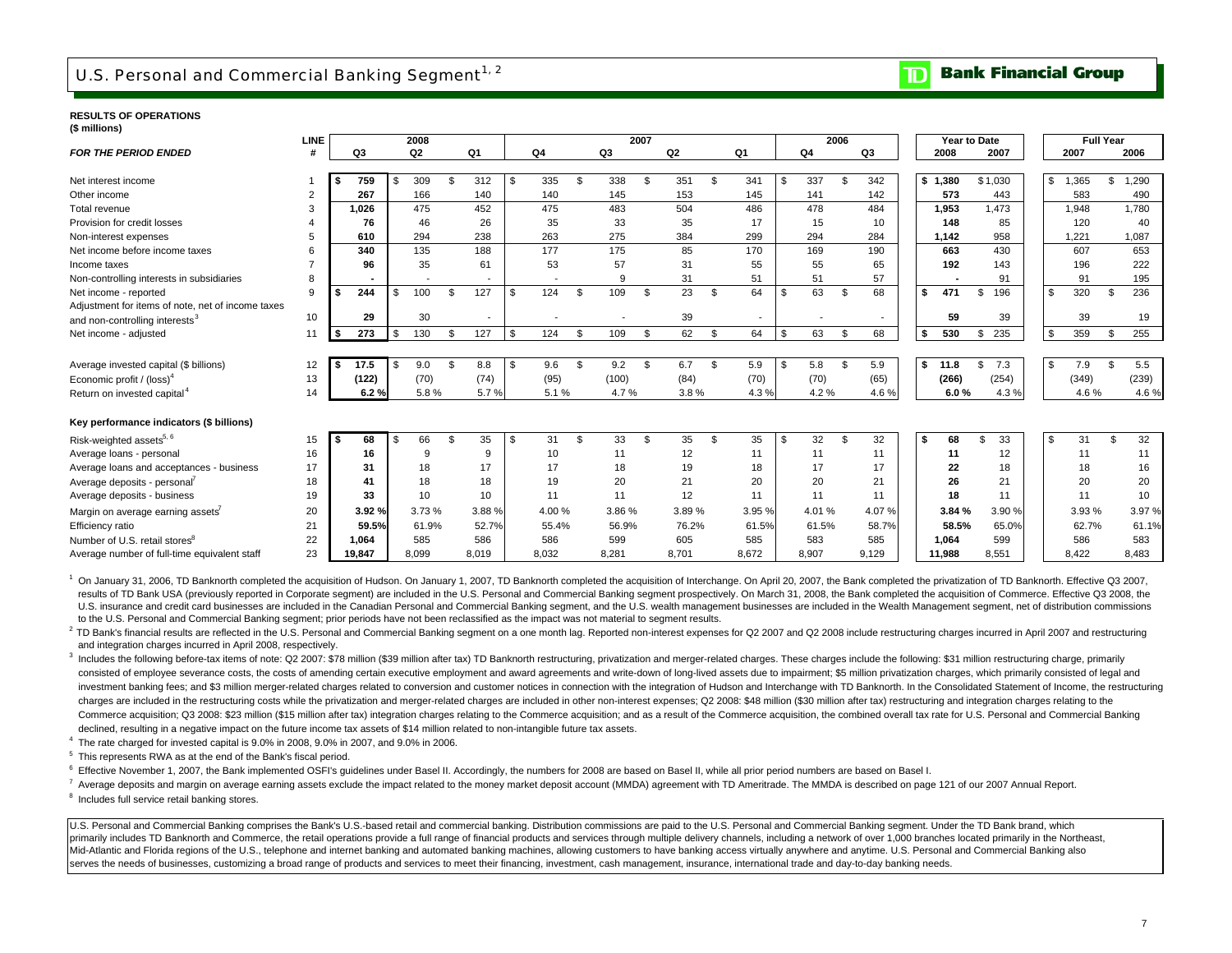## Wholesale Banking Segment

#### **RESULTS OF OPERATIONS(\$ millions)**

|                                                                | <b>LINE</b> |     |       |      | 2008           |     |       |     |       |     |       | 2007 |       |                |           | 2006 |                |     | Year to Date |           |     |         | <b>Full Year</b> |       |
|----------------------------------------------------------------|-------------|-----|-------|------|----------------|-----|-------|-----|-------|-----|-------|------|-------|----------------|-----------|------|----------------|-----|--------------|-----------|-----|---------|------------------|-------|
| <b>FOR THE PERIOD ENDED</b>                                    | #           |     | Q3    |      | Q <sub>2</sub> |     | Q1    |     | Q4    |     | Q3    |      | Q2    | Q <sub>1</sub> | Q4        |      | Q3             |     | 2008         | 2007      |     | 2007    |                  | 2006  |
|                                                                |             |     |       |      |                |     |       |     |       |     |       |      |       |                |           |      |                |     |              |           |     |         |                  |       |
| Net interest income                                            |             |     | 348   | \$   | 314            | \$. | 192   | \$  | 310   | \$  | 218   | \$   | 144   | \$<br>203      | \$<br>138 | \$.  | 127            | \$  | 854          | \$ 565    | \$  | 875     | .\$              | 479   |
| Other income                                                   | 2           |     | (20)  |      | 114            |     | 416   |     | 215   |     | 474   |      | 498   | 432            | 355       |      | 456            |     | 510          | 1,404     |     | 1,619   |                  | 1,792 |
| Total revenue (TEB)                                            | 3           |     | 328   |      | 428            |     | 608   |     | 525   |     | 692   |      | 642   | 635            | 493       |      | 583            |     | 1,364        | 1,969     |     | 2,494   |                  | 2,271 |
| Provision for credit losses <sup>1</sup>                       |             |     | 30    |      | 10             |     | 56    |     | 4     |     | 8     |      | 12    | 24             | 13        |      | 15             |     | 96           | 44        |     | 48      |                  | 68    |
| <b>Restructuring costs</b>                                     | 5           |     |       |      |                |     |       |     |       |     |       |      |       |                |           |      |                |     |              |           |     |         |                  | 50    |
| Other non-interest expenses                                    | 6           |     | 281   |      | 291            |     | 321   |     | 274   |     | 326   |      | 329   | 332            | 293       |      | 303            |     | 893          | 987       |     | 1,261   |                  | 1,262 |
| Total non-interest expenses                                    |             |     | 281   |      | 291            |     | 321   |     | 274   |     | 326   |      | 329   | 332            | 293       |      | 303            |     | 893          | 987       |     | 1.261   |                  | 1,312 |
| Net income before income taxes                                 | 8           |     | 17    |      | 127            |     | 231   |     | 247   |     | 358   |      | 301   | 279            | 187       |      | 265            |     | 375          | 938       |     | 1,185   |                  | 891   |
| Income taxes (TEB)                                             | 9           |     | (20)  |      | 34             |     | 68    |     | 90    |     | 105   |      | 84    | 82             | 41        |      | 86             |     | 82           | 271       |     | 361     |                  | 262   |
| Net income / (loss) - reported                                 | 10          |     | 37    |      | 93             |     | 163   |     | 157   |     | 253   |      | 217   | 197            | 146       |      | 179            |     | 293          | 667       |     | 824     |                  | 629   |
| Adjustment for items of note, net of income taxes <sup>2</sup> | 11          |     |       |      |                |     |       |     |       |     |       |      |       |                |           |      |                |     |              |           |     |         |                  | 35    |
| Net income / (loss) - adjusted                                 | 12          | \$  | 37    | l \$ | 93             | \$  | 163   | \$  | 157   | \$  | 253   | \$   | 217   | \$<br>197      | \$<br>146 | \$   | 179            | \$  | 293          | \$ 667    | \$. | 824     | -S               | 664   |
|                                                                |             |     |       |      |                |     |       |     |       |     |       |      |       |                |           |      |                |     |              |           |     |         |                  |       |
| Average invested capital (\$ billions)                         | 13          | S   | 3.4   | \$   | 3.5            | \$. | 3.1   | S   | 3.0   | \$. | 2.7   | \$   | 2.7   | \$<br>2.6      | \$<br>2.5 | \$   | 2.4            | \$  | 3.3          | 2.7<br>\$ | \$  | 2.8     | - \$             | 2.4   |
| Economic profit / $(loss)^3$                                   | 14          |     | (62)  |      | (7)            |     | 73    |     | 69    |     | 175   |      | 143   | 122            | 74        |      | 109            |     | Δ            | 440       |     | 509     |                  | 390   |
| Return on invested capital                                     | 15          |     | 4.4%  |      | 10.7%          |     | 20.9% |     | 20.6% |     | 37.3% |      | 33.6% | 30.2%          | 23.5%     |      | 29.4%          |     | 11.7%        | 33.7%     |     | 30.1%   |                  | 27.9% |
| Key performance indicators (\$ billions)                       |             |     |       |      |                |     |       |     |       |     |       |      |       |                |           |      |                |     |              |           |     |         |                  |       |
| Risk-weighted assets <sup>4</sup>                              | 16          | \$  | 48    | \$   | 47             | £.  | 45    | \$. | 44    | \$. | 40    | \$   | 40    | \$<br>38       | \$<br>34  | \$   | 33             | \$  | 48           | \$.<br>40 | \$  | 44      | -S               | 34    |
| Gross drawn <sup>5</sup>                                       | 17          |     | 12    |      | 13             |     | 12    |     | 10    |     | 9     |      | 9     | 9              | 9         |      | $\overline{7}$ |     | 12           | 9         |     | 10      |                  | 9     |
| Efficiency ratio                                               | 18          |     | 85.7% |      | 68.0%          |     | 52.8% |     | 52.2% |     | 47.1% |      | 51.2% | 52.3%          | 59.4%     |      | 52.0%          |     | 65.5%        | 50.1%     |     | 50.6%   |                  | 57.8% |
| Average number of full-time equivalent staff                   | 19          |     | 3.029 |      | 2,911          |     | 2.864 |     | 2,877 |     | 2,911 |      | 2,834 | 2,858          | 2,853     |      | 2,900          |     | 2,935        | 2,868     |     | 2,870   |                  | 2,897 |
| Trading-related income (TEB) <sup>6</sup>                      |             |     |       |      |                |     |       |     |       |     |       |      |       |                |           |      |                |     |              |           |     |         |                  |       |
| Interest rate and credit                                       | 20          | \$  | (102) | \$   | (93)           | \$  | (37)  | \$  | (69)  | \$  | 77    | \$   | 115   | \$<br>105      | \$<br>45  | \$   | 63             | \$  | (232)        | 297<br>\$ | \$  | 228     | .\$              | 362   |
| Foreign exchange                                               | 21          |     | 77    |      | 95             |     | 163   |     | 101   |     | 87    |      | 51    | 73             | 54        |      | 80             |     | 335          | 211       |     | 312     |                  | 306   |
| Equity and other                                               | 22          |     | 68    |      | 99             |     | 71    |     | 187   |     | 144   |      | 123   | 152            | 75        |      | 99             |     | 238          | 419       |     | 606     |                  | 374   |
| Total trading-related income                                   | 23          | -\$ | 43    | \$   | 101            | \$  | 197   | \$  | 219   | \$  | 308   | \$   | 289   | \$<br>330      | \$<br>174 | \$   | 242            | -\$ | 341          | 927<br>\$ |     | \$1.146 | \$               | 1,042 |
|                                                                |             |     |       |      |                |     |       |     |       |     |       |      |       |                |           |      |                |     |              |           |     |         |                  |       |

<sup>1</sup> Provision for credit losses includes the cost of credit protection incurred in hedging the lending portfolio.

 $2$  Includes the following before-tax item of note: Q1 2006: \$50 million restructuring charge.

 $3$  The rate charged for invested capital is 11.5%.

<sup>4</sup> Effective November 1, 2007, the Bank implemented OSFI's guidelines under Basel II. Accordingly, the numbers for 2008 are based on Basel II, while all prior period numbers are based on Basel I.

<sup>5</sup> Defined as gross loans plus bankers' acceptances, excluding letters of credit and before any cash collateral, credit default swap, reserves, etc.

 $6$  Includes trading-related income reported in net interest income (line 1) and other income (line 2).

Wholesale Banking serves a diverse base of corporate, government and institutional clients in key financial markets around the world. Under the TD Securities brand, Wholesale Banking provides a wide range of capital markets and investment banking products and services that include: underwriting and distribution of new debt and equity issues, providing advice on strategic acquisitions and divestitures, and executing daily trading and investment needs.

#### **Bank Financial Group**  $\mathbf{D}$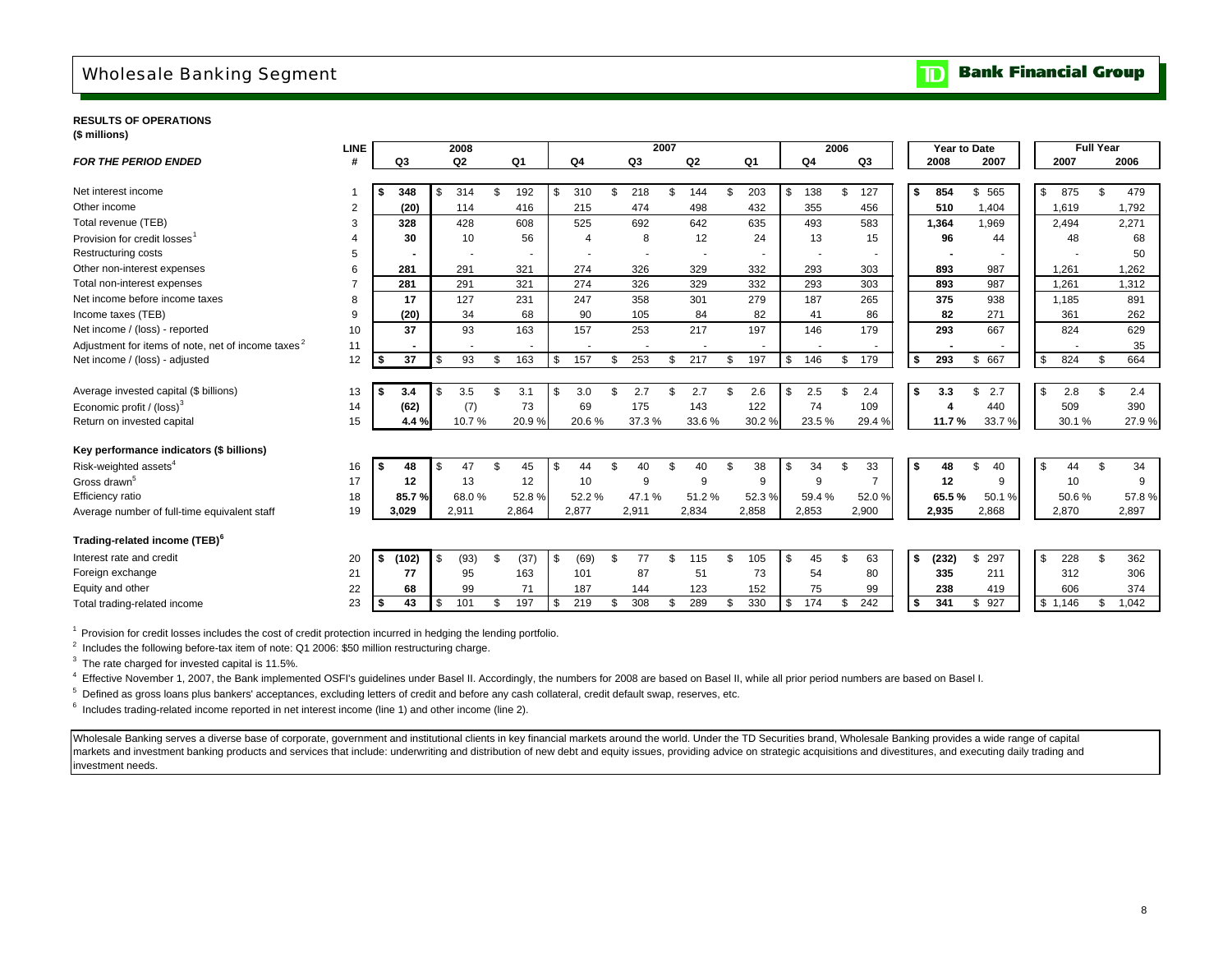## **RESULTS OF OPERATIONS**

| (\$ millions)                                                                                                                             |                    |            |              |                          |                |                 |                       |                             |                          |                       |            |                          |                |                  |
|-------------------------------------------------------------------------------------------------------------------------------------------|--------------------|------------|--------------|--------------------------|----------------|-----------------|-----------------------|-----------------------------|--------------------------|-----------------------|------------|--------------------------|----------------|------------------|
|                                                                                                                                           | <b>LINE</b>        |            | 2008         |                          |                |                 | 2007                  |                             |                          | 2006                  |            | Year to Date             |                | <b>Full Year</b> |
| <b>FOR THE PERIOD ENDED</b>                                                                                                               | $\boldsymbol{\mu}$ | Q3         | Q2           | Q1                       | Q4             | Q3              | Q2                    | Q1                          | Q4                       | Q3                    | 2008       | 2007                     | 2007           | 2006             |
| Net interest income <sup>2,3</sup>                                                                                                        |                    | (244)      | \$(249)      | \$(218)                  | (328)<br>\$.   | (241)<br>\$     | (209)<br>\$           | (257)<br>\$                 | (125)<br>\$              | \$(174)               | (711)      | \$ (707)                 | \$(1,035)      | (654)<br>\$      |
| Other income <sup>®</sup>                                                                                                                 |                    | 56         | 42           | 45                       | 145            | 60              | 27                    | 80                          | 20                       | (3)                   | 143        | 167                      | 312            | 83               |
| Total revenue                                                                                                                             | 3                  | (188)      | (207)        | (173)                    | (183)          | (181)           | (182)                 | (177)                       | (105)                    | (177)                 | (568)      | (540)                    | (723)          | (571)            |
| General allowance release                                                                                                                 |                    |            |              |                          | (60)           |                 |                       |                             |                          |                       |            |                          | (60)           | (60)             |
| Other provision for credit losses <sup>3</sup>                                                                                            | 5                  | (12)       | (15)         | -1                       | (16)           | (21)            | (18)                  | (16)                        | 10                       | (20)                  | (26)       | (55)                     | (71)           | (52)             |
| Total provision for credit losses                                                                                                         |                    | (12)       | (15)         | $\overline{1}$           | (76)           | (21)            | (18)                  | (16)                        | 10                       | (20)                  | (26)       | (55)                     | (131)          | (112)            |
| Non-interest expenses                                                                                                                     |                    | 260        | 139          | 194                      | 191            | 170             | 158                   | 167                         | 199                      | 200                   | 593        | 495                      | 686            | 755              |
| Dilution gain, net                                                                                                                        | 8                  |            | ÷.           | $\overline{\phantom{a}}$ | $\sim$         | $\sim$          | $\sim$                | $\sim$                      | $\overline{\phantom{a}}$ | $\sim$                | ٠          | $\overline{\phantom{a}}$ | $\sim$         | 1,559            |
| Net income before income taxes                                                                                                            | 9                  | (436)      | (331)        | (368)                    | (298)          | (330)           | (322)                 | (328)                       | (314)                    | (357)                 | (1, 135)   | (980)                    | (1, 278)       | 345              |
| Income taxes $2$                                                                                                                          | 10 <sup>1</sup>    | (310)      | (231)        | (238)                    | (343)          | (283)           | (218)                 | (253)                       | (220)                    | (229)                 | (779)      | (754)                    | (1,097)        | (839)            |
| Non-controlling interests in subsidiaries                                                                                                 | 11                 | 8          | <sub>9</sub> | 8                        | 8              | $\overline{4}$  | (4)                   | (4)                         | (3)                      | (5)                   | 25         | (4)                      | $\overline{4}$ | (11)             |
| Equity in net income of an associated company, net of income taxes                                                                        | 12                 | 5          |              | 4                        | 10             | 10 <sup>1</sup> | $\mathcal{P}$         | $\overline{1}$              | (5)                      | (4)                   | 13         | 13                       | 23             | (13)             |
| Net (loss) income - reported                                                                                                              | 13                 | (129)      | (105)        | (134)                    | 47             | (41)            | (98)                  | (70)                        | (96)                     | (127)                 | (368)      | (209)                    | (162)          | 1,182            |
| Adjustment for items of note, net of income taxes <sup>4</sup>                                                                            | 14                 | 89         | 91           | 90                       | (73)           | 61              | 77                    | 88                          | 113                      | 90                    | 270        | 226                      | 153            | (1, 281)         |
| Net (loss) income - adjusted                                                                                                              | 15                 | (40)<br>\$ | \$(14)       | \$ (44)                  | (26)<br>\$.    | 20<br>\$        | (21)<br>\$.           | 18<br>\$                    | 17<br>\$.                | (37)<br>\$            | (98)<br>\$ | 17<br>\$                 | l \$<br>(9)    | (99)<br>\$       |
| Decomposition of items of note (net of tax, non-controlling interests in<br>subsidiaries, and equity in net income of associated company) |                    |            |              |                          |                |                 |                       |                             |                          |                       |            |                          |                |                  |
| Amortization of intangibles                                                                                                               | 16                 | 111<br>£.  | 92           | 75<br>\$.                | 99<br>-96      | 91<br>ፍ         | 80<br>\$.             | 83<br>\$                    | 87<br>\$.                | S.<br>61              | 278        | 254<br>\$.               | 353            | s.<br>316        |
| Gain relating to restructuring of Visa <sup>5</sup>                                                                                       | 17                 |            |              |                          | (135)          |                 |                       |                             |                          |                       |            |                          | (135)          |                  |
| Dilution gain on Ameritrade transaction, net of costs                                                                                     | 18                 |            |              |                          |                |                 |                       |                             |                          |                       |            |                          |                | (1,665)          |
| Dilution loss on the acquisition of Hudson by TD Banknorth                                                                                | 19                 |            |              |                          |                |                 |                       |                             |                          |                       |            |                          |                | 72               |
| TD Banknorth restructuring, privatization and merger-related charges <sup>6</sup>                                                         | 20                 |            |              |                          |                |                 | 4                     |                             |                          |                       |            | $\overline{4}$           | Δ              |                  |
| Change in fair value of credit default swaps hedging the corporate loan book,                                                             |                    |            |              |                          |                |                 |                       |                             |                          |                       |            |                          |                |                  |
| net of provision for credit losses <sup>7</sup>                                                                                           | 21                 | (22)       | (1)          | (25)                     | $\overline{2}$ | (30)            | (7)                   | 5                           | 8                        | 5                     | (48)       | (32)                     | (30)           | (7)              |
| Other tax items                                                                                                                           | 22                 |            |              | 20                       |                |                 |                       |                             |                          | 24                    | 20         | $\sim$                   |                | 24               |
| Provision for insurance claims <sup>8</sup>                                                                                               | 23                 |            |              | 20                       |                |                 |                       |                             |                          |                       | 20         |                          |                |                  |
| Initial set up of specific allowance for credit card and overdraft loans                                                                  | 24                 |            |              |                          |                |                 |                       |                             | 18                       |                       |            |                          |                | 18               |
| General allowance release                                                                                                                 | 25                 |            |              |                          | (39)           |                 |                       |                             |                          |                       |            |                          | (39)           | (39)             |
| Total items of note                                                                                                                       | 26                 | 89         | 91<br>s.     | 90<br>\$                 | (73)<br>-S     | 61<br>\$        | 77<br>\$.             | 88<br>\$.                   | 113<br>S                 | 90<br>£.              | 270<br>-9  | \$226                    | 153<br>-S      | (1, 281)<br>\$   |
| Decomposition of material items included in net income (loss) - adjusted                                                                  |                    |            |              |                          |                |                 |                       |                             |                          |                       |            |                          |                |                  |
| Interest on income tax refunds                                                                                                            | 27                 | 21         |              | \$                       | -S             | 5               | $\overline{c}$<br>\$. | \$<br>$\boldsymbol{\Delta}$ | 13<br>\$.                | $\overline{2}$<br>\$. | 22         | \$<br>11                 | 11<br>-9       | 18<br>\$.        |
| Securitization gain (loss)                                                                                                                | 28                 | 4          | 9            | 3                        | $\overline{2}$ | (2)             | (4)                   | 9                           | 15                       | (11)                  | 16         | 3                        | 5              | (4)              |
| Unallocated Corporate expenses                                                                                                            | 29                 | (77)       | (43)         | (65)                     | (51)           | (45)            | (39)                  | (54)                        | (58)                     | (66)                  | (185)      | (138)                    | (189)          | (234)            |
| Other                                                                                                                                     | 30                 | 12         | 20           | 17                       | 23             | 62              | 20                    | 59                          | 47                       | 38                    | 49         | 141                      | 164            | 121              |
| Net (loss) income - adjusted                                                                                                              | 31                 | (40)       | \$<br>(14)   | (44)<br>\$               | (26)<br>S      | 20<br>\$        | (21)<br>\$.           | 18<br>-S                    | 17<br>S                  | (37)<br>\$.           | (98)       | \$<br>17                 | \$<br>(9)      | (99)<br>-S       |
|                                                                                                                                           |                    |            |              |                          |                |                 |                       |                             |                          |                       |            |                          |                |                  |

<sup>1</sup> Commencing Q3 2007, the results of TD Bank USA (previously reported in the Corporate segment for the period Q2 2006 to Q2 2007 and in Wealth Management segment prior to Q2 2006) are included in the U.S. Personal and Co segment prospectively.

<sup>2</sup> Includes the elimination of TEB adjustments reported in Wholesale Banking results.

<sup>3</sup> Operating segment results are presented excluding the impact of asset securitization programs, which are reclassified in the Corporate segment. Results for Q4 2006 included an initial set up of specific allowance for c  $<sup>4</sup>$  Net (gain) or charge for items of note is removed from reported results to compute the adjusted results.</sup>

5 As part of the global restructuring of Visa USA Inc., Visa Canada Association and Visa International Service Association, which closed on October 3, 2007 (restructuring date), the Bank received shares of the new global e the Bank's membership interest in Visa Canada Association. As required by the accounting standards, the shares the Bank received in Visa Inc. were measured at fair value and an estimated gain of \$135 million after tax was segment, based on results of an independent valuation of the shares. The gain may be subject to further adjustment based on the finalization of the Bank's ownership percentage in Visa Inc.

<sup>6</sup> Restructuring charges related to the transfer of functions from TD Bank USA to TD Banknorth, being part of TD Banknorth restructuring, privatization and merger-related charges, as explained in footnote 3 on page 3.

7 The Bank purchases credit default swaps (CDS) to hedge the credit risk in Wholesale Banking's corporate lending portfolio. These CDS do not qualify for hedge accounting treatment and, therefore, they are measured at fair recognized in current period's earnings. The related loans are accounted for at amortized cost. Management believes that this asymmetry in the accounting treatment between CDS and loans would result in periodic profit and indicative of the economics of the corporate loan portfolio or the underlying business performance in Wholesale Banking. As a result, the CDS are accounted for on an accrual basis in the Wholesale Banking segment and the g in excess of the accrued cost, are reported in the Corporate segment. Adjusted earnings excludes the gains and losses on the CDS in excess of the accrued cost. When a credit event occurs in the corporate loan book that has the provision for credit losses (PCL) related to the portion that was hedged via the CDS is netted against this item of note. During Q1 2008, the change in the fair value of CDS, net of PCL, resulted in a net gain of \$38 m after tax). The item of note included a change in fair value of CDS of \$55 million before tax (\$36 million after tax), net of PCL of approximately \$17 million before tax (\$11 million after tax). Prior to Q1 2007, this item impact due to AcG-13". As part of the adoption of the new financial instruments standards, the quidance under Accounting Guideline 13: Hedging Relationships (AcG-13) was replaced by Canadian Institute of Chartered Accounta Section 3865, Hedges.

<sup>8</sup> The provision for insurance claims relates to a court decision in Alberta. The Alberta government's legislation effectively capping minor injury insurance claims was challenged and held to be unconstitutional earlier t Government of Alberta has appealed the decision, the ultimate outcome remains uncertain. As a result, the Bank accrued an additional actuarial liability for potential claims in Q1 2008.

The Corporate segment includes the effects of asset securitization programs in Canadian Personal and Commercial Banking, treasury management, general provisions for credit losses, the elimination of taxable equivalent adju benefits, and residual unallocated revenues, expenses and taxes.

**Bank Financial Group** 

חד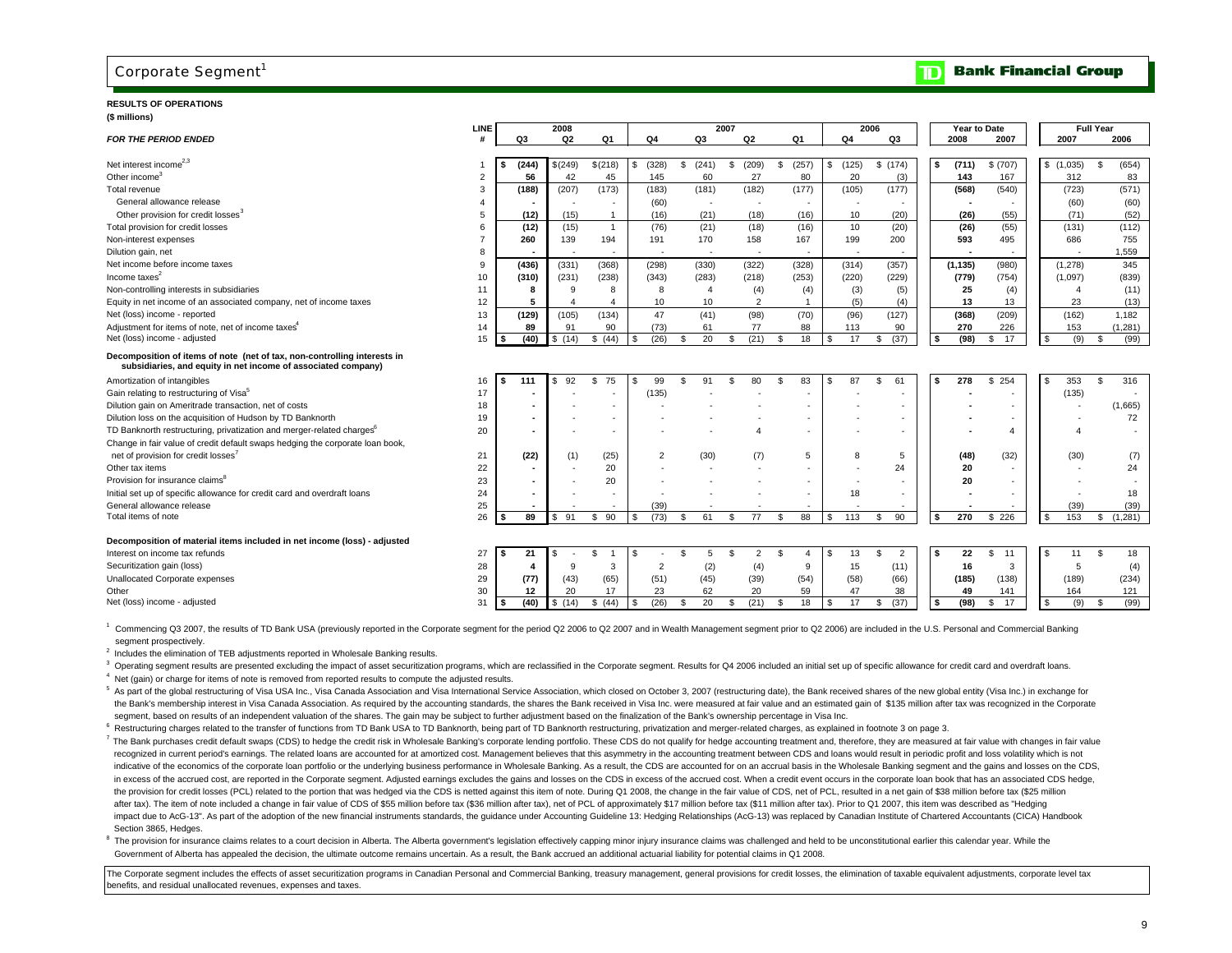## Net Interest Income and Margin

# **TD** Bank Financial Group

| (\$ millions)                                        | <b>LINE</b>    |             | 2008       |             |             |                 | 2007                             |                      |                      | 2006                                 |              | Year to Date             |                 | <b>Full Year</b> |       |
|------------------------------------------------------|----------------|-------------|------------|-------------|-------------|-----------------|----------------------------------|----------------------|----------------------|--------------------------------------|--------------|--------------------------|-----------------|------------------|-------|
| <b>FOR THE PERIOD ENDED</b>                          | #              | Q3          | Q2         | Q1          | Q4          | Q3              | Q2                               | Q1                   | Q <sub>4</sub>       | Q3                                   | 2008         | 2007                     | 2007            | 2006             |       |
|                                                      |                |             |            |             |             |                 |                                  |                      |                      |                                      |              |                          |                 |                  |       |
| Interest income<br>Loans                             | -1             | 3.410       | 3,240      | 3,396<br>\$ | 3,310<br>\$ | 3,228<br>\$.    | 3,117<br>$\mathbf{\mathfrak{L}}$ | \$.<br>3,074         | 3,004<br>\$          | \$2,862                              | 10,046<br>\$ | \$9,419                  | \$<br>12,729    | 10,832<br>\$     |       |
|                                                      |                |             |            |             |             |                 |                                  |                      |                      |                                      |              |                          |                 |                  |       |
| <b>Securities</b>                                    | 2              | 1,526       | 1,171      | 1,235       | 1,239       | 1,160           | 1,108                            | 1,259                | 1,152                | 1,058                                | 3,932        | 3,527                    | 4,766           | 4,435            |       |
|                                                      |                |             |            |             |             |                 |                                  |                      |                      |                                      |              |                          |                 |                  |       |
| Deposits with banks                                  | 3              | 194         | 159        | 114         | 152         | 47              | 111                              | 47                   | 74                   | 70                                   | 467          | 205                      | 357             | 302              |       |
| Total interest income                                | 4              | 5,130       | 4,570      | 4,745       | 4,701       | 4,435           | 4,336                            | 4,380                | 4,230                | 3,990                                | 14,445       | 13,151                   | 17,852          | 15,569           |       |
|                                                      |                |             |            |             |             |                 |                                  |                      |                      |                                      |              |                          |                 |                  |       |
| Interest expense<br>Deposits                         | 5              | 2,068       | 2,056      | 2,254       | 2,223       | 1,987           | 1,989                            | 2,048                | 1,957                | 1,836                                | 6,378        | 6,024                    | 8,247           | 7,081            |       |
|                                                      |                |             |            |             |             |                 |                                  |                      |                      |                                      |              |                          |                 |                  |       |
| Subordinated notes and debentures                    | 6              | 165         | 159        | 158         | 127         | 125             | 124                              | 108                  | 96                   | 107                                  | 482          | 357                      | 484             | 388              |       |
|                                                      |                |             |            |             |             |                 |                                  |                      |                      |                                      |              |                          |                 |                  |       |
| Preferred shares and Capital Trust Securities        | $\overline{7}$ | 24          | 23         | 23          | 28          | 19              | 32                               | 30                   | 31                   | 28                                   |              | 70<br>81                 | 109             | 126              |       |
| Other                                                | 8              | 436         | 474        | 522         | 515         | 521             | 529                              | 523                  | 432                  | 396                                  | 1,432        | 1,573                    | 2,088           | 1,603            |       |
|                                                      |                |             |            |             |             |                 |                                  |                      |                      |                                      |              |                          |                 |                  |       |
| Total interest expense                               | 9              | 2,693       | 2,712      | 2,957       | 2,893       | 2,652           | 2,674                            | 2,709                | 2,516                | 2,367                                | 8,362        | 8,035                    | 10,928          | 9,198            |       |
| Net interest income (NII)                            | 10             | 2,437       | 1,858      | 1,788       | 1,808       | 1,783           | 1,662                            | 1,671                | 1,714                | 1,623                                | 6,083        | 5,116                    | 6,924           | 6,371            |       |
|                                                      |                |             |            |             |             |                 |                                  |                      |                      |                                      |              |                          |                 |                  |       |
| TEB adjustment                                       | 11             | 129         | 107        | 135         | 247         | 161             | 99                               | 157                  | 92                   | 89                                   | 371          | 417                      | 664             | 343              |       |
|                                                      |                | 2,566       | 1,965      | 1,923       |             | 1,944           | 1,761                            | 1,828                | 1,806                | \$1,712                              | 6,454<br>-\$ |                          | 7,588           | 6,714            |       |
| Net interest income (TEB)                            | 12             |             |            | \$          | 2,055       | \$              | \$                               | \$                   | \$                   |                                      |              | \$5,533                  | \$              | \$               |       |
| Average total assets (\$ billions)                   | 13             | 508         | 454<br>\$  | 438<br>\$   | 420<br>\$   | 407<br>\$       | 409<br>\$                        | 405<br>\$            | 391<br>l \$          | 389<br>\$                            | 467<br>\$    | 407<br>\$                | \$<br>410       | 387<br>\$        |       |
|                                                      |                |             |            |             |             |                 |                                  |                      |                      |                                      |              |                          |                 |                  |       |
| Average earning assets (\$ billions)                 | 14             | 410         | 359        | 354         | 341         | 329             | 336                              | 337                  | 321                  | 314                                  | 375          | 334                      | 336             | 315              |       |
|                                                      |                | 2.36 %      | 2.11%      | 2.01%       | 2.10%       | 2.15%           | 2.03%                            | 1.97%                | 2.12%                | 2.05%                                |              | 2.17%<br>2.05%           | 2.06%           |                  | 2.02% |
| Net interest margin as a % of average earning assets | 15             |             |            |             |             |                 |                                  |                      |                      |                                      |              |                          |                 |                  |       |
| Impact on NII from impaired loans                    |                |             |            |             |             |                 |                                  |                      |                      |                                      |              |                          |                 |                  |       |
| Reduction/(increase) in NII from impaired loans      |                |             |            |             |             |                 |                                  |                      |                      |                                      |              |                          |                 |                  |       |
| Gross                                                | 16             | 17          | 14<br>- \$ | \$<br>11    | \$<br>11    | \$<br>15        | 11<br>\$                         | \$<br>$\overline{7}$ | l \$<br>9            | $\overline{7}$<br>\$                 | \$           | 42<br>33<br>\$           | \$<br>44        | \$               | 29    |
| Recoveries                                           | 17             | (1)<br>l \$ | (1)        | (3)<br>8    | (1)<br>10   | (2)<br>13<br>\$ | (1)<br>10<br>\$                  | (1)<br>\$<br>6       | (1)<br><b>S</b><br>8 | (3)<br>£.<br>$\overline{\mathbf{A}}$ | \$           | (5)<br>(4)<br>37<br>- \$ | \$<br>(5)<br>39 | \$               | (9)   |
| Net reduction/(increase)                             | 18             | 16          | 13<br>l \$ | \$          | \$          |                 |                                  |                      |                      |                                      |              | 29                       |                 | 20               |       |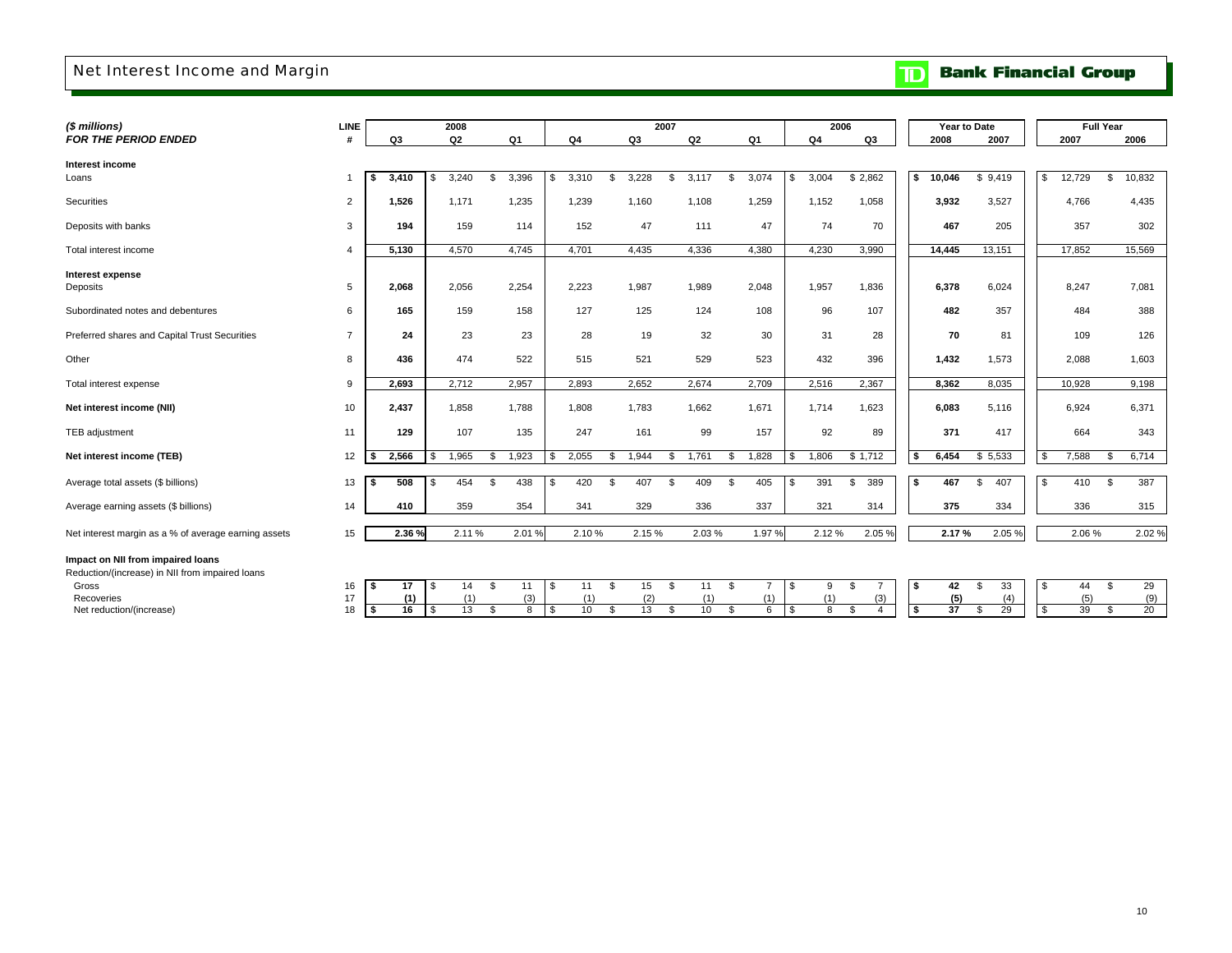## Other Income

#### **Bank Financial Group**  $\mathbf{D}$

| (\$ millions)                                                                                                                                                                                                                        | <b>LINE</b>    |                | 2008           |                |                                                    | 2007         |                       |           | 2006             |           |                 | Year to Date | <b>Full Year</b> |           |
|--------------------------------------------------------------------------------------------------------------------------------------------------------------------------------------------------------------------------------------|----------------|----------------|----------------|----------------|----------------------------------------------------|--------------|-----------------------|-----------|------------------|-----------|-----------------|--------------|------------------|-----------|
| <b>FOR THE PERIOD ENDED</b>                                                                                                                                                                                                          |                | Q <sub>3</sub> | Q <sub>2</sub> | Q <sub>1</sub> | Q4                                                 | Q3           | Q <sub>2</sub>        | Q1        | Q <sub>4</sub>   | Q3        | 2008            | 2007         | 2007             | 2006      |
| TD Waterhouse fees and commissions                                                                                                                                                                                                   | 1              | 100<br>s.      | <b>S</b><br>89 | \$<br>99       | \$<br>103                                          | \$<br>108    | \$<br>115             | 112<br>\$ | \$<br>91         | \$<br>106 | \$288           | \$<br>335    | \$<br>438        | 561<br>\$ |
| Full-service brokerage and other securities services                                                                                                                                                                                 | $\overline{2}$ | 153            | 148            | 143            | 134                                                | 141          | 146                   | 138       | 125              | 126       | 444             | 425          | 559              | 509       |
| Underwriting and advisory                                                                                                                                                                                                            | 3              | 62             | 45             | 69             | 63                                                 | 99           | 96                    | 80        | 76               | 70        | 176             | 275          | 338              | 292       |
| Investment management fees                                                                                                                                                                                                           | 4              | 50             | 50             | 48             | 49                                                 | 50           | 48                    | 50        | 49               | 47        | 148             | 148          | 197              | 193       |
| Mutual fund management                                                                                                                                                                                                               | 5              | 226            | 212            | 220            | 225                                                | 229          | 214                   | 200       | 180              | 174       | 658             | 643          | 868              | 704       |
| Credit fees                                                                                                                                                                                                                          | 6              | 121            | 108            | 101            | 112                                                | 109          | 103                   | 96        | 110              | 93        | 330             | 308          | 420              | 371       |
| Net securities gains <sup>1</sup>                                                                                                                                                                                                    | $\overline{7}$ | 14             | 110            | 152            | 60                                                 | 94           | 102                   | 70        | 87               | 113       | 276             | 266          | 326              | 305       |
| Trading income                                                                                                                                                                                                                       | 8              | (196)          | (104)          | 160            | (52)                                               | 235          | 192                   | 216       | 98               | 160       | (140)           | 643          | 591              | 797       |
| Income from financial instruments designated as trading<br>under the fair value option - Trading-related income <sup>2</sup><br>- Related to insurance subsidiaries<br>Total income from financial instruments designated as trading | 9<br>10        | (6)<br>(4)     | 3<br>2         | (55)<br>6      | 22<br>14                                           | (67)<br>(20) | $\overline{7}$<br>(2) | (9)       |                  |           | (58)<br>4       | (60)<br>(31) | (38)<br>(17)     |           |
| under the fair value option                                                                                                                                                                                                          | 11             | (10)           | 5              | (49)           | 36                                                 | (87)         | 5                     | (9)       |                  |           | (54)            | (91)         | (55)             |           |
| Service charges                                                                                                                                                                                                                      | 12             | 356            | 258            | 260            | 263                                                | 263          | 244                   | 249       | 246              | 250       | 874             | 756          | 1,019            | 937       |
| Loan securitizations                                                                                                                                                                                                                 | 13             | 77             | 91             | 76             | 80                                                 | 86           | 97                    | 134       | 97               | 85        | 244             | 317          | 397              | 346       |
| Card services                                                                                                                                                                                                                        | 14             | 175            | 116            | 119            | 118                                                | 117          | 107                   | 109       | 110              | 101       | 410             | 333          | 451              | 374       |
| Insurance revenue (net of claims)                                                                                                                                                                                                    | 15             | 243            | 250            | 186            | 243                                                | 257          | 251                   | 254       | 214              | 230       | 679             | 762          | 1,005            | 896       |
| <b>Trust fees</b>                                                                                                                                                                                                                    | 16             | 36             | 36             | 34             | 31                                                 | 33           | 38                    | 31        | 31               | 33        | 106             | 102          | 133              | 130       |
| Foreign exchange - non-trading                                                                                                                                                                                                       | 17             | 43             | 52             | 64             | 47                                                 | 46           | 40                    | 39        | 40               | 45        | 159             | 125          | 172              | 147       |
| Other                                                                                                                                                                                                                                | 18             | 150            | 64             | 134            | 230                                                | 119          | 84                    | 65        | 50               | 55        | 348             | 268          | 498              | 259       |
| <b>Total other income</b>                                                                                                                                                                                                            | 19             | $$1,600$ \ \$  |                |                | 1,530 \$ 1,816 \$ 1,742 \$ 1,899 \$ 1,882 \$ 1,834 |              |                       |           | \$<br>$1,604$ \$ | 1,688     | \$4,946 \$5,615 |              | 7,357 \$<br>\$   | 6,821     |

 $1$  Net of balance sheet restructuring charge of \$52 million in TD Banknorth in Q1 2006.

<sup>2</sup> These gains (losses) are on instruments managed within Wholesale Banking's trading portfolios.

with certain investments funding policy liabilities is also reflected on line 10. For Q1 2008 and Q4 2007, this mark-to-market income amounting to \$18 million and \$(1) million, respectively, was reflected in net interest i did not exist prior to Q4 2007. Due to the immaterial nature of the mark-to-market income in prior quarters, no retroactive reclassification was made. <sup>3</sup> Within the Bank's property and casualty insurance subsidiaries, investments that fund policy liabilities are designated as trading under the fair value option. Effective Q2 2008, mark-to-market income from interest rat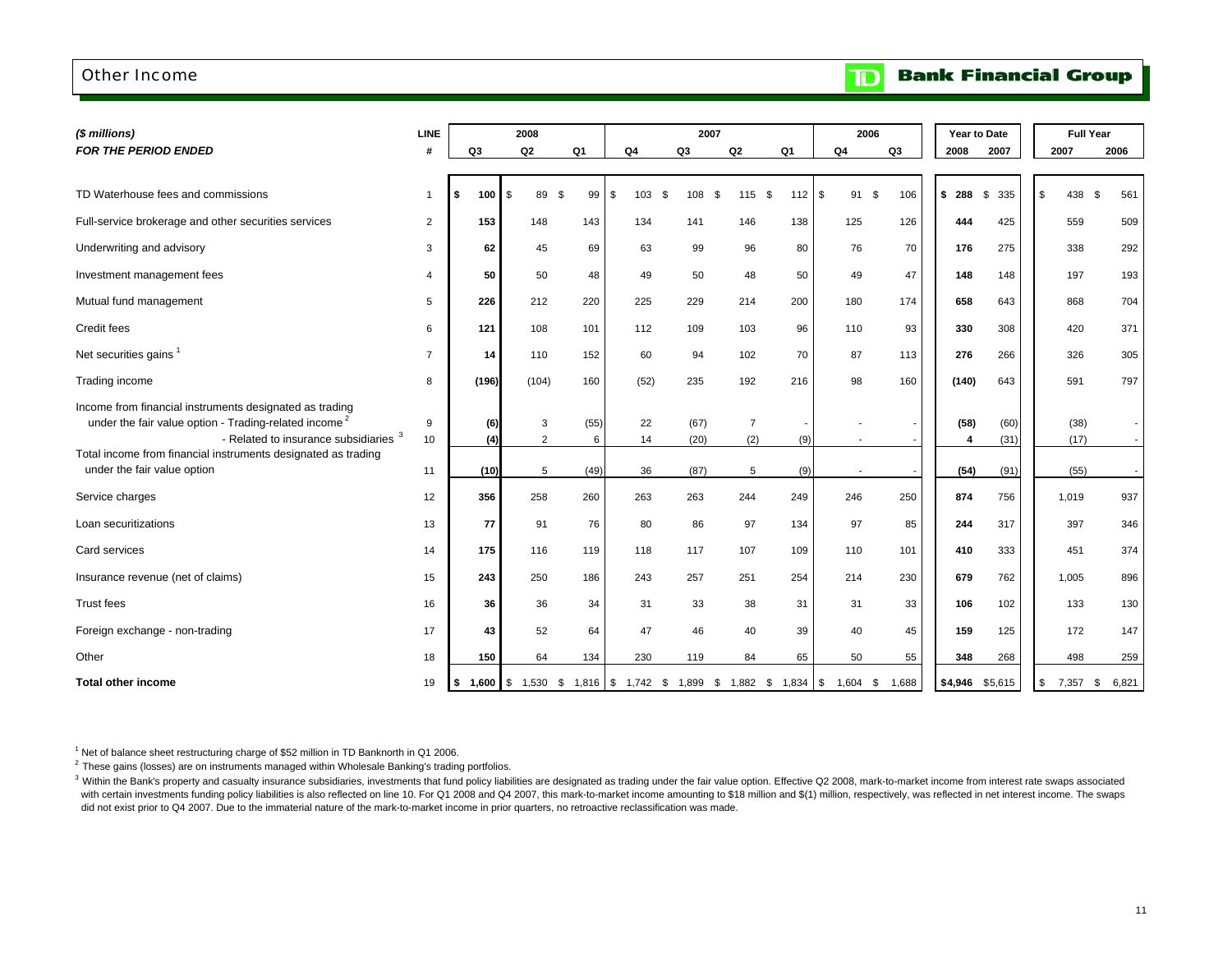## Non-interest Expenses

# **TD** Bank Financial Group

| (\$ millions)                       | <b>LINE</b>    |                | 2008      |                          |                          |                  | 2007      |                          | 2006                     |                | <b>Year to Date</b> |         | <b>Full Year</b> |             |
|-------------------------------------|----------------|----------------|-----------|--------------------------|--------------------------|------------------|-----------|--------------------------|--------------------------|----------------|---------------------|---------|------------------|-------------|
| FOR THE PERIOD ENDED                | #              | Q <sub>3</sub> | Q2        | Q <sub>1</sub>           | Q <sub>4</sub>           | Q <sub>3</sub>   | Q2        | Q <sub>1</sub>           | Q <sub>4</sub>           | Q <sub>3</sub> | 2008                | 2007    | 2007             | 2006        |
| Salaries and employee benefits      |                |                |           |                          |                          |                  |           |                          |                          |                |                     |         |                  |             |
| Salaries                            | -1             | 845<br>\$      | \$<br>682 | \$<br>685                | \$<br>715                | \$<br>677        | \$<br>665 | \$<br>680                | \$<br>706                | \$<br>673      | \$<br>2,212         | \$2,022 | \$<br>2,737      | \$<br>2,700 |
| Incentive compensation              | 2              | 316            | 297       | 336                      | 278                      | 341              | 347       | 320                      | 284                      | 288            | 949                 | 1,008   | 1,286            | 1,207       |
| Pension and other employee benefits | 3              | 181            | 158       | 150                      | 126                      | 143              | 157       | 157                      | 126                      | 141            | 489                 | 457     | 583              | 578         |
|                                     | 4              | 1,342          | 1.137     | 1,171                    | 1.119                    | 1.161            | 1.169     | 1.157                    | 1,116                    | 1,102          | 3,650               | 3,487   | 4.606            | 4,485       |
| Occupancy                           |                |                |           |                          |                          |                  |           |                          |                          |                |                     |         |                  |             |
| Rent                                | 5              | 128            | 103       | 98                       | 99                       | 98               | 99        | 94                       | 97                       | 94             | 329                 | 291     | 390              | 371         |
| Depreciation                        | 6              | 73             | 37        | 38                       | 43                       | 40               | 42        | 38                       | 47                       | 39             | 148                 | 120     | 163              | 160         |
| Other                               | $\overline{7}$ | 78             | 48        | 45                       | 46                       | 50               | 44        | 43                       | 43                       | 43             | 171                 | 137     | 183              | 170         |
|                                     | 8              | 279            | 188       | 181                      | 188                      | 188              | 185       | 175                      | 187                      | 176            | 648                 | 548     | 736              | 701         |
| Equipment                           |                |                |           |                          |                          |                  |           |                          |                          |                |                     |         |                  |             |
| Rent                                | 9              | 58             | 49        | 47                       | 48                       | 48               | 50        | 46                       | 52                       | 51             | 154                 | 144     | 192              | 200         |
| Depreciation                        | 10             | 62             | 48        | 44                       | 57                       | 47               | 51        | 44                       | 51                       | 44             | 154                 | 142     | 199              | 183         |
| Other                               | 11             | 68             | 51        | 53                       | 62                       | 55               | 52        | 54                       | 61                       | 55             | 172                 | 161     | 223              | 216         |
|                                     | 12             | 188            | 148       | 144                      | 167                      | 150              | 153       | 144                      | 164                      | 150            | 480                 | 447     | 614              | 599         |
| General                             |                |                |           |                          |                          |                  |           |                          |                          |                |                     |         |                  |             |
| Amortization of other intangibles   | 13             | 166            | 117       | 122                      | 138                      | 131              | 112       | 118                      | 126                      | 126            | 405                 | 361     | 499              | 505         |
| Marketing and business development  | 14             | 131            | 102       | 110                      | 115                      | 106              | 111       | 113                      | 114                      | 127            | 343                 | 330     | 445              | 470         |
| Brokerage-related fees              | 15             | 64             | 63        | 59                       | 61                       | 61               | 57        | 54                       | 51                       | 52             | 186                 | 172     | 233              | 222         |
| Professional and advisory services  | 16             | 135            | 118       | 111                      | 135                      | 119              | 108       | 126                      | 149                      | 146            | 364                 | 353     | 488              | 540         |
| Communications                      | 17             | 54             | 48        | 47                       | 49                       | 46               | 49        | 49                       | 54                       | 50             | 149                 | 144     | 193              | 201         |
| Capital and business taxes          | 18             | 82             | 48        | 34                       | 45                       | 54               | 42        | 55                       | 53                       | 56             | 164                 | 151     | 196              | 205         |
| Postage                             | 19             | 35             | 37        | 30                       | 29                       | 29               | 35        | 29                       | 32                       | 29             | 102                 | 93      | 122              | 121         |
| Travel and relocation               | 20             | 32             | 20        | 20                       | 22                       | 20               | 20        | 22                       | 22                       | 22             | 72                  | 62      | 84               | 87          |
| <b>Restructuring costs</b>          | 21             |                | 48        | $\overline{\phantom{a}}$ | $\overline{\phantom{a}}$ | $\blacksquare$   | 67        | $\overline{\phantom{a}}$ | $\overline{\phantom{a}}$ |                | 48                  | 67      | 67               | 50          |
| Other                               | 22             | 193            | 132       | 199                      | 173                      | 151              | 189       | 179                      | 143                      | 134            | 524                 | 519     | 692              | 629         |
|                                     | 23             | 892            | 733       | 732                      | 767                      | 717              | 790       | 745                      | 744                      | 742            | 2,357               | 2,252   | 3,019            | 3,030       |
| <b>Total non-interest expenses</b>  | 24             | $2.701$ S<br>5 | 2,206     | \$<br>2,228              | \$<br>2,241              | \$<br>$2,216$ \$ | 2,297     | \$<br>2,221              | \$<br>2,211              | \$<br>2,170    | \$<br>7,135         | \$6,734 | \$<br>8,975      | \$<br>8,815 |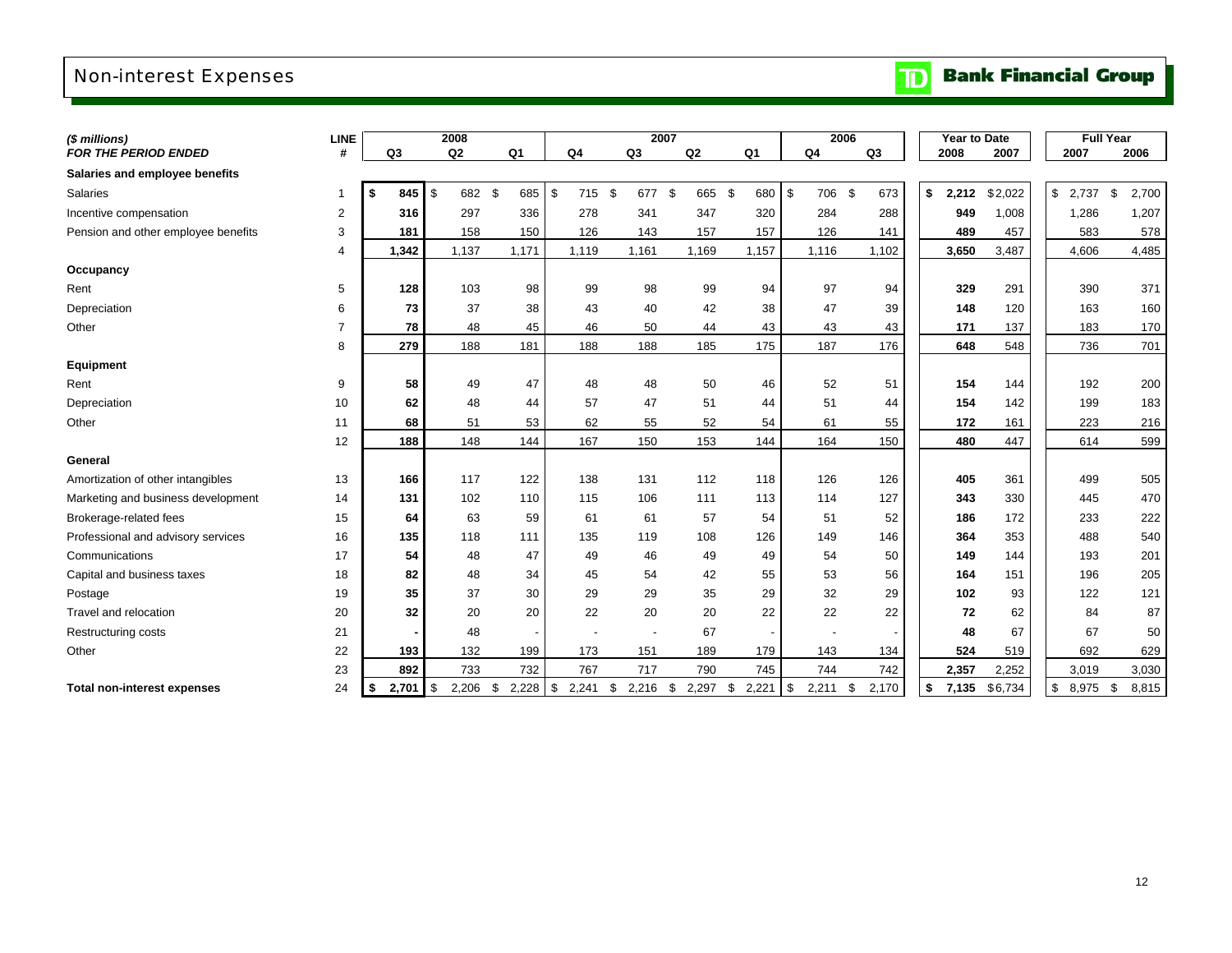#### Balance Sheet

## **TD** Bank Financial Group

| (\$ millions)                                                             | LINE           |                 | 2008            |                |                |                | 2007                   |                |                       | 2006                |
|---------------------------------------------------------------------------|----------------|-----------------|-----------------|----------------|----------------|----------------|------------------------|----------------|-----------------------|---------------------|
| AS AT                                                                     | #              | Q3              | Q <sub>2</sub>  | Q1             | Q4             | Q3             | Q <sub>2</sub>         | Q <sub>1</sub> | Q4                    | Q3                  |
| <b>ASSETS</b>                                                             |                |                 |                 |                |                |                |                        |                |                       |                     |
| Cash and due from banks                                                   | 1              | 2,719           | 2,520<br>\$     | \$<br>2,036    | \$<br>1,790    | \$<br>1,986    | -\$<br>1,994           | \$<br>2,113    | $\mathbb{S}$<br>2,019 | 1,958<br>\$         |
| Interest-bearing deposits with other banks                                | $\overline{2}$ | 12,445          | 15,599          | 13,099         | 14,746         | 11,343         | 9,796                  | 8,724          | 8,763                 | 10,236              |
|                                                                           |                |                 |                 |                |                |                |                        |                |                       |                     |
| <b>Securities</b><br>Trading                                              | 3              | 73,670          | 83,084          | 73,651         | 77,637         | 72,756         | 69,093                 | 78,071         | 77,482                | 73,733              |
| Designated as trading under the fair value option                         | $\overline{4}$ | 2.037           | 2,043           | 1,984          | 2,012          | 1,935          | 1,862                  | 1,916          |                       |                     |
| Available-for-sale                                                        | 5              | 60,155          | 53,929          | 35,674         | 35,650         | 36,209         | 35,668                 | 38,394         |                       | ÷,                  |
| Held-to-maturity                                                          | 6              | 9,311           | 8,781           | 8,405          | 7,737          | 8,528          | 11,887                 | 11,810         |                       |                     |
| Investment                                                                | $\overline{7}$ |                 |                 |                |                |                |                        |                | 46,976                | 43,542              |
| Total                                                                     | 8              | 145,173         | 147,837         | 119,714        | 123,036        | 119,428        | 118,510                | 130,191        | 124,458               | 117,275             |
| Securities purchased under reverse repurchase agreements                  | 9              | 34,138          | 33,067          | 34,234         | 27,648         | 25,905         | 25,434                 | 32,357         | 30,961                | 27,854              |
| Loans                                                                     |                |                 |                 |                |                |                |                        |                |                       |                     |
| Residential mortgages                                                     | 10             | 73,229          | 67,137          | 61,662         | 58,485         | 56.096         | 53,997                 | 51,794         | 53,425                | 51,767              |
| Consumer instalment and other personal                                    | 11             | 77,206          | 75,114          | 68,405         | 67,532         | 66,574         | 65,370                 | 63,520         | 63,130                | 63,995              |
| Credit cards                                                              | 12             | 7,227           | 6.166           | 5,898          | 5,700          | 5,574          | 5,369                  | 5,175          | 4,856                 | 4,419               |
| Business and government                                                   | 13             | 62,964          | 60,661          | 45,803         | 44,258         | 43,447         | 45,081                 | 43,748         | 40,514                | 39,844              |
| Business and government designated as trading under the fair value option | 14             | 617             | 718             | 1,425          | 1,235          | 1,619          | 1,465                  |                |                       |                     |
| Total                                                                     | 15             | 221,243         | 209,796         | 183,193        | 177,210        | 173,310        | 171,282                | 164,237        | 161,925               | 160,025             |
| Allowance for credit losses                                               | 16             | (1, 447)        | (1, 369)        | (1, 362)       | (1, 295)       | (1, 357)       | (1, 378)               | (1, 366)       | (1, 317)              | (1, 279)            |
| Loans, net of allowance for credit losses                                 | 17             | 219,796         | 208,427         | 181,831        | 175,915        | 171,953        | 169,904                | 162,871        | 160,608               | 158,746             |
| Other                                                                     |                |                 |                 |                |                |                |                        |                |                       |                     |
| Customers' liabilities under acceptances                                  | 18             | 10,844          | 10,848          | 10.633         | 9,279          | 9.192          | 9,233                  | 8,425          | 8.676                 | 7,244               |
| Investment in TD Ameritrade                                               | 19             | 4,877           | 4,829           | 4,593          | 4,515          | 4,749          | 5,131                  | 5,113          | 4,379                 | 4,284               |
| <b>Trading derivatives</b>                                                | 20             | 38,385          | 37,602          | 35,920         | 36,052         | 29,520         | 27,569                 | 26,871         | 27,845                | 32,308              |
| Goodwill<br>Other intangibles                                             | 21<br>22       | 14,317<br>3,213 | 14,213<br>3,773 | 7,875<br>1,974 | 7,918<br>2,104 | 8,407<br>2,264 | 8,940<br>2,368         | 8,176<br>1,896 | 7,396<br>1,946        | 7,411<br>2,007      |
| Land, buildings and equipment                                             | 23             | 3,687           | 3,715           | 1,817          | 1,822          | 1,824          | 1,905                  | 1,877          | 1,862                 | 1,865               |
| Other assets                                                              | 24             | 19,245          | 21,191          | 21,427         | 17,299         | 17,319         | 15,950                 | 19,602         | 14,001                | 14,657              |
| Total                                                                     | 25             | 94,568          | 96,171          | 84,239         | 78,989         | 73,275         | 71,096                 | 71,960         | 66,105                | 69,776              |
| <b>Total assets</b>                                                       | 26             | \$508,839       | \$503,621       | \$435,153      | \$<br>422,124  | \$<br>403,890  | 396,734<br>\$          | \$<br>408,216  | 392,914<br>\$         | 385,845<br><b>S</b> |
| <b>LIABILITIES</b>                                                        |                |                 |                 |                |                |                |                        |                |                       |                     |
|                                                                           |                |                 |                 |                |                |                |                        |                |                       |                     |
| <b>Deposits</b><br>Personal Non-term                                      | 27             | \$107,749       | \$110,453       | \$<br>83,934   | \$<br>80,256   | \$<br>82,203   | \$<br>83,487           | \$<br>82,986   | \$<br>79,624          | 72,376<br>\$        |
| Personal Term                                                             | 28             | 76,894          | 75,037          | 67,875         | 67,305         | 67,319         | 67,785                 | 67,652         | 67,012                | 65,116              |
| Banks                                                                     | 29             | 10,169          | 8,773           | 8,966          | 10,162         | 12,214         | 12,681                 | 9,033          | 14,186                | 17,855              |
| Business and government                                                   | 30             | 111,964         | 102,704         | 78,267         | 73,322         | 70,579         | 70,655                 | 73,780         | 100,085               | 100,440             |
| Trading                                                                   | 31             | 47,442          | 52,556          | 46,641         | 45,348         | 35,421         | 35,554                 | 36,237         |                       |                     |
| Total                                                                     | 32             | 354,218         | 349,523         | 285,683        | 276,393        | 267,736        | 270,162                | 269,688        | 260,907               | 255,787             |
| Other                                                                     |                |                 |                 |                |                |                |                        |                |                       |                     |
| Acceptances                                                               | 33             | 10.844          | 10,848          | 10.633         | 9.279          | 9.192          | 9,233                  | 8,425          | 8.676                 | 7,244               |
| Obligations related to securities sold short                              | 34             | 24,493          | 23,546          | 25,797         | 24,195         | 26,624         | 25,143                 | 26,230         | 27,113                | 24,153              |
| Obligations related to securities sold under repurchase agreements        | 35             | 15.058          | 14,850          | 17,517         | 16,574         | 16,158         | 11,322                 | 20,597         | 18,655                | 19,431              |
| <b>Trading derivatives</b>                                                | 36             | 37,244          | 37,730          | 36,309         | 39,028         | 29,059         | 29,143                 | 28,322         | 29,337                | 33,380              |
| Other liabilities                                                         | 37             | 20,227          | 22,101          | 22,365         | 23,829         | 21,777         | 18,936                 | 20,321         | 17,461                | 15,285              |
| Total                                                                     | 38             | 107,866         | 109,075         | 112,621        | 112,905        | 102,810        | 93,777                 | 103,895        | 101,242               | 99,493              |
| Subordinated notes and debentures                                         | 39             | 13,478          | 12,466          | 11,939         | 9,449          | 10,005         | 9,210                  | 9,209          | 6,900                 | 6,915               |
| Liability for preferred shares and capital trust securities               | 40             | 1,448           | 1,428           | 1,449          | 1.449          | 1,798          | 1,797                  | 1,800          | 1,794                 | 1,794               |
| Non-controlling interests in subsidiaries                                 | 41             | 536             | 534             | 521            | 524            | 538            | 13                     | 2,607          | 2,439                 | 2,429               |
| Shareholders' equity                                                      |                |                 |                 |                |                |                |                        |                |                       |                     |
| Capital stock                                                             |                |                 |                 |                |                |                |                        |                |                       |                     |
| Common                                                                    | 42             | 13,090          | 12,818          | 6,632          | 6,577          | 6,525          | 6,455                  | 6,417          | 6,334                 | 6,353               |
| Preferred                                                                 | 43<br>44       | 1,625<br>355    | 1,125<br>383    | 875            | 425<br>119     | 425            | 425<br>124             | 425<br>68      | 425                   | 425                 |
| Contributed surplus<br>Retained earnings                                  | 45             | 17,362          | 16,864          | 121<br>16,499  | 15,954         | 118<br>15,378  | 14,865                 | 14,375         | 66<br>13,725          | 56<br>13,544        |
| Accumulated other comprehensive income<br>(page 22)                       | 46             | (1, 139)        | (595)           | (1, 187)       | (1,671)        | (1, 443)       | (94)                   | (268)          | (918)                 | (951)               |
| Total                                                                     | 47             | 31,293          | 30,595          | 22,940         | 21,404         | 21,003         | 21,775                 | 21,017         | 19,632                | 19,427              |
| Total liabilities and shareholders' equity                                | 48             | \$508,839       | \$503,621       | \$435,153      | 422,124<br>\$  | \$<br>403,890  | <b>S</b><br>396,734 \$ | 408,216 \$     | 392,914               | 385,845<br>\$       |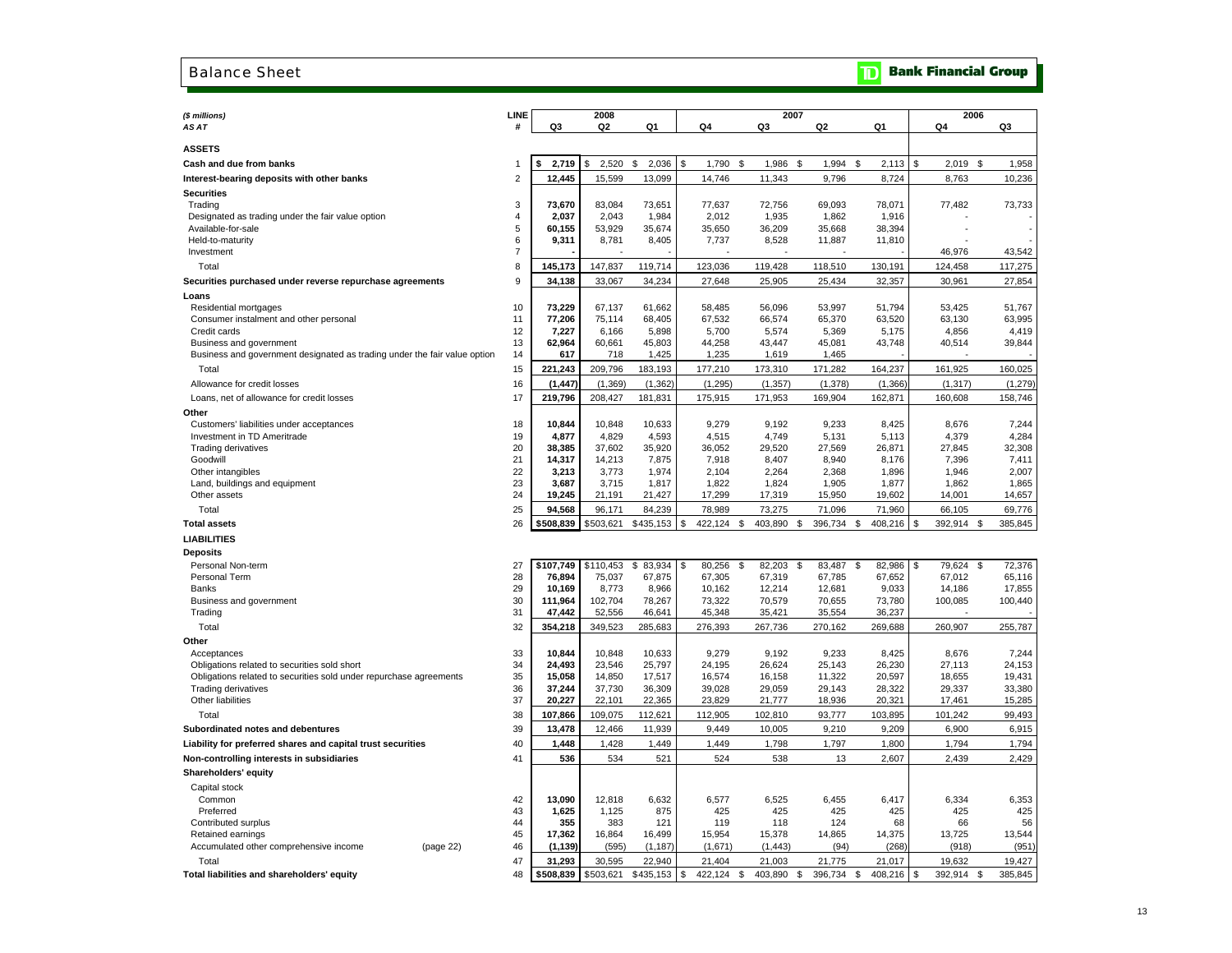### **(\$ millions) LINE 2006** *AS AT* **# Q3 Q2 Q1 Q4 Q3 Q2 Q1 Q4 Q3 Banking Book Equities**<sup>1</sup> Publicly traded Balance sheet and fair value $e$  and  $\sim$  1 **1 \$ 2.719 \$** 3.221 \$ 3.219 Unrealized gain (loss)<sup>2</sup> 2 **5 341 5** 396 \$ 448 Privately held Balance sheet valuee 3 **3 \$ 637** \$ 604 \$ 771 Fair value 4 **\$** 994 \$ 954 \$ 1,224 Unrealized gain (loss)<sup>3</sup> 5 **5 \$ 357 \$ 350** \$ 453 Total banking book equities **Balance sheet value** (lines 1 + 3) 6 **\$ 3,356** \$ 3,825 \$ 3,990 **Fair value** (lines 1 + 4) 7 **\$ 3,713** \$ 4,175 \$ 4,443 Unrealized gain (loss) (lines 2 + 5) 8 **\$ 698** \$ 746 \$ 901 \$ 1,236 \$ 1,010 \$ 1,027 \$ 990 \$ 774 \$ 707 **Assets under administration** Canadian Personal and Commercial Banking 9 **\$ 44,549** \$ 47,612 45,718 \$ 48,090 \$ 47,522 \$ 50,673 \$ 48,774 \$ 45,843 \$ 41,395 \$ U.S. Personal and Commercial Banking<sup>4</sup> 10 | 10,129 | 21,532 7,377 | 7,328 7,770 8,142 8,659 8,316 9,337 Wealth Management<sup>4</sup> 2002 153,004 1206,991 187,259 178,192 185,392 176,951 175,213 169,058 160,799 153,004 Total 12 **\$251,669** \$ 233,181 254,509 \$ 240,810 \$ 232,243 \$ 234,028 \$ 226,491 \$ 214,958 \$ 203,736 \$ **Assets under management** U.S. Personal and Commercial Banking<sup>4</sup> 13 **5 13 5** 1 \$ 5,043 \$ 5,592 **1** \$ 5,761 \$ 6,061 \$ 6,487 \$ 6,537 \$ 6,137 \$ 6,054 Wealth Management<sup>4</sup> 2002 14 | 180,276 | 174,231 169,679 | 159,580 160,065 162,869 156,777 | 151,243 143,339 **20072008**

Total 15

<sup>1</sup> Effective Q1 2008, the Bank implemented OSFI's guidelines under Basel II. Lines 1 to 7 represent new disclosure under Basel II. Comparative numbers for unrealized gain (loss) on total banking book equities are provided on line 8.

<sup>2</sup> Unrealized gain (loss) on publicly traded available-for-sale securities are included in other comprehensive income.

<sup>3</sup> Unrealized gain (loss) for privately held equities are neither recognized in the balance sheet through other comprehensive income nor through the income statement.

<sup>4</sup> Effective Q3 2008, the U.S. wealth management businesses are included in the Wealth Management segment, net of distribution commissions to the U.S. Personal and Commercial Banking segment. Prior periods have not been reclassified.

5 **| \$180,276 |** \$182,274 \$ 175,271 | \$ 165,341 \$ 166,126 \$ 169,356 \$ 163,314 | \$ 157,380 \$ 149,393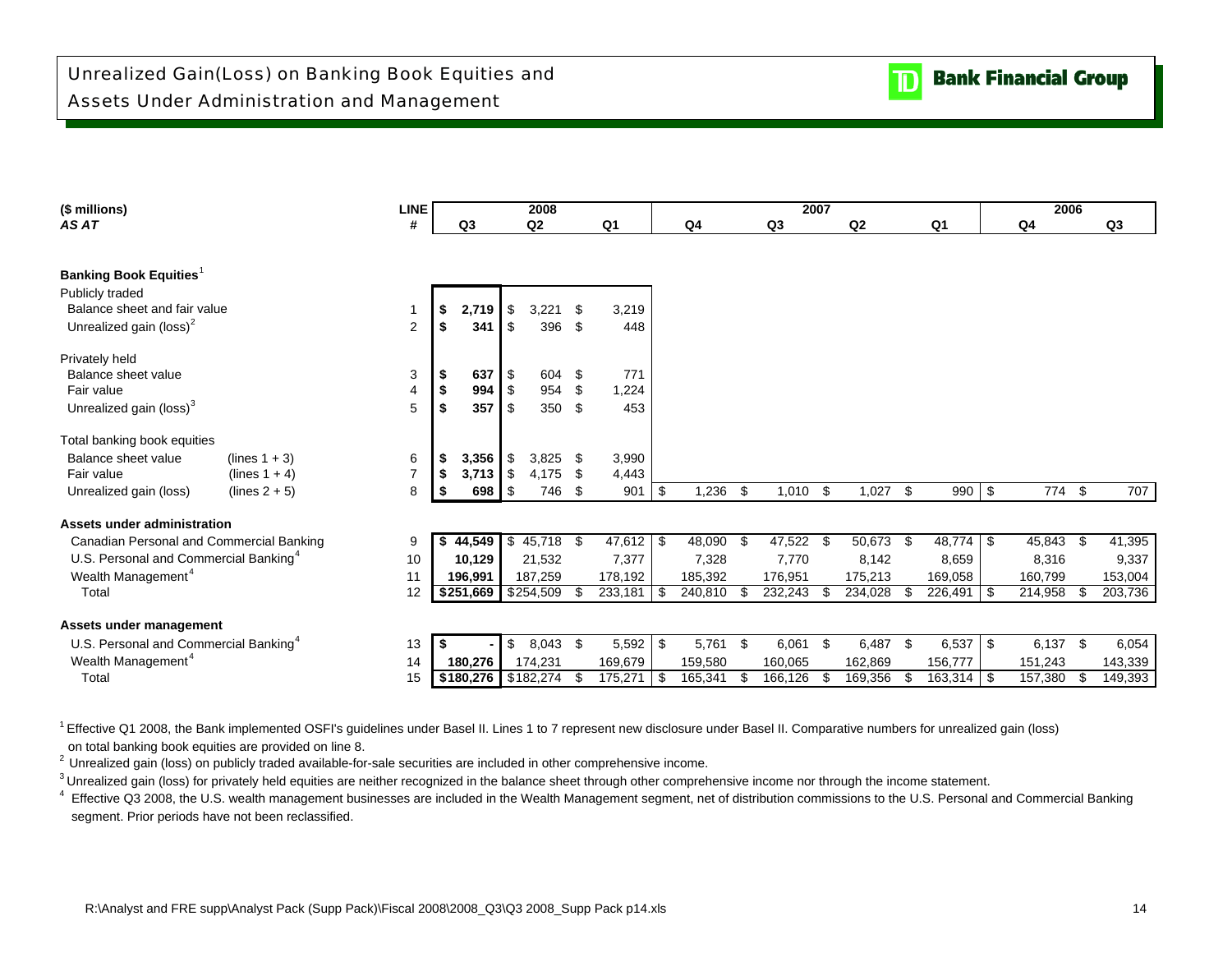**Bank Financial Group**  $\mathbf{D}$ 

| (\$ millions)                                      | <b>LINE</b> |                                       | 2008                |                       |                              | 2007           |                |              | 2006                |                 |           | Year to Date         |     | <b>Full Year</b> |                       |
|----------------------------------------------------|-------------|---------------------------------------|---------------------|-----------------------|------------------------------|----------------|----------------|--------------|---------------------|-----------------|-----------|----------------------|-----|------------------|-----------------------|
| AS AT                                              | #           | Q3                                    | Q <sub>2</sub>      | Q <sub>1</sub>        | Q4                           | Q <sub>3</sub> | Q <sub>2</sub> | Q1           | Q4                  | Q <sub>3</sub>  | 2008      | 2007                 |     | 2007             | 2006                  |
| Identifiable intangible assets                     |             |                                       |                     |                       |                              |                |                |              |                     |                 |           |                      |     |                  |                       |
| Opening balance                                    |             | 3.773                                 | 1.974<br>\$         | 2.104<br>S.           | \$<br>2.264<br>\$            | 2.368<br>- \$  | 1,896          | 1.946<br>\$  | 2,007<br>\$<br>\$   | 2,185           | \$        | 2,104<br>1.946<br>\$ | \$  | 1,946            | 2,124<br>\$.          |
| Arising during the period - TD Banknorth           | 2           |                                       |                     | (4)                   | 52                           |                | 580            | 42           | 64                  | (22)            |           | 622<br>(4)           |     | 674              | 356                   |
| - Commerce                                         | 3           | (368)                                 | 1,882               |                       |                              |                |                |              |                     |                 |           | 1,514                |     |                  |                       |
| - Other                                            | 4           |                                       |                     |                       |                              |                | 11             |              |                     |                 |           | 11                   |     | 11               |                       |
| Amortized in the period                            | 5           | (166)                                 | (117)               | (122)                 | (138)                        | (131)          | (112)          | (118)        | (126)               | (126)           |           | (361)<br>(405)       |     | (499)            | (505)                 |
| Sale of subsidiaries and businesses                | 6           | (5)                                   |                     |                       |                              |                |                |              |                     |                 |           | (5)                  |     |                  | (6)                   |
| Foreign exchange and other adjustments             | 7           | (21)                                  | 34                  | (4)                   | (74)                         | 27             | (7)            | 26           |                     | (30)            |           | 46<br>9              |     | (28)             | (23)                  |
| <b>Closing balance</b>                             | 8           | 3,213                                 | 3,773<br>\$         | 1,974<br>S.           | 2,104<br>\$<br>\$            | 2,264<br>- \$  | 2,368          | 1,896<br>\$  | 1,946<br>- \$       | 2.007           | \$        | 2,264<br>3,213<br>\$ | \$  | 2,104            | 1,946<br>\$           |
| Future tax liability on intangible assets          |             |                                       |                     |                       |                              |                |                |              |                     |                 |           |                      |     |                  |                       |
| Opening balance                                    | 9           | (1, 386)<br>\$                        | (676)<br>\$         | (738)<br>\$           | \$<br>(788)<br>- \$          | $(844)$ \$     | (655)          | (678)<br>\$  | \$<br>$(690)$ \$    | (758)           | \$        | (678)<br>(738)<br>-S | \$  | (678)            | (711)<br>\$           |
| Arising during the period - TD Banknorth           | 10          |                                       |                     | (1)                   | (16)                         |                | (227)          | (17)         | (23)                | (8)             |           | (1)<br>(244)         |     | (260)            | (164)                 |
| - Commerce                                         | 11          | 174                                   | (735)               |                       |                              |                |                |              |                     |                 |           | (561)                |     |                  |                       |
| - Other                                            | 12          |                                       |                     |                       | (11)                         |                | (4)            |              |                     |                 |           | (4)                  |     | (15)             |                       |
| - Changes in income tax rates                      | 13          | 22                                    |                     | 20                    |                              | 3              |                | $\mathbf{1}$ |                     | 24              |           | 42<br>4              |     | 4                | 25                    |
| Recognized in the period                           | 14          | 56                                    | 40                  | 41                    | 49                           | 45             | 40             | 40           | 43                  | 42              |           | 137<br>125           |     | 174              | 165                   |
| Sale of subsidiaries and businesses                | 15          | $\mathbf{2}$                          |                     |                       |                              |                |                |              |                     |                 |           | $\mathbf{2}$         |     |                  |                       |
| Foreign exchange and other adjustments             | 16          | $\mathbf{2}$                          | (15)                | 2                     | 28                           | 8              | $\overline{2}$ | (1)          | (9)                 | 10              |           | (11)<br>9            |     | 37               | $\overline{7}$        |
| <b>Closing balance</b>                             | 17          | $(1,130)$ \$<br>s.                    | (1,386)             | (676)<br>- \$         | $(738)$ \$<br>\$             | (788)<br>- \$  | (844)          | \$<br>(655)  | $(678)$ \$<br>\$    | (690)           | \$(1,130) | (788)<br>\$          | \$  | (738)            | (678)<br>\$           |
|                                                    |             |                                       |                     |                       |                              |                |                |              |                     |                 |           |                      |     |                  |                       |
| Net intangibles closing balance                    | 18          | $2,083$ \$<br>-S                      | 2,387               | $$1,298$ \ \$         | 1,366<br>\$                  | 1,476<br>\$    | 1,524          | \$1,241      | 1,268<br>\$<br>- \$ | 1,317           | \$        | 2,083<br>\$1,476     | \$  | 1,366            | \$<br>1,268           |
| Goodwill                                           |             |                                       |                     |                       |                              |                |                |              |                     |                 |           |                      |     |                  |                       |
| Opening balance                                    | 19          |                                       | 7.875               | \$7.918               | \$<br>8.407<br>\$            | 8.940<br>\$    | 8.176          | \$<br>7.396  | \$<br>7.411<br>\$   | 7,652           | \$        | 7,918<br>\$<br>7,396 | \$  | 7,396            | \$<br>6,518           |
| Arising during the period - TD Banknorth           | 20          |                                       |                     | (21)                  | (36)                         |                | 881            | 528          | (29)                | 27              |           | (21)<br>1,409        |     | 1,373            | 2,036                 |
| - Commerce                                         | 21          | 244                                   | 6,115               |                       |                              |                |                |              |                     |                 |           | 6,359                |     |                  |                       |
| - Other                                            | 22          |                                       |                     |                       | $\overline{2}$               |                | (27)           |              |                     |                 |           | (27)                 |     | (25)             |                       |
| Sale of subsidiaries and businesses                | 23          | (56)                                  |                     |                       |                              |                |                |              |                     |                 |           | (56)                 |     |                  | (827)                 |
| Foreign exchange and other adjustments             | 24          | (84)                                  | 223                 | (22)                  | (455)                        | (533)          | (90)           | 252          | 14                  | (268)           |           | 117<br>(371)         |     | (826)            | (331)                 |
| <b>Closing balance</b>                             | 25          | \$14,317                              | \$14,213            | \$7,875               | 7,918<br>\$<br>\$            | 8.407<br>\$    | 8,940          | 8,176<br>\$  | 7.396<br>\$<br>\$   | 7,411           | \$14,317  | \$8,407              | \$  | 7,918            | 7,396<br>\$           |
|                                                    |             |                                       |                     |                       |                              |                |                |              |                     |                 |           |                      |     |                  |                       |
| Total net intangibles and goodwill closing balance | 26          |                                       | $$16,400$ $$16,600$ | \$9,173               | 9,284<br>\$<br>- \$          | 9,883          | \$10,464       | \$9,417      | 8,664<br>\$<br>- \$ | 8,728           | \$16.400  | \$9,883              | -\$ | 9,284            | 8,664<br>- \$         |
|                                                    |             |                                       |                     |                       |                              |                |                |              |                     |                 |           |                      |     |                  |                       |
| <b>Restructuring costs accrual</b>                 |             |                                       |                     |                       |                              |                |                |              |                     |                 |           |                      |     |                  |                       |
| Opening balance                                    | 27          | $61$ $\sqrt$                          | 20                  | 29<br>\$              | 51<br>\$<br>- \$             | 61<br>-\$      | 19             | 27<br>\$     | \$<br>29<br>- \$    | 35              | \$.       | 29<br>27<br>\$       | \$  | 27               | \$<br>25              |
| Expensed during the period                         | 28          |                                       | 48                  |                       |                              |                | 67             |              |                     |                 |           | 67<br>48             |     | 67               | 50                    |
| Amount utilized during the period:                 |             |                                       |                     |                       |                              |                |                |              |                     |                 |           |                      |     |                  |                       |
| <b>Wholesale Banking</b>                           | 29          |                                       |                     | (7)                   | (2)                          |                |                | (8)          | (2)                 | (6)             |           | (8)<br>(7)           |     | (10)             | (48)                  |
| U.S. Personal and Commercial Banking               | 30          | (28)                                  | (7)                 | (2)                   | (20)                         | (10)           | (25)           |              |                     |                 |           | (37)<br>(35)         |     | (55)             |                       |
| <b>Closing balance</b>                             | 31          | $33$ $\overline{\phantom{1}5}$<br>-\$ | 61                  | $\overline{20}$<br>\$ | \$<br>$\overline{29}$<br>-\$ | 51<br>\$       | 61             | 19<br>£.     | 27<br>\$<br>\$      | $\overline{29}$ | \$        | 33<br>51<br>\$       | \$  | 29               | $\overline{27}$<br>\$ |
|                                                    |             |                                       |                     |                       |                              |                |                |              |                     |                 |           |                      |     |                  |                       |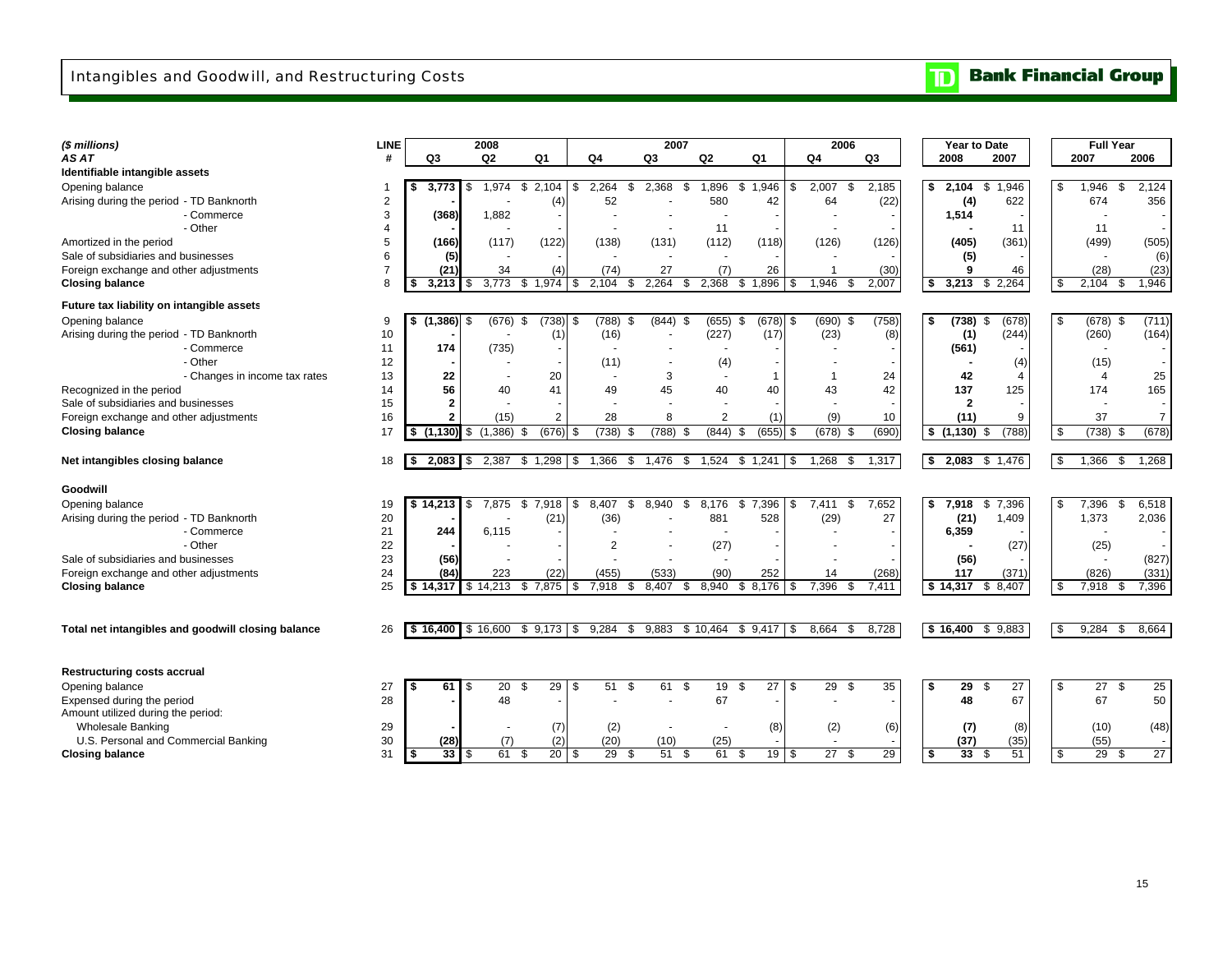#### **Bank Financial Group**  $\overline{\mathbb{D}}$ Loan Securitization*(\$ millions)*  **LINE2008 2006 2007 Year to Date Full Year** *FOR THE PERIOD ENDED* **# Q3 Q2 Q1 Q4 Q3 Q2 Q1 Q4 Q3 2008 2007 2007 2006 Loans securitized and sold to third parties** Securitized during the period<sup>1</sup> Mortgage MBS Pool 1 **\$ 2,216** \$ 1,896 2,024 \$ 1,553 \$ 2,246 \$ 3,141 \$ 2,358 \$ 1,700 \$ 1,613 \$ **\$ 6,136** \$ 9,298 7,745 \$ 6,424 \$ Commercial 2 **-** - - - - - - 205 132 **-** - - 624 Personal HELOC 3 **-** - - - - - 1,000 3,000 500 **-** 1,000 1,000 3,500 Total 4 **\$ 2,216** \$ 1,896 2,024 \$ 1,553 \$ 2,246 \$ 3,141 \$ 3,358 \$ 4,905 \$ 2,245 \$ **\$ 6,136** \$ 10,298 8,745 \$ 10,548 \$ Outstanding at period end Mortgage MBS Pool<sup>2</sup> 5 \$ 20,262 \$ 20,497 \$ 20,238 \$ 18,353 \$ 18,822 \$ 18,864 \$ 17,494 \$ 16,344 \$16,099 \$ 20,262 \$18,822 \$ 18,353 \$ 16,344 Commercial 6 **151** 159 155 163 171 254 181 2,773 2,583 **151** 163 171 2,773 HELOC<sup>3</sup> 7 Personal **8,500** 9,000 8,500 9,000 9,000 9,000 9,000 8,000 5,000 **8,500** 9,000 9,000 8,000 Credit Card 8 **-** 800 800 800 800 800 800 800 800 **-** 800 800 800 Total outstanding at period end 9 **\$ 28,913** \$ 29,952 \$ 30,197 \$ 28,316 \$ 28,793 \$ 28,918 \$ 27,475 \$ 27,917 \$ 24,482 **\$ 28,913** \$ 28,913 \$ 28,316 \$ 27,917 Economic impact - before-tax Net interest income 10 **\$ (69)** \$ (76) (77) \$ (80) \$ (94) \$ (106) \$ (125) \$ (76) \$ (102) \$ **\$ (222)** \$ (405) (325) \$ (368) \$ Other income 11 **77** 76 91 80 86 97 134 97 85 **244** 397 317 346 Provision for credit losses 12 **4** 5 5 4 4 5 4 4 4 **14** 17 13 24

Total impact 13 **\$ 12** \$ 5 19 \$ 4 \$ (4) \$ (4) \$ 13 \$ 25 \$ (13) \$ **\$ 36** \$ 9 5 \$ 2 \$

#### **Mortgage-backed Securities retained <sup>4</sup>**

Outstanding at end of period  $14$ 

| Is | 18.953 | 20.170 | 20.919 | I S | 21 147 | 21,643 | 21.433 | 23.186 | - 11 | 20,914 | \$20.414 | 15 | 18.953 | \$21.643 | 147<br>$\sim$ | 20,914 |
|----|--------|--------|--------|-----|--------|--------|--------|--------|------|--------|----------|----|--------|----------|---------------|--------|

 $1$  Excludes principal repayments during the period.

2 Reflects securitization where no credit exposure is retained.

<sup>3</sup> Includes securitization of \$500 million in Q4 2006 and \$1,100 million in periods beginning Q1 2007, where no credit exposure is retained.

4 Reported as available-for-sale securities under government and government-insured securities.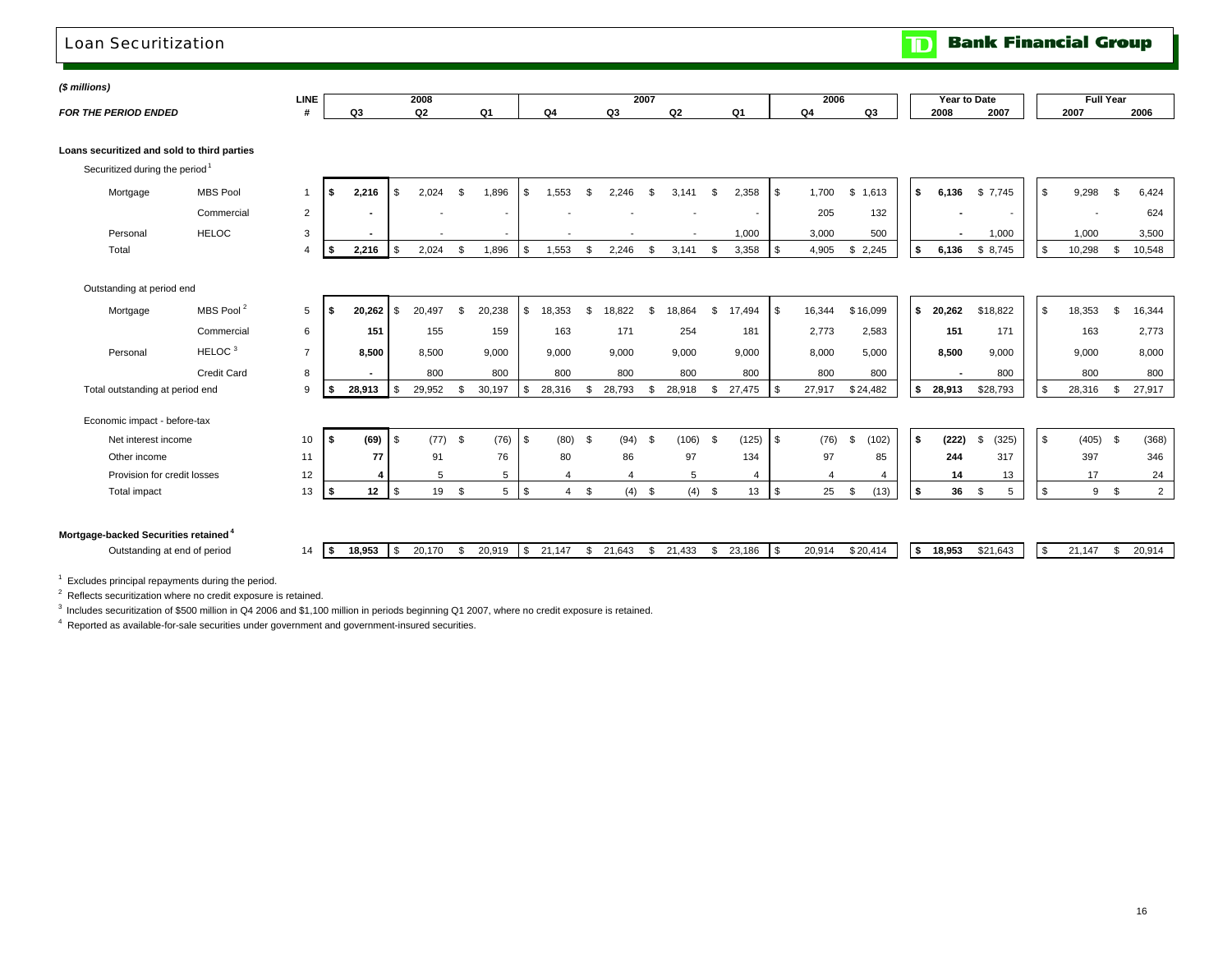## Loans Managed

### **Bank Financial Group**  $\mathbf{D}$

|                                         |    |         |      | 2008           |      |                          |           |                    | 2008      |      |              |                  | 2008     |      |              |
|-----------------------------------------|----|---------|------|----------------|------|--------------------------|-----------|--------------------|-----------|------|--------------|------------------|----------|------|--------------|
|                                         |    |         |      | Q <sub>3</sub> |      |                          |           |                    | Q2        |      |              |                  | Q1       |      |              |
| (\$ millions)                           |    |         |      |                |      |                          |           |                    |           |      |              |                  |          |      |              |
|                                         |    |         |      |                |      | Year-to-date             |           |                    |           |      | Year-to-date |                  |          |      | Year-to-date |
|                                         |    |         |      | <b>Gross</b>   |      | write-offs.              |           |                    | Gross     |      | write-offs,  |                  | Gross    |      | write-offs.  |
|                                         |    |         |      | impaired       |      | net of                   |           |                    | impaired  |      | net of       |                  | impaired |      | net of       |
|                                         |    | Loans   |      | loans          |      | recoveries               |           | Loans <sup>'</sup> | loans     |      | recoveries   | Loans            | loans    |      | recoveries   |
| Type of Ioan                            |    |         |      |                |      |                          |           |                    |           |      |              |                  |          |      |              |
| Residential mortgages                   |    | 93,460  | \$   | 211            | - \$ | 5                        | \$        | 87,606             | \$<br>183 | \$   | 3            | \$<br>81,877 \$  | 159      | - \$ |              |
| Consumer installment and other personal | 2  | 85,361  |      | 200            |      | 280                      |           | 83,275             | 195       |      | 178          | 77,073           | 176      |      | 86           |
| Credit card                             | 3  | 6,994   |      | 67             |      | 215                      |           | 6,733              | 68        |      | 153          | 6,461            | 71       |      | 75           |
| Business and government and other loans | 4  | 62,894  |      | 537            |      | 108                      |           | 60,765             | 475       |      | 81           | 46,617           | 424      |      | 23           |
| Total loans reported and securitized    | 5  | 248,709 |      | 1,015          |      | 608                      |           | 238,379            | 921       |      | 415          | 212,028          | 830      |      | 185          |
| Less: Ioans securitized                 |    |         |      |                |      |                          |           |                    |           |      |              |                  |          |      |              |
| Residential mortgage loans              | 6  | 20,262  |      |                |      | $\overline{\phantom{0}}$ |           | 20,497             |           |      |              | 20,238           |          |      |              |
| Personal loans                          |    | 8,500   |      | 14             |      |                          |           | 8,500              | 12        |      |              | 9,000            | 12       |      |              |
| Credit card loans                       | 8  |         |      |                |      |                          |           | 800                |           |      | 10           | 800              |          |      | 5            |
| Commercial mortgage loans <sup>2</sup>  | 9  | 151     |      |                |      |                          |           | 155                |           |      |              | 159              |          |      |              |
| <b>Total loans securitized</b>          | 10 | 28,913  |      | 14             |      |                          |           | 29,952             | 12        |      | 10           | 30,197           | 12       |      |              |
| Total loans reported on the             |    |         |      |                |      |                          |           |                    |           |      |              |                  |          |      |              |
| <b>Consolidated Balance Sheet</b>       | 11 | 219,796 | - 55 | 1,001 \$       |      | 604                      | <b>\$</b> | 208,427 \$         | 909       | - \$ | 405          | \$<br>181,831 \$ | 818 \$   |      | 180          |

<sup>1</sup> Net of allowance for credit losses.

 $2$  Commercial mortgage loans are Included in business and government loans.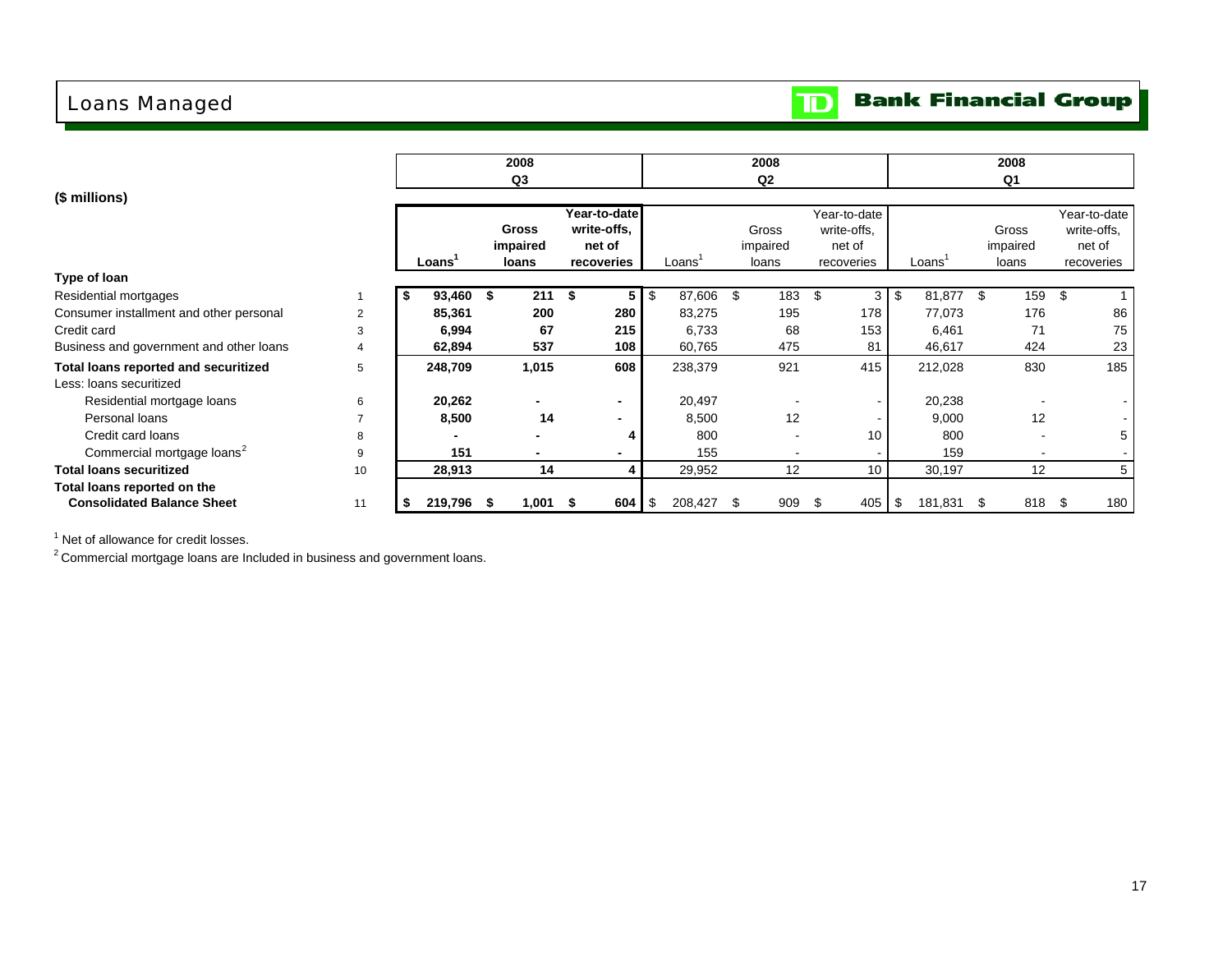### Impaired Loans

| (\$ millions)                                                                    | LINE           |                         | 2008                    |                   |                    |                                | 2007              |                   | 2006               |          |     | Year to Date            |                    |          | <b>Full Year</b> |                   |
|----------------------------------------------------------------------------------|----------------|-------------------------|-------------------------|-------------------|--------------------|--------------------------------|-------------------|-------------------|--------------------|----------|-----|-------------------------|--------------------|----------|------------------|-------------------|
| AS AT                                                                            | #              | Q3                      | Q2                      | Q1                | Q4                 | Q3                             | Q2                | Q1                | Q4                 | Q3       |     | 2008                    | 2007               |          | 2007             | 2006              |
| CHANGE IN GROSS IMPAIRED LOANS BY SEGMENT                                        |                |                         |                         |                   |                    |                                |                   |                   |                    |          |     |                         |                    |          |                  |                   |
| Balance at beginning of period                                                   |                | 909                     | 818                     | \$<br>569         | 590<br>\$.         | <b>S</b><br>603                | 511 \$<br>- \$    | 446               | 390<br>- \$        | 382      |     | 569                     | 446<br>-S          |          | 446              | 372<br><b>S</b>   |
| Additions                                                                        |                |                         |                         |                   |                    |                                |                   |                   |                    |          |     |                         |                    |          |                  |                   |
| Canadian Personal and Commercial Banking - retail <sup>1,2</sup>                 | 2              | 348                     | 338                     | 405               | 263                | 246                            | 235               | 228               | 219                | 157      |     | 1,091                   | 709                |          | 972              | 695               |
| - commercial mid-market                                                          | 3              | 32                      | 33                      | 33                | 8                  | 10                             | 14                | 8                 | 39                 | 12       |     | 98                      | 32                 |          | 40               | 126               |
| U.S. Personal and Commercial Banking <sup>3</sup>                                | $\overline{4}$ | 171                     | 199                     | 87                | 115                | 105                            | 212               | 121               | 68                 | 51       |     | 457                     | 438                |          | 553              | 227               |
| <b>Wholesale Banking</b>                                                         | 5              | 3                       | 5                       | 134               |                    | 14                             |                   | 12                |                    | 14       |     | 142                     | 26                 |          | 26               | 34                |
| Other                                                                            | 6              |                         |                         |                   |                    | . .                            | . .               |                   |                    |          |     |                         |                    |          |                  |                   |
| Total additions to impaired loans and acceptances                                |                | 554                     | 575                     | 659               | 387                | 375                            | 461               | 369               | 326                | 234      |     | 1,788                   | 1,205              |          | 1,592            | 1,082             |
| Return to performing status, repaid or sold                                      | 8              | (231)                   | (234)                   | (197)             | (188)              | (166)                          | (158)             | (126)             | (93)               | (74)     |     | (662)                   | (450)              |          | (638)            | (372)             |
| Net new additions (reductions)                                                   | 9              | 323                     | 341                     | 462               | 199                | 209                            | 303               | 243               | 233                | 160      |     | 1,126                   | 755                |          | 954              | 710               |
| Write-offs                                                                       | 10             | (229)                   | (258)<br>-8             | (212)             | (202)              | (200)                          | (207)             | (184)             | (177)              | (148)    |     | (699)<br>5              | (591)              |          | (793)            | (629)             |
| Foreign exchange and other adjustments                                           | 11             | (2)                     |                         | (1)               | (18)               | (22)                           | (4)               | 6                 |                    | (4)      |     |                         | (20)               |          | (38)             | (7)               |
| Change during the period<br>Balance at end of period                             | 12<br>13       | 92<br>1,001             | 91<br>909               | 249<br>818<br>-\$ | (21)<br>569        | (13)<br>590<br>\$              | 92<br>603<br>- \$ | 65<br>511<br>- \$ | 56<br>446<br>- \$  | 8<br>390 |     | 432<br>1,001            | 144<br>590<br>- \$ | -S       | 123<br>569       | 74<br>446<br>- \$ |
|                                                                                  |                |                         |                         |                   |                    |                                |                   |                   |                    |          |     |                         |                    |          |                  |                   |
| GROSS IMPAIRED LOANS BY COUNTRY OF ULTIMATE RISK <sup>4</sup>                    |                |                         |                         |                   |                    |                                |                   |                   |                    |          |     |                         |                    |          |                  |                   |
| Canada                                                                           | 14             | 562                     | 517                     | -\$<br>513        | 325<br>S           | 316<br>- \$                    | 307<br>- \$       | - \$<br>317       | 316<br>- \$        | 267      |     | 562                     | 316<br>- \$        | S.       | 325              | \$<br>316         |
| United States                                                                    | 15             | 437                     | 389                     | 302               | 244                | 274                            | 296               | 194               | 130                | 123      |     | 437                     | 274                |          | 244              | 130               |
| Other international                                                              |                |                         |                         |                   |                    |                                |                   |                   |                    |          |     |                         |                    |          |                  |                   |
| United Kingdom / Europe                                                          | 16             |                         | $\mathbf{1}$            |                   |                    |                                |                   |                   |                    |          |     |                         |                    |          |                  |                   |
| Other                                                                            | 17             | $\overline{\mathbf{2}}$ | $\overline{2}$          | 2                 |                    |                                |                   |                   |                    |          |     | $\overline{\mathbf{2}}$ |                    |          |                  |                   |
| Total other international                                                        | 18             | $\overline{2}$          | $\overline{\mathbf{3}}$ | 3                 | $\mathbf{r}$       | $\mathbf{r}$                   | $\overline{a}$    | $\sim$            | i.                 | $\sim$   |     | $\overline{2}$          | $\sim$             |          | ۰.               | $\sim$            |
| Total gross impaired loans                                                       | 19             | 1,001                   | 909                     | 818<br>- \$       | 569<br>£.          | 590<br>$\mathbf{\mathfrak{F}}$ | 603<br>- \$       | 511<br>- \$       | 446<br>- \$        | 390      | \$. | 1,001                   | 590<br>-S          | -S       | 569              | 446<br>\$         |
|                                                                                  |                |                         |                         |                   |                    |                                |                   |                   |                    |          |     |                         |                    |          |                  |                   |
| GROSS IMPAIRED LOANS BY SEGMENT                                                  |                |                         |                         |                   |                    |                                |                   |                   |                    |          |     |                         |                    |          |                  |                   |
| <b>Canadian Personal and Commercial Banking</b>                                  |                |                         |                         |                   |                    |                                |                   |                   |                    |          |     |                         |                    |          |                  |                   |
| Personal                                                                         | 20             | 423                     | 403<br>- \$             | 399<br>- \$       | 244<br>- \$        | 225<br>\$                      | 217<br>- \$       | 211<br>- S        | 191<br>\$.<br>- \$ | 153      |     | 423                     | 225<br>- \$        | <b>S</b> | 244              | 191<br>- \$       |
| Commercial                                                                       | 21             | 106                     | 91                      | 82                | 66                 | 77                             | 79                | 93                | 113                | 100      |     | 106                     | 77                 |          | 66               | 113               |
| Total Canadian Personal and Commercial Banking                                   | 22             | 529                     | 494                     | 481               | 310                | 302                            | 296               | 304               | 304                | 253      |     | 529                     | 302                |          | 310              | 304               |
| U.S. Personal and Commercial Banking <sup>3</sup>                                | 23             | 368                     | 315                     | 228               | 237                | 256                            | 276               | 174               | 121                | 114      |     | 368                     | 256                |          | 237              | 121               |
| <b>Wholesale Banking</b>                                                         | 24             | 94                      | 91<br>-9                | 100               | 13<br>$\mathbf{q}$ | 24<br><b>R</b>                 | 23                | 24                | 12<br>9            | 14       |     | 94                      | 24                 |          | 13<br><b>q</b>   | 12                |
| Other                                                                            | 25             | 10                      |                         | -9                |                    |                                | 8                 | 9                 |                    | 9        |     | 10                      | 8                  |          |                  | 9                 |
| <b>Total gross impaired loans</b>                                                | 26             | 1,001                   | 909                     | 818<br>- \$       | 569                | 590<br>- \$                    | 603<br>- \$       | 511<br>- \$       | 446<br>- \$        | 390      |     | 1,001                   | 590<br>-S          |          | 569              | 446<br>- \$       |
| NET IMPAIRED LOANS BY SEGMENT<br><b>Canadian Personal and Commercial Banking</b> |                |                         |                         |                   |                    |                                |                   |                   |                    |          |     |                         |                    |          |                  |                   |
| Personal                                                                         | 27             | 300                     | 279                     | 276<br>-\$        | 126<br>\$.         | \$<br>115                      | 103<br>- \$       | -S<br>103         | 87<br>-\$<br>\$.   | 83       |     | 300                     | 115<br>\$          | <b>S</b> | 126              | 87<br>- \$        |
| Commercial                                                                       | 28             | 60                      | 49                      | 49                | 29                 | 36                             | 40                | 52                | 73                 | 60       |     | 60                      | 36                 |          | 29               | 73                |
| Total Canadian Personal and Commercial Banking                                   | 29             | 360                     | 328                     | 325               | 155                | 151                            | 143               | 155               | 160                | 143      |     | 360                     | 151                |          | 155              | 160               |
| U.S. Personal and Commercial Banking                                             | 30             | 319                     | 281                     | 192               | 200                | 215                            | 221               | 150               | 101                | 92       |     | 319                     | 215                |          | 200              | 101               |
| <b>Wholesale Banking</b>                                                         | 31             | 29                      | 44                      | 36                | 10                 | 13                             | 8                 | 9                 | 9                  | 10       |     | 29                      | 13                 |          | 10               | 9                 |
| Other                                                                            | 32             | -1                      | $\mathbf{1}$            |                   |                    |                                |                   |                   |                    |          |     | $\overline{1}$          |                    |          |                  |                   |
| Impaired loans net of specific provisions                                        | 33             | 709                     | 654                     | 554               | 366                | 379                            | 372               | 314               | 270                | 245      |     | 709                     | 379                |          | 366              | 270               |
| Specific allowance as a % of gross impaired loans                                | 34             | 29.2 <sup>0</sup>       | 28.1%                   | 32.3 <sup>°</sup> | 35.7%              | 35.8%                          | 38.3%             | 38.6 %            | 39.5 %             | 37.2 %   |     | 29.2%                   | 35.8 9             |          | 35.7%            | 39.5%             |
| Total loans and acceptances (page 13, lines 17+18)                               | 35             | 230,640                 | 219,275                 | 192,464<br>- \$   | 185,194<br>£.      | 181,145<br>-S                  | 179,137<br>\$     | 171,296<br>S.     | 169,284<br>- \$    | 165,990  |     | 230,640                 | 181,145<br>-S      |          | 185,194          | 169,284<br>-\$    |
| Impaired loans net of specific allowance as a % of net loans <sup>5</sup>        | 36             | 0.3%                    | 0.3%                    | 0.3%              | 0.2%               | 0.2%                           | 0.2%              | 0.2%              | 0.2%               | 0.1%     |     | 0.3%                    | 0.2%               |          | 0.2%             | 0.2%              |
|                                                                                  |                |                         |                         |                   |                    |                                |                   |                   |                    |          |     |                         |                    |          |                  |                   |

<sup>1</sup> Including Small Business Banking.

<sup>2</sup> The quarter-over-quarter increase in Q1 2008 was largely a result of a change in the definition of gross impaired loans for insured residential mortgages from 360 days to 90 days both and a contractual due date. There

allowances as a majority of the net increase in gross impaired balances related to residential mortgages that are insured.

3 Q2 2008 includes \$97 million of impaired loans due to the Commerce acquisition. All loans acquired from Commerce have been measured at fair value. Fair value takes into consideration the credit quality of the loans and a

there is no allowance recognized upon acquisition.

4 Effective Q1 2008, the Bank implemented OSFI's guidelines under Basel II. This represents a new disclosure under Basel II. Prior to Q1 2008, the geographic location was based on the unit responsible for recording revenue. 5 Includes customers' liability under acceptances and net of specific allowances.

18

#### **Bank Financial Group** וסד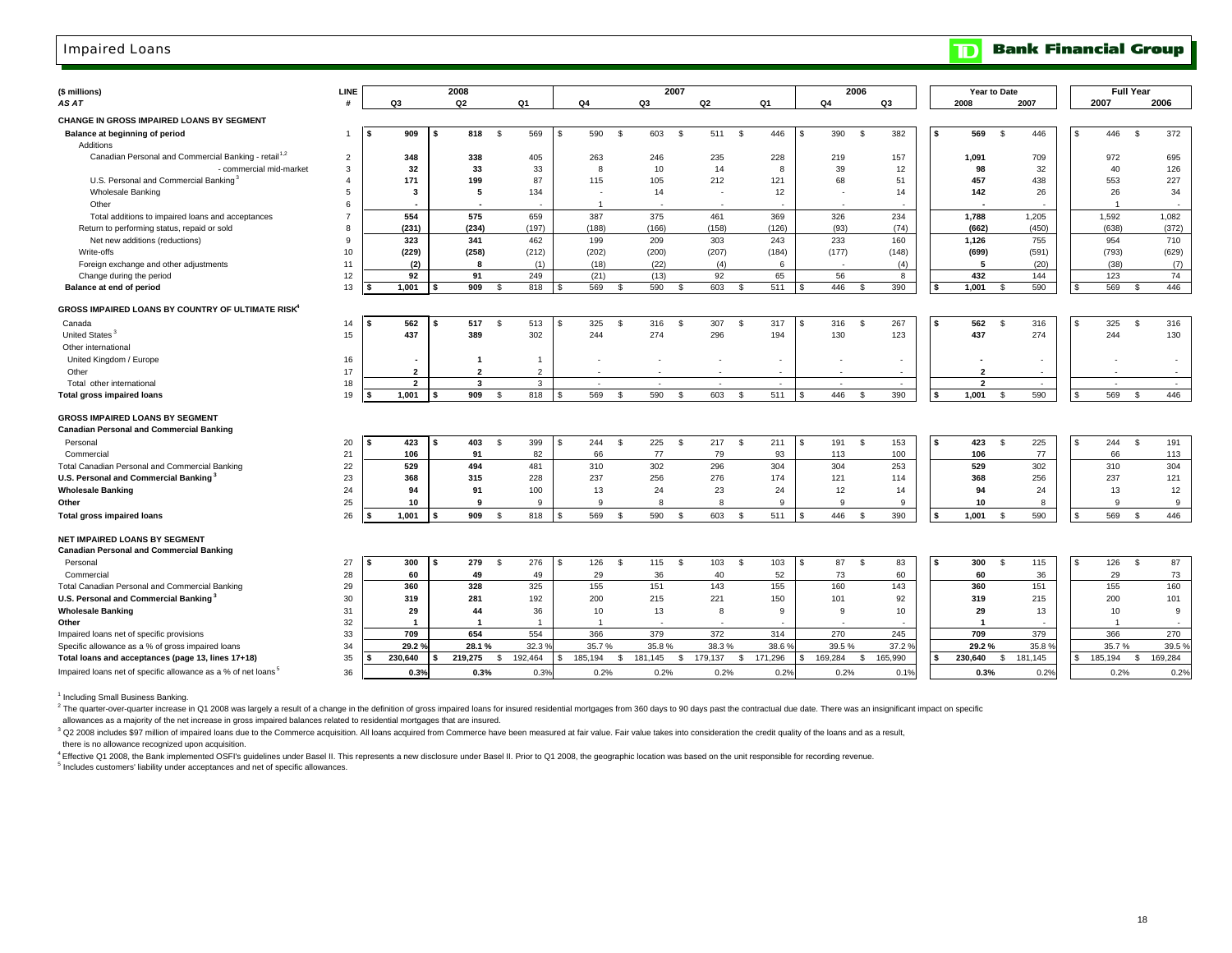#### Allowance for Credit Losses

**TD** Bank Financial Group

| (\$ millions)                                                      | LINE           |      |                          |      | 2008                     |    |                          |      |                          |               |                          | 2007         |                          |                |         |       | 2006 |                |    |       | Year to Date |    | <b>Full Year</b> |            |
|--------------------------------------------------------------------|----------------|------|--------------------------|------|--------------------------|----|--------------------------|------|--------------------------|---------------|--------------------------|--------------|--------------------------|----------------|---------|-------|------|----------------|----|-------|--------------|----|------------------|------------|
| AS AT                                                              |                |      | Q3                       |      | Q2                       |    | Q1                       |      | Q4                       |               | Q3                       | Q2           |                          | Q1             |         | Q4    |      | Q3             |    | 2008  | 2007         |    | 2007             | 2006       |
| <b>ALLOWANCE FOR CREDIT LOSSES</b>                                 |                |      |                          |      |                          |    |                          |      |                          |               |                          |              |                          |                |         |       |      |                |    |       |              |    |                  |            |
| Specific allowance                                                 |                |      |                          |      |                          |    |                          |      |                          |               |                          |              |                          |                |         |       |      |                |    |       |              |    |                  |            |
| Balance at beginning of period                                     |                |      | 255                      |      | 264                      | £. | 203                      |      | 211                      | $\mathcal{S}$ | 231                      | \$           | 197                      | \$<br>176      | £.      | 145   |      | 138            | S. | 203   | \$<br>176    | S. | 176              | 155<br>\$. |
| Write-offs                                                         | 2              |      | (229)                    |      | (258)                    |    | (212)                    |      | (202)                    |               | (200)                    |              | (191)                    | (170)          |         | (164) |      | (137)          |    | (699) | (561)        |    | (763)            | (583)      |
| Recoveries                                                         | 3              |      | 30                       |      | 33                       |    | 32                       |      | 27                       |               | 40                       |              | 37                       | 31             |         | 33    |      | 33             |    | 95    | 108          |    | 135              | 129        |
| Provision for credit losses                                        |                |      | 230                      |      | 211                      |    | 235                      |      | 165                      |               | 141                      |              | 184                      | 153            |         | 156   |      | 107            |    | 676   | 478          |    | 643              | 457        |
| Foreign exchange and other adjustments                             | 5              |      | 6                        |      | 5                        |    | 6                        |      | $\overline{2}$           |               | (1)                      |              | $\overline{4}$           | $\overline{7}$ |         | 6     |      | $\overline{4}$ |    | 17    | 10           |    | 12               | 18         |
| Balance at end of period                                           | 6              |      | 292                      |      | 255                      |    | 264                      |      | 203                      |               | 211                      |              | 231                      | 197            |         | 176   |      | 145            |    | 292   | 211          |    | 203              | 176        |
| <b>General allowance</b>                                           |                |      |                          |      |                          |    |                          |      |                          |               |                          |              |                          |                |         |       |      |                |    |       |              |    |                  |            |
| Balance at beginning of period                                     | $\overline{7}$ |      | 1,114                    |      | 1,098                    |    | 1,092                    |      | 1.146                    |               | 1.147                    | 1.169        |                          | 1,141          |         | 1,134 |      | 1,153          |    | 1,092 | 1,141        |    | 1.141            | 1,138      |
| Provision for credit losses - U.S. Personal and Commercial Banking | 8              |      | 42                       |      | 5                        |    | $\overline{4}$           |      | 21                       |               | 18                       |              | (23)                     | (1)            |         | 5     |      | (7)            |    | 51    | (6)          |    | 15               | (6)        |
| - VFC                                                              | 9              |      | 16                       |      | 16                       |    | 15                       |      | 13                       |               | 12                       |              | 11                       | 11             |         | 9     |      | 9              |    |       | 34           |    | 47               | 18         |
| - Other                                                            | 10             |      |                          |      | $\overline{\phantom{a}}$ |    |                          |      | (60)                     |               | $\overline{\phantom{a}}$ |              | $\overline{\phantom{a}}$ | $\sim$         |         |       |      | $\sim$         |    |       |              |    | (60)             | (60)       |
| Arising on acquisitions <sup>1</sup>                               | 11             |      | $\sim$                   |      |                          |    | $\sim$                   |      | $\overline{\phantom{a}}$ |               | $\sim$                   |              | $\overline{\phantom{a}}$ | 14             |         |       |      | $\sim$         |    |       | 14           |    | 14               | 87         |
| Foreign exchange and other adjustments                             | 12             |      | (17)                     |      | (5)                      |    | (14)                     |      | (28)                     |               | (31)                     |              | (10)                     |                |         | (7)   |      | (21)           |    | (36)  | (37)         |    | (65)             | (36)       |
| Balance at end of period                                           | 13             |      | 1,155                    |      | 1,114                    |    | 1,098                    |      | 1,092                    |               | 1,146                    | 1,147        |                          | 1,169          |         | 1,141 |      | 1,134          |    | 1,155 | 1,146        |    | 1,092            | 1,141      |
| Total allowance for credit losses at end of period                 | 14             | l S  | 1.447                    |      | 1.369                    | \$ | 1,362                    | - \$ | 1,295                    | \$            | 1,357                    | 1,378<br>\$. |                          | \$<br>1,366    | \$1,317 |       | \$   | 1,279          | \$ | 1,447 | \$1,357      | S. | 1,295            | \$1,317    |
| SPECIFIC ALLOWANCE BY COUNTRY OF ULTIMATE RISK <sup>2</sup>        |                |      |                          |      |                          |    |                          |      |                          |               |                          |              |                          |                |         |       |      |                |    |       |              |    |                  |            |
| Canada                                                             | 15             | l \$ | 177                      | l \$ | 170                      | \$ | 178                      |      |                          |               |                          |              |                          |                |         |       |      |                |    |       |              |    |                  |            |
| <b>United States</b>                                               | 16             |      | 113                      |      | 83                       |    | 84                       |      |                          |               |                          |              |                          |                |         |       |      |                |    |       |              |    |                  |            |
| Other international                                                |                |      |                          |      |                          |    |                          |      |                          |               |                          |              |                          |                |         |       |      |                |    |       |              |    |                  |            |
| United Kingdom / Europe                                            | 17             |      | $\overline{\phantom{a}}$ |      |                          |    | $\overline{\phantom{a}}$ |      |                          |               |                          |              |                          |                |         |       |      |                |    |       |              |    |                  |            |
| Other                                                              | 18             |      | $\overline{2}$           |      | 2                        |    | $\overline{2}$           |      |                          |               |                          |              |                          |                |         |       |      |                |    |       |              |    |                  |            |
| Total other international                                          | 19             |      | $\overline{2}$           |      | 2                        |    | $\overline{2}$           |      |                          |               |                          |              |                          |                |         |       |      |                |    |       |              |    |                  |            |
| <b>Total specific allowance</b>                                    | 20             | l \$ | 292                      | l \$ | 255                      | \$ | 264                      |      |                          |               |                          |              |                          |                |         |       |      |                |    |       |              |    |                  |            |
|                                                                    |                |      |                          |      |                          |    |                          |      |                          |               |                          |              |                          |                |         |       |      |                |    |       |              |    |                  |            |

<sup>1</sup> All loans acquired from Commerce have been measured at fair value. Fair value takes into consideration the credit quality of the loans and as a result, there is no allowance recognized upon acquisition.

<sup>2</sup> Effective Q1 2008, the Bank implemented OSFI's guidelines under Basel II. This represents a new disclosure under Basel II.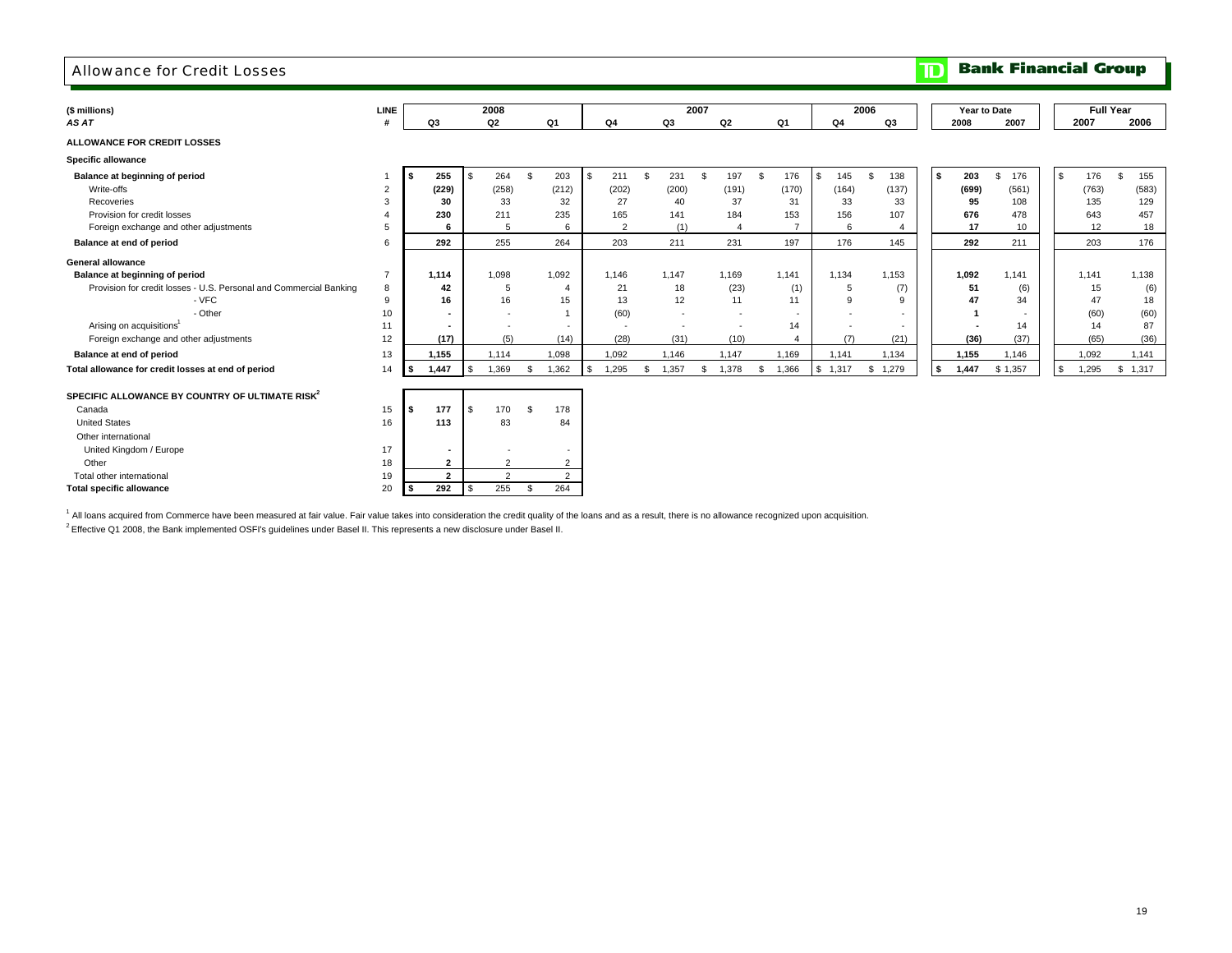| (\$ millions)                                                                                    | LINE          |     |                          |          | 2008           |                |                |          |                          |                |                          | 2007         |           |                |                |              |                | 2006           |          |    | Year to Date |             |              |            | <b>Full Year</b> |
|--------------------------------------------------------------------------------------------------|---------------|-----|--------------------------|----------|----------------|----------------|----------------|----------|--------------------------|----------------|--------------------------|--------------|-----------|----------------|----------------|--------------|----------------|----------------|----------|----|--------------|-------------|--------------|------------|------------------|
| AS AT                                                                                            |               |     | Q3                       |          | Q <sub>2</sub> |                | Q1             |          | Q <sub>4</sub>           |                | Q3                       |              | Q2        |                | Q1             |              | Q <sub>4</sub> |                | Q3       |    | 2008         | 2007        |              | 2007       | 2006             |
| PROVISION FOR CREDIT LOSSES                                                                      |               |     |                          |          |                |                |                |          |                          |                |                          |              |           |                |                |              |                |                |          |    |              |             |              |            |                  |
| New specifics (net of reversals)                                                                 |               |     | 260                      | \$.      | 244            | \$             | 267            | -9       | 192                      | $\mathfrak{L}$ | 181                      | $\mathbf{s}$ | 221       | $\mathfrak{s}$ | 184            | $\mathbf{s}$ | 189            | $\mathfrak{s}$ | 140      | s. | 771          | \$ 586      | $\mathbf{s}$ | 778        | 586<br>\$.       |
| Recoveries                                                                                       |               |     | (30)                     |          | (33)           |                | (32)           |          | (27)                     |                | (40)                     |              | (37)      |                | (31)           |              | (33)           |                | (33)     |    | (95)         | (108)       |              | (135)      | (129)            |
| Provision for (reversal of) credit losses - specifics                                            | $\mathcal{R}$ |     | 230                      |          | 211            |                | 235            |          | 165                      |                | 141                      |              | 184       |                | 153            |              | 156            |                | 107      |    | 676          | 478         |              | 643        | 457              |
| Change in general allowance - U.S. Personal and Commercial Banking                               |               |     | 42                       |          | 5              |                | $\overline{4}$ |          | 21                       |                | 18                       |              | (23)      |                | (1)            |              | 5              |                | (7)      |    | 51           | (6)         |              | 15         | (6)              |
| - VFC                                                                                            |               |     | 16                       |          | 16             |                | 15             |          | 13                       |                | 12                       |              | 11        |                | 11             |              | 9              |                |          |    | 47           | 34          |              | 47         | 18               |
| - Other                                                                                          |               |     |                          |          |                |                |                |          | (60)                     |                | $\overline{\phantom{a}}$ |              |           |                | $\overline{a}$ |              |                |                |          |    |              |             |              | (60)       | (60)             |
| Provision for (reversal of) credit losses                                                        |               |     | 288                      | <b>β</b> | 232            | - \$           | 255            | <b>S</b> | 139                      | - \$           | 171                      | -S           | 172       | -\$            | 163            | \$           | 170            | \$             | 109      | \$ | 775          | \$ 506      | \$           | 645        | 409<br>\$        |
| PROVISION FOR (REVERSAL OF) CREDIT LOSSES BY SEGMENT<br>Canadian Personal and Commercial Banking | 9             |     | 194<br>76                | \$.      | 191            | $\mathfrak{R}$ | 172<br>26      |          | 176<br>35                | ፍ              | 151<br>33                | $\mathbf{s}$ | 143<br>35 | <b>S</b>       | 138<br>17      | \$           | 132            | $\mathfrak{s}$ | 104      | s. | 557<br>148   | \$432<br>85 | \$           | 608<br>120 | 413<br>\$        |
| U.S. Personal and Commercial Banking<br>Wholesale Banking                                        | 10            |     | 30                       |          | 46<br>10       |                | 56             |          | $\boldsymbol{\varDelta}$ |                | 8                        |              | 12        |                | 24             |              | 15<br>13       |                | 10<br>15 |    | 96           | 44          |              | 48         | 40<br>68         |
| Corporate<br>Initial set up of specific allowance for credit card                                |               |     |                          |          |                |                |                |          |                          |                |                          |              |           |                |                |              |                |                |          |    |              |             |              |            |                  |
| and overdraft loans                                                                              | 11            |     |                          |          |                |                |                |          |                          |                |                          |              |           |                |                |              | 28             |                |          |    |              |             |              |            | 28               |
| Securitization                                                                                   | 12            |     | (4)                      |          | (5)            |                | (5)            |          | (4)                      |                | (4)                      |              | (5)       |                | (4)            |              | (4)            |                | (4)      |    | (14)         | (13)        |              | (17)       | (24)             |
| Wholesale Banking - CDS <sup>1</sup>                                                             | 13            |     | (12)                     |          | (10)           |                | 6              |          | (11)                     |                | (11)                     |              | (12)      |                | (12)           |              | (11)           |                | (12)     |    | (16)         | (35)        |              | (46)       | (47)             |
| General allowance release                                                                        | 14            |     | $\overline{\phantom{a}}$ |          |                |                | $\sim$         |          | (60)                     |                | $\overline{\phantom{a}}$ |              |           |                | $\overline{a}$ |              |                |                |          |    |              |             |              | (60)       | (60)             |
| Other                                                                                            | 15            |     |                          |          |                |                | $\sim$         |          | (1)                      |                | (6)                      |              | (1)       |                | $\sim$         |              | (3)            |                | (4)      |    |              | (7)         |              | (8)        | (9)              |
| <b>Total Corporate</b>                                                                           | 16            |     | (12)                     |          | (15)           |                |                |          | (76)                     |                | (21)                     |              | (18)      |                | (16)           |              | 10             |                | (20)     |    | (26)         | (55)        |              | (131)      | (112)            |
| Provision for (reversal of) credit losses                                                        | 17            | I Ş | 288                      | \$.      | 232            | - \$           | 255            | <b>S</b> | 139                      | -\$            | 171                      | \$           | 172       | - \$           | 163            | $\sqrt{3}$   | 170            | \$             | 109      | \$ | 775          | \$ 506      | \$           | 645        | 409<br>s.        |

<sup>1</sup> Premiums on credit default swaps (CDS) recorded in provision for credit losses for Wholesale Banking are reclassified to trading income in the Corporate segment.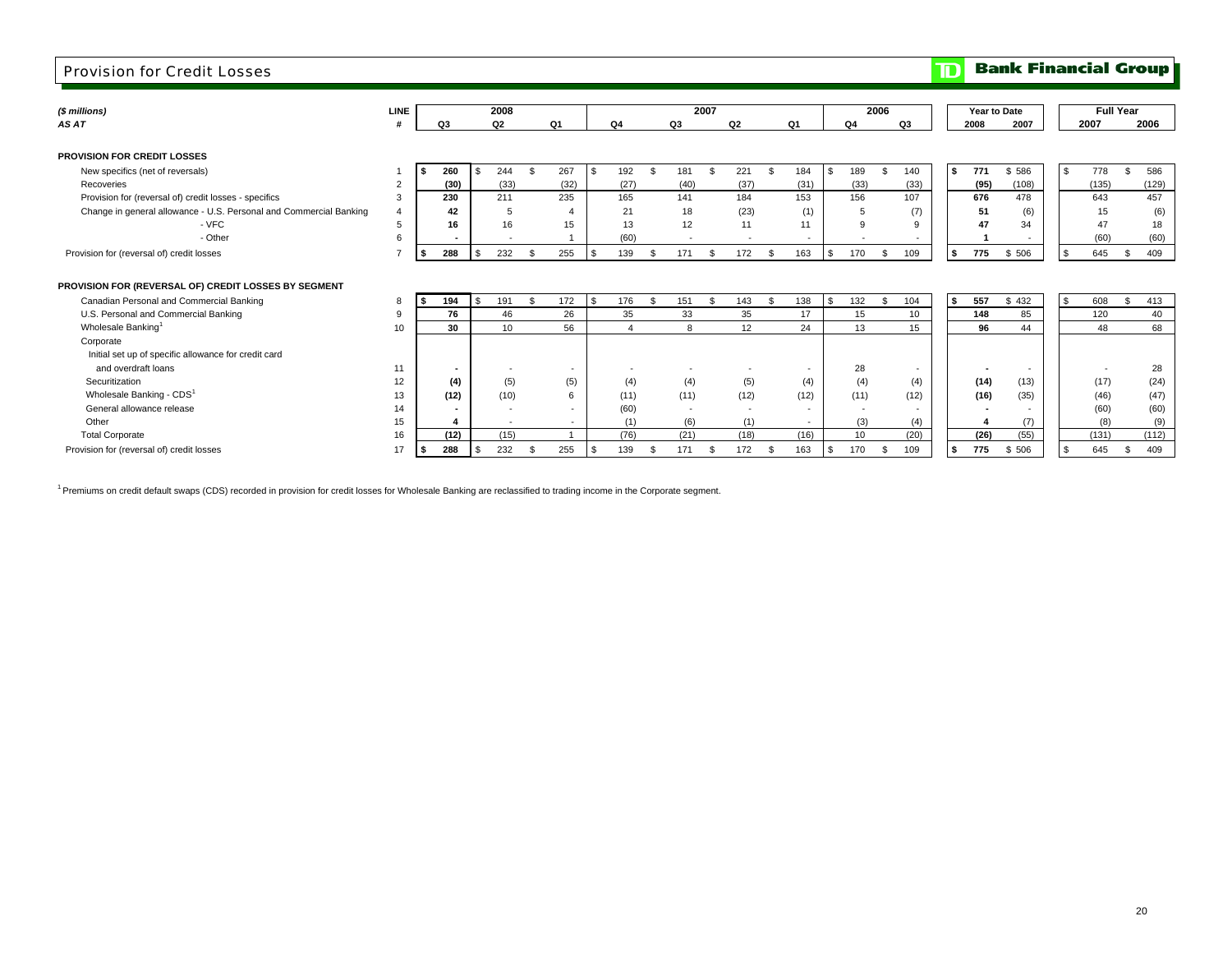## Analysis of Change in Shareholders' Equity

**TD** Bank Financial Group

|                                                                                    | <b>LINE</b>    |          | 2008             |          |                         | 2007           |                          |                | 2006                 |                |      | Year to Date          |          | <b>Full Year</b>            |             |
|------------------------------------------------------------------------------------|----------------|----------|------------------|----------|-------------------------|----------------|--------------------------|----------------|----------------------|----------------|------|-----------------------|----------|-----------------------------|-------------|
| (\$ millions)<br>FOR THE PERIOD ENDED                                              | #              | Q3       | Q2               | Q1       | Q4                      | Q3             | Q2                       | Q1             | Q4                   | Q3             |      | 2008                  | 2007     | 2007                        | 2006        |
|                                                                                    |                |          |                  |          |                         |                |                          |                |                      |                |      |                       |          |                             |             |
| <b>Common shares</b>                                                               |                |          |                  |          |                         |                |                          |                |                      |                |      |                       |          |                             |             |
| Opening balance                                                                    | $\mathbf{1}$   | 12,818   | 6,632 \$<br>l \$ | 6,577    | 6,525<br><b>S</b><br>\$ | 6,455<br>\$    | 6,417<br>\$              | 6,334          | 6,353<br>- \$<br>\$. | 6,245          | \$   | 6,577<br>$\mathbb{S}$ | 6,334    | 6,334<br>\$                 | 5,872<br>Ŝ. |
| Issued - options                                                                   | $\overline{2}$ | 129      | 29               | 42       | 41                      | 79             | 19                       | 34             | 26                   | 13             |      | 200                   | 132      | 173                         | 119         |
| - dividend reinvestment plan                                                       | 3              | 142      | 22               | 21       | 23                      | 22             | 21                       | 19             | 26                   | 95             |      | 185                   | 62       | 85                          | 328         |
| - acquisition of VFC                                                               | $\overline{4}$ |          |                  |          |                         |                |                          |                |                      |                |      |                       |          |                             | 70          |
| - acquisition of Commerce                                                          | 5              |          | 6,147            |          |                         |                |                          |                |                      |                |      | 6,147                 |          |                             |             |
| Impact of shares (acquired) sold for trading purposes                              | 6              | 1        | (12)             | (8)      | $\overline{4}$          | (2)            | (2)                      | 30             | (36)                 |                |      | (19)                  | 26       | 30                          | (20)        |
| Repurchase of common shares                                                        | $\overline{7}$ |          |                  |          | (16)                    | (29)           |                          |                | (35)                 |                |      |                       | (29)     | (45)                        | (35)        |
| Closing balance                                                                    | 8              | 13,090   | 12,818           | 6,632    | 6,577                   | 6,525          | 6,455                    | 6,417          | 6,334                | 6,353          |      | 13,090                | 6,525    | 6,577                       | 6,334       |
| <b>Preferred shares</b>                                                            |                |          |                  |          |                         |                |                          |                |                      |                |      |                       |          |                             |             |
| Opening balance                                                                    | 9              | 1,125    | 875              | 425      | 425                     | 425            | 425                      | 425            | 425                  | 425            |      | 425                   | 425      | 425                         |             |
| Issued                                                                             | 10             | 500      | 250              | 450      |                         |                | $\overline{\phantom{a}}$ |                |                      |                |      | 1,200                 |          |                             | 425         |
| Closing balance                                                                    | 11             | 1,625    | 1,125            | 875      | 425                     | 425            | 425                      | 425            | 425                  | 425            |      | 1,625                 | 425      | 425                         | 425         |
|                                                                                    |                |          |                  |          |                         |                |                          |                |                      |                |      |                       |          |                             |             |
| <b>Contributed surplus</b>                                                         |                |          |                  |          |                         |                |                          |                |                      |                |      |                       |          |                             |             |
| Opening balance                                                                    | 12             | 383      | 121              | 119      | 118                     | 124            | 68                       | 66             | 56                   | 51             |      | 119                   | 66       | 66                          | 40          |
| Stock option expense                                                               | 13             | 5        | 6                | 5        | 5                       | $\overline{7}$ | $\overline{4}$           | $\overline{4}$ | 10                   | 6              |      | 16                    | 15       | 20                          | 31          |
| Stock option exercised                                                             | 14             | (33)     | (7)              | (3)      | (4)                     | (13)           |                          | (2)            |                      | (1)            |      | (43)                  | (15)     | (19)                        | (5)         |
| Conversion of TD Banknorth options on privatization                                | 15             |          |                  |          |                         |                | 52                       |                |                      |                |      |                       | 52       | 52                          |             |
| Conversion of Commerce options on acquisition                                      | 16             |          | 263              |          |                         |                |                          |                |                      |                |      | 263                   |          |                             |             |
| Closing balance                                                                    | 17             | 355      | 383              | 121      | 119                     | 118            | 124                      | 68             | 66                   | 56             |      | 355                   | 118      | 119                         | 66          |
| <b>Retained earnings</b>                                                           |                |          |                  |          |                         |                |                          |                |                      |                |      |                       |          |                             |             |
| Opening balance                                                                    | 18             | 16,864   | 16,499           | 15,954   | 15,378                  | 14,865         | 14,375                   | 13,725         | 13,544               | 13,069         |      | 15,954                | 13,725   | 13,725                      | 10,650      |
| Transition adjustment on adoption of Financial Instruments standards               | 19             |          |                  |          |                         |                |                          | 80             |                      |                |      |                       | 80       | 80                          |             |
| Net income                                                                         | 20             | 997      | 852              | 970      | 1,094                   | 1,103          | 879                      | 921            | 762                  | 796            |      | 2,819                 | 2,903    | 3,997                       | 4,603       |
| Dividends - common                                                                 | 21             | (475)    | (473)            | (410)    | (409)                   | (381)          | (382)                    | (345)          | (347)                | (316)          |      | (1, 358)              | (1, 108) | (1, 517)                    | (1, 278)    |
| Dividends - preferred                                                              | 22             | (17)     | (11)             | (8)      | (5)                     | (2)            | (7)                      | (6)            | (5)                  | (6)            |      | (36)                  | (15)     | (20)                        | (22)        |
| Premium paid on common shares repurchased                                          | 23             |          |                  |          | (104)                   | (207)          |                          |                | (229)                |                |      |                       | (207)    | (311)                       | (229)       |
| Other                                                                              | 24             | (7)      | (3)              | (7)      |                         |                |                          |                |                      | $\mathbf{1}$   |      | (17)                  |          |                             | -1          |
|                                                                                    | 25             | 17,362   | 16,864           | 16,499   | 15,954                  | 15,378         | 14,865                   | 14,375         | 13,725               | 13,544         |      | 17,362                | 15,378   | 15,954                      | 13,725      |
| Closing balance                                                                    |                |          |                  |          |                         |                |                          |                |                      |                |      |                       |          |                             |             |
| Accumulated other comprehensive Income                                             |                |          |                  |          |                         |                |                          |                |                      |                |      |                       |          |                             |             |
| Opening balance                                                                    | 26             | (595)    | (1, 187)         | (1,671)  | (1, 443)                | (94)           | (268)                    | (918)          | (951)                | (507)          |      | (1,671)               | (918)    | (918)                       | (696)       |
| Transition adjustment on adoption of Financial Instruments standards               | 27             |          |                  |          |                         |                | $\overline{\phantom{a}}$ | 426            |                      |                |      |                       | 426      | 426                         |             |
| Net change in unrealized gains and (losses) on available-for-sale securities       | 28             | (289)    | (74)             | 225      | 194                     | (197)          | 61                       | 24             |                      |                |      | (138)                 | (112)    | 82                          |             |
| Net change in unrealized foreign currency translation gains and (losses) on        |                |          |                  |          |                         |                |                          |                |                      |                |      |                       |          |                             |             |
| investment in subsidiaries, net of hedging activities                              | 29             | (231)    | 470              | (231)    | (604)                   | (971)          | 97                       | 323            | 33                   | (444)          |      | 8                     | (551)    | (1, 155)                    | (222)       |
| Net change in gains and (losses) on derivatives designated as cash flow hedges     | 30             | (24)     | 196              | 490      | 182                     | (181)          | 16                       | (123)          |                      |                |      | 662                   | (288)    | (106)                       |             |
| Closing balance<br>(page 22)                                                       | 31             | (1, 139) | (595)            | (1, 187) | (1,671)                 | (1, 443)       | (94)                     | (268)          | (918)                | (951)          |      | (1, 139)              | (1, 443) | (1,671)                     | (918)       |
| Total shareholders' equity                                                         | 32             | 31,293   | 30,595 \$<br>\$. | 22,940   | 21,404 \$<br>\$         |                | 21,003 \$ 21,775 \$      | 21,017         | 19,632 \$<br>\$      | 19,427         | l \$ | $31,293$ \$           | 21,003   | 21,404 \$<br>$\mathfrak{L}$ | 19,632      |
| <b>NUMBER OF COMMON SHARES (thousands)</b>                                         |                |          |                  |          |                         |                |                          |                |                      |                |      |                       |          |                             |             |
|                                                                                    | 33             | 802.928  | 719,039          | 717,814  | 718,348                 | 719,875        | 719,040                  | 717,416        | 720,792              | 718,786        |      | 717,814               | 717,416  | 717,416                     | 711,812     |
| Opening balance<br>Issued - options                                                | 34             | 2,052    | 484              | 965      | 866                     | 1,455          | 579                      | 931            | 744                  | 372            |      | 3,501                 | 2,965    | 3,831                       | 3,388       |
|                                                                                    | 35             | 2,360    | 329              | 320      | 330                     | 317            | 308                      | 268            | 392                  | 1,631          |      | 3,009                 | 893      | 1,223                       | 5,397       |
| - dividend reinvestment plan<br>- acquisition of VFC                               | 36             |          |                  |          |                         |                |                          |                |                      | $\overline{2}$ |      |                       |          |                             | 1,103       |
|                                                                                    | 37             |          |                  |          |                         |                | $\overline{\phantom{a}}$ |                |                      |                |      |                       |          |                             |             |
| - acquisition of Commerce<br>Impact of shares (acquired) sold for trading purposes | 38             | (15)     | 83,270<br>(194)  | (60)     | 32                      | (61)           | (52)                     | 425            | (512)                | $\mathbf{1}$   |      | 83,270<br>(269)       | 312      | 344                         | (284)       |
| Repurchase of common shares                                                        | 39             |          |                  |          | (1.762)                 | (3.238)        |                          |                | (4.000)              |                |      |                       | (3.238)  | (5.000)                     | (4.000)     |
|                                                                                    |                |          |                  |          |                         |                |                          |                |                      |                |      |                       |          |                             |             |

Closing balance 40 **807,325** 719,039 802,928 717,814 718,348 719,875 719,040 717,416 720,792 **807,325** 717,814 718,348 717,416

1 Purchased by subsidiaries of the Bank, which are regulated securities entities in accordance with Regulation 92-313 under the *Bank Act* .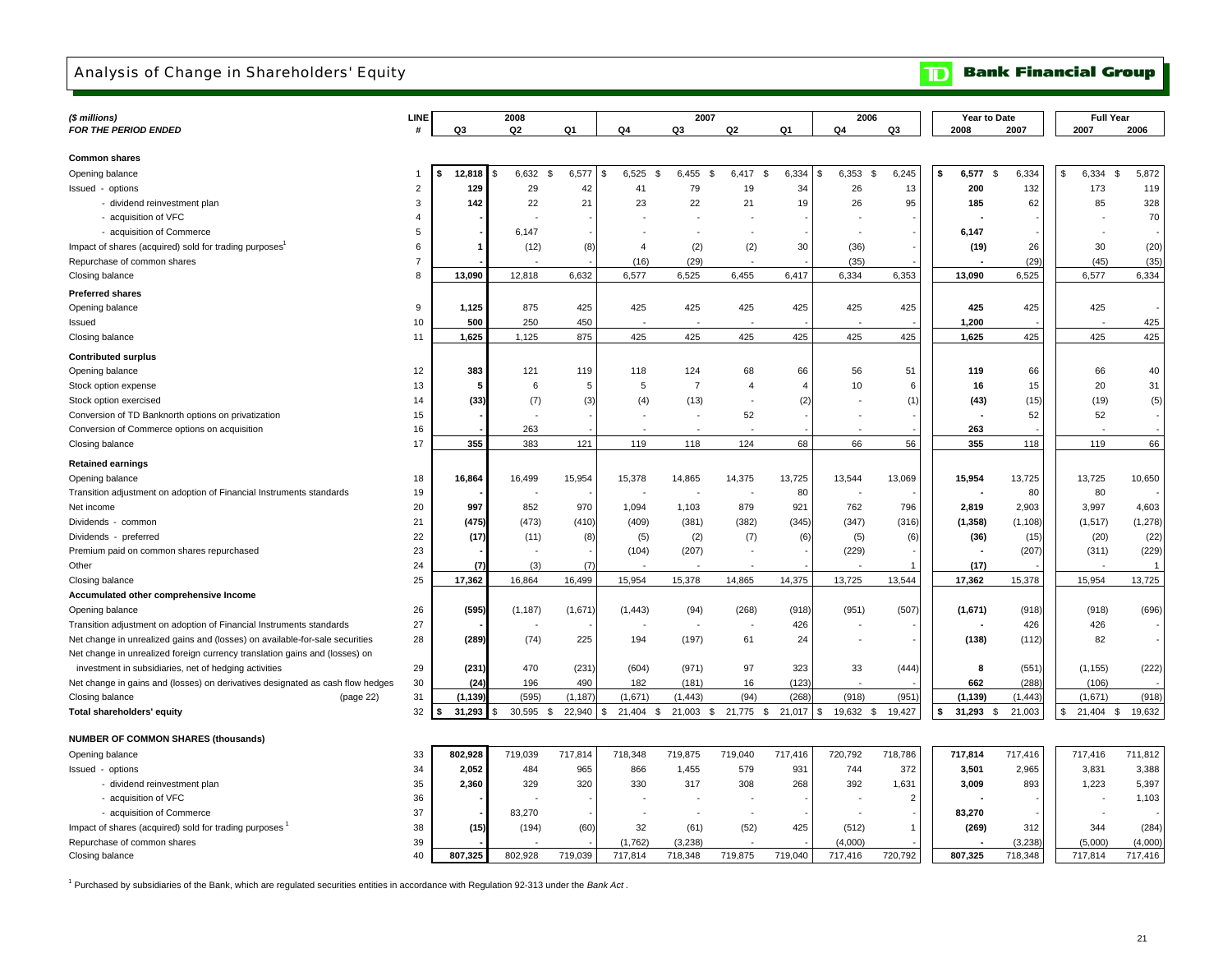## Change in Accumulated Other Comprehensive Income, net of income taxes

#### *(\$ millions)* **LINE** *FOR THE PERIOD ENDED*/D # | Q3 Q2 Q1 | Q4 Q3 Q2 Q1 | Q4 Q3 | | 2008 2007 | | 2007 2006 Opening balance 1 **\$ 520** \$ 369 594 \$ 175 \$ 372 \$ 311 \$ - \$ - \$ - \$ **\$ 369** \$ - - \$ - \$ 2 **-** - - - - - 287 - - **-** 287 287 - Change in unrealized gains and losses, net of hedging activities 3 (272) (61) 253 211 (188) 63 49 - - - <sup>|</sup> (80) (76) | 135 4 **(17)** (28) (13) (17) (9) (2) (25) - - **(58)** (53) (36) - 5 **(289)** 225 (74) 194 (197) 61 24 - - **(138)** 82 (112) - Closing balance 6 **231** 594 520 369 175 372 311 - - **231** 369 175 - Opening balance 7 **(1,834)** (2,073) (2,304) (1,469) (498) (595) (918) (951) (507) **(2,073)** (918) (918) (696) Investment in subsidiaries 8 **(16)** 401 512 (1,908) (1,419) (584) 892 (29) (292) **897** (3,019) (1,111) (720) Hedging activities 9 **(312)** (913) (56) 1,944 665 1,012 (848) 97 (230) **(1,281)** 2,773 829 641 Impact of change in investment in subsidiaries 10 **-** - - - - - - - - **-** - - 66 Provision for/ benefit of income taxes 11 **97** 281 14 (640) (217) (331) 279 (35) 78 **392** (909) (269) (209) Closing balance 12 **(2,065)** (2,304) (1,834) (2,073) (1,469) (498) (595) (918) (951) **(2,065)** (2,073) (1,469) (918) Opening balance 13 **| 719 |** 523 33 | (149) 32 16 - | - - - - -14 **-** - - - - - 139 - - **-** 139 139 - 15 **41** 496 227 164 (196) 13 (127) - - **764** (146) (310) - 16 **(65)** (6) (31) 18 15 3 4 - - **(102)** 40 22 - 17 **(24)** 490 196 182 (181) 16 (123) - - **662** (106) (288) - Closing balance 18 **695** 523 719 33 (149) 32 16 - - **695** 33 (149)  **closing balance** 19 **\$ (1,139)** \$ (1,187) (595) \$ (1,671) \$ (1,443) \$ (94) \$ (268) \$ (918) \$ (951) \$ **\$ (1,139)** \$ (1,671) (1,443) \$ (918) \$ **Accumulated other comprehensive income**  Transition adjustment on adoption of financial instrument Net change for the period **Unrealized foreign currency translation gains and Gains (losses) on derivatives designated as cash**  Change in gains and losses, net of income taxes Reclassification to earnings, net of income taxes  **losses on investments in subsidiaries, net of hedging activities** standards **flow hedges** Net change for the period **Unrealized gains (losses) on available-for-sale securities** Transition adjustment on adoption of financial instrument **Full Year** standards**2008** $Q2$ Reclassification to earnings, net of income taxes **2007 Year to Date 2006**

**Bank Financial Group** 

 $\overline{\mathbf{D}}$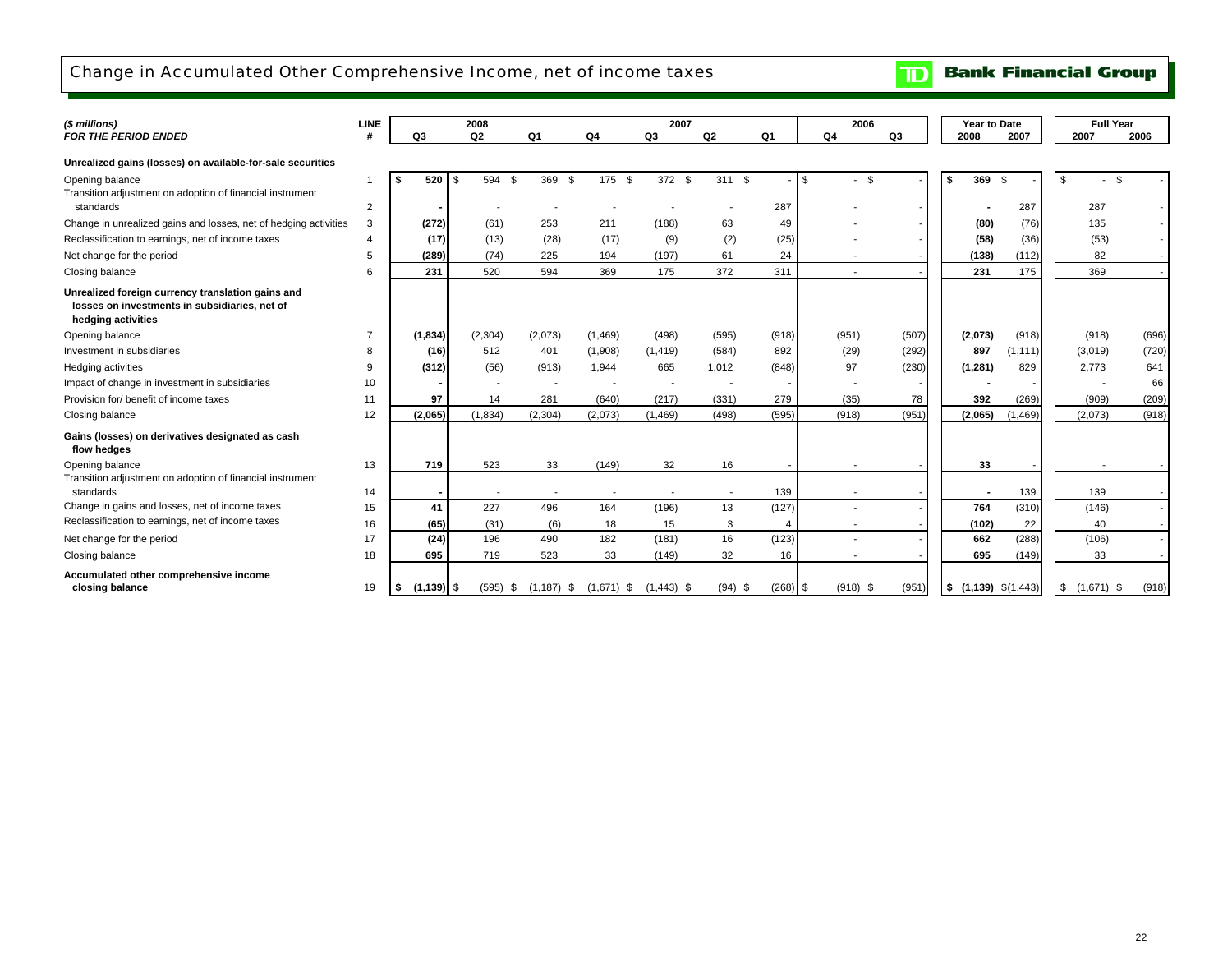## Analysis of Change in Non-Controlling Interests and Investment in TD Ameritrade

 $\mathbf{D}$ **Bank Financial Group** 

| (\$ millions)                                                         | <b>LINE</b> |       |          | 2008           |    |       |          |         |               | 2007 |                |                |      | 2006         |       |      | Year to Date |           |             | <b>Full Year</b> |
|-----------------------------------------------------------------------|-------------|-------|----------|----------------|----|-------|----------|---------|---------------|------|----------------|----------------|------|--------------|-------|------|--------------|-----------|-------------|------------------|
| <b>FOR THE PERIOD ENDED</b>                                           | #           | Q3    |          | Q <sub>2</sub> |    | Q1    |          | Q4      | Q3            |      | Q <sub>2</sub> | Q <sub>1</sub> |      | Q4           | Q3    |      | 2008         | 2007      | 2007        | 2006             |
| <b>NON-CONTROLLING INTERESTS IN SUBSIDIARIES</b>                      |             |       |          |                |    |       |          |         |               |      |                |                |      |              |       |      |              |           |             |                  |
| Opening balance                                                       |             |       | 534      | 521            |    | 524   |          | 538     | 13<br>- \$    | \$   | 2,607          | \$2,439        | \$   | 2,429<br>\$  | 2,530 | Ŝ.   | 524          | \$2,439   | \$2.439     | S.<br>708.       |
| On acquisition / (privatization)                                      | 2           |       |          |                |    |       |          |         |               |      | (2, 482)       |                |      |              |       |      |              | (2,482)   | (2,482)     |                  |
| Shares repurchase / shares purchased by TD                            | 3           |       |          |                |    |       |          |         |               |      | (25)           | (23)           |      | (23)         | (22)  |      |              | (48)      | (48)        | (363)            |
| Shares issued by TD Banknorth                                         |             |       |          |                |    |       |          |         |               |      | 22             | 85             |      | 5            | 3     |      |              | 107       | 107         | 1,130            |
| Issuance of REIT preferred shares of subsidiary                       | 5           |       |          |                |    |       |          |         | 524           |      |                |                |      |              |       |      |              | 524       | 524         |                  |
| <b>Dilution loss</b>                                                  | 6           |       |          |                |    |       |          |         |               |      |                |                |      |              |       |      |              |           |             | 66               |
| On account of income                                                  |             |       | 8        |                | 9  | 8     |          | 8       | 13            |      | 27             | 47             |      | 48           | 52    |      | 25           | 87        | 95          | 184              |
| Dividends paid by TD Banknorth to minority shareholders               | 8           |       |          |                |    |       |          |         |               |      | (27)           | (24)           |      | (24)         | (24)  |      |              | (51)      | (51)        | (96)             |
| Foreign exchange and other adjustments                                | 9           |       | (6)      |                |    | (11)  |          | (22)    | (12)          |      | (109)          | 83             |      |              | (110) |      | (13)         | (38)      | (60)        | (190)            |
| Closing balance                                                       | 10          |       | $536$ \$ | 534            |    | 521   | -\$      | 524     | 538           | Ŝ.   | 13             | \$<br>2,607    | \$   | 2,439        | 2,429 | Ŝ.   | 536          | 538<br>\$ | \$<br>524   | \$<br>2,439      |
|                                                                       |             |       |          |                |    |       |          |         |               |      |                |                |      |              |       |      |              |           |             |                  |
| <b>INVESTMENT IN TD AMERITRADE</b>                                    |             |       |          |                |    |       |          |         |               |      |                |                |      |              |       |      |              |           |             |                  |
| Opening balance                                                       |             | 4,829 |          | 4,593          | \$ | 4,515 |          | \$4,749 | \$5,131       | \$   | 5,113          | 4,379<br>\$    | \$   | 4,284<br>-\$ | 3,783 | s.   | 4,515        | \$4,379   | $$4,379$ \$ |                  |
| On acquisition                                                        | 12          |       |          |                |    |       |          |         |               |      |                |                |      |              |       |      |              |           |             | 3,372            |
| Purchase (sale) of shares                                             | 13          |       |          |                |    |       |          |         | (54)          |      |                |                |      |              | 632   |      |              | (54)      | (54)        | 933              |
| Increase in reported investment through Lillooet Limited <sup>1</sup> | 14          |       |          |                |    |       |          |         |               |      |                | 464            |      | 42           |       |      |              | 464       | 464         | 42               |
| Equity in net income, net of income taxes                             | 15          |       | 80       | 71             |    | 92    |          | 85      | 69            |      | 65             | 65             |      | 48           | 51    |      | 243          | 199       | 284         | 134              |
| Foreign exchange and other adjustments                                | 16          |       | (32)     | 165            |    | (14)  |          | (319)   | (397)         |      | (47)           | 205            |      | 5            | (182) |      | 119          | (239)     | (558)       | (102)            |
| Closing balance                                                       | 17          | -5    | 4,877    | 4,829          | S. | 4,593 | <b>S</b> | 4,515   | 4,749<br>- \$ | \$   | 5,131          | \$5,113        | - \$ | 4,379        | 4,284 | - \$ | 4,877        | \$4,749   | $$4,515$ \$ | 4,379            |

<sup>1</sup> This represents increase in the Bank's reported investment in TD Ameritrade through the consolidation of a variable interest entity, Lillooet Limited.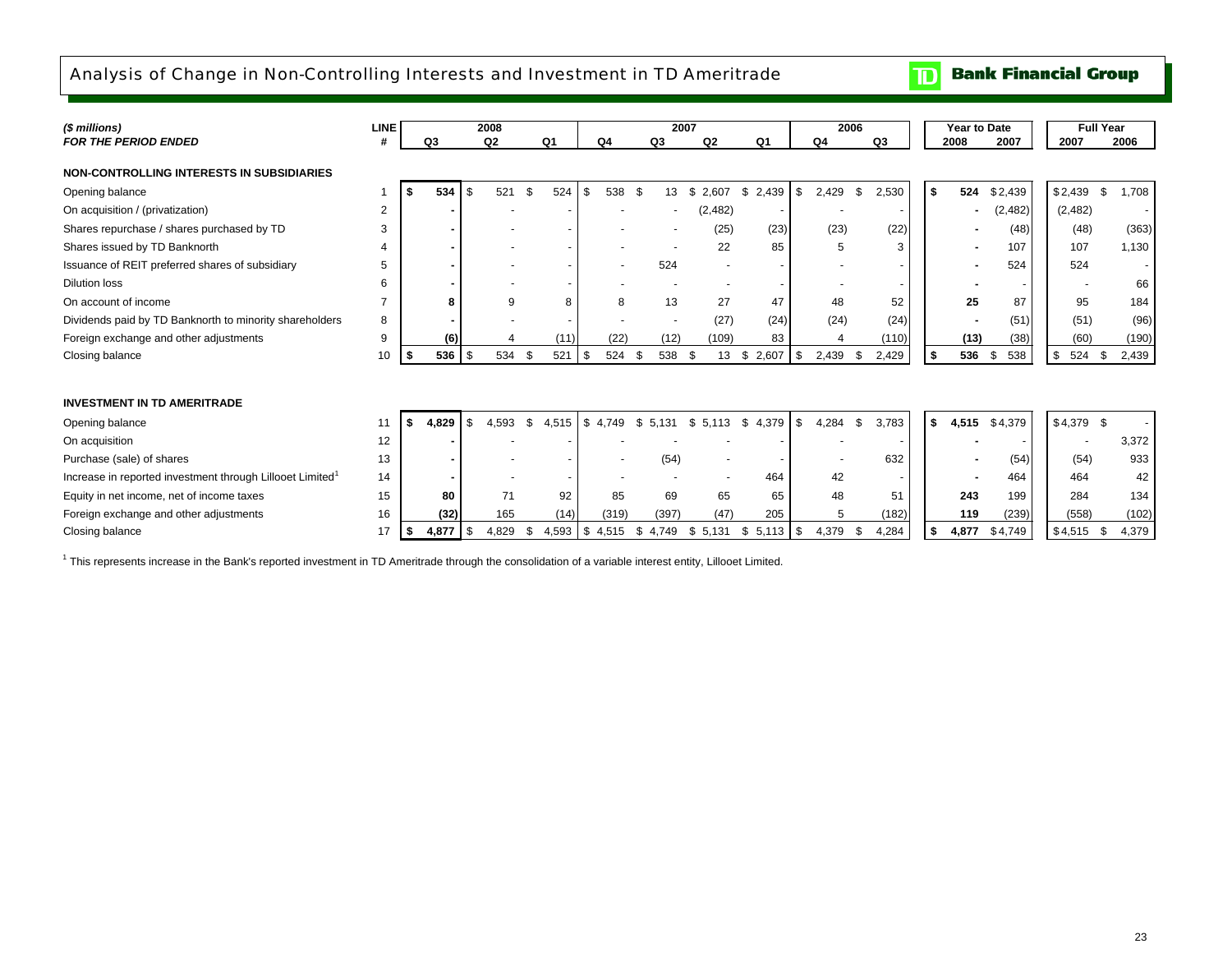## Basel II<sup>1</sup> - Gross Credit Risk Exposures<sup>2</sup>

**TD** Bank Financial Group

| (\$ millions)                                 | LINE<br>$\#$   |                 |                   |                            | 2008<br>Q3                    |                                |       |         |                  |                    |                            | 2008<br>$Q2^4$            |                             |                     |
|-----------------------------------------------|----------------|-----------------|-------------------|----------------------------|-------------------------------|--------------------------------|-------|---------|------------------|--------------------|----------------------------|---------------------------|-----------------------------|---------------------|
| <b>By Counterparty Type</b>                   |                | Drawn           | Undrawn           | Repo-style<br>transactions | OTC derivatives balance sheet | Other off-                     | Total |         | Drawn            | Undrawn            | Repo-style<br>transactions | <b>OTC</b><br>derivatives | Other off-<br>balance sheet | Total               |
| Retail                                        |                |                 |                   |                            |                               |                                |       |         |                  |                    |                            |                           |                             |                     |
| Residential secured                           | 1              | 120,531<br>\$   | - \$<br>21,504 \$ |                            | \$                            | s                              | \$    | 142,035 | \$<br>112,306    | <b>S</b><br>20,470 | -\$                        | S                         | \$                          | 132,776<br><b>S</b> |
| Qualifying revolving retail                   | $\overline{2}$ | 13,881          | 28,098            |                            |                               |                                |       | 41,979  | 12,886           | 28,133             |                            |                           |                             | 41,019              |
| Other retail                                  | 3              | 30,224          | 5,430             |                            |                               | 3                              |       | 35,657  | 29,209           | 6,206              |                            |                           |                             | 35,415              |
| <b>Total retail</b>                           | 4              | 164,636         | 55,032            | $\ddot{\phantom{0}}$       | $\ddot{\phantom{1}}$          | $\overline{\mathbf{3}}$        |       | 219,671 | 154,401          | 54,809             | $\sim$                     |                           | ×,                          | 209,210             |
| Non-retail                                    |                |                 |                   |                            |                               |                                |       |         |                  |                    |                            |                           |                             |                     |
| Corporate                                     | 5              | 80,363          | 25,020            | 26,880                     | 7,726                         | 8,598                          |       | 148,587 | 77,693           | 21,936             | 29,771                     | 7,265                     | 8,000                       | 144,665             |
| Sovereign                                     | 6              | 27,728          | 768               | 7,799                      | 4,349                         | 153                            |       | 40,797  | 27,958           | 711                | 9,951                      | 4,164                     | 201                         | 42,985              |
| Bank                                          | $\overline{7}$ | 22,275          | 524               | 44,743                     | 18,536                        | 581                            |       | 86,659  | 24,522           | 486                | 45,444                     | 20,887                    | 484                         | 91,823              |
| Total non-retail                              | 8              | 130,366         | 26,312            | 79,422                     | 30,611                        | 9,332                          |       | 276,043 | 130,173          | 23,133             | 85,166                     | 32,316                    | 8,685                       | 279,473             |
| Gross credit risk exposures                   | 9              | 295,002         | 81,344<br>Ŝ.      | 79,422<br>\$               | 30,611<br>- \$                | 9,335<br>\$                    |       | 495,714 | 284,574          | 77,942<br>\$       | 85,166<br>-\$              | 32,316<br>\$              | 8,685<br>-S                 | \$<br>488,683       |
| By Country of Ultimate Risk                   |                |                 |                   |                            |                               |                                |       |         |                  |                    |                            |                           |                             |                     |
| Canada                                        | 10             | 203,006<br>\$   | 67,587 \$<br>- \$ | 45,289 \$                  | 11,510 \$                     | 4,874                          | - \$  | 332,266 | 191,911 \$<br>\$ | 66,175 \$          | 50,151 \$                  | 9,941                     | <b>S</b><br>4,900           | S.<br>323,078       |
| <b>United States</b>                          | 11             | 72,987          | 9,457             | 19,271                     | 5,184                         | 3,950                          |       | 110,849 | 73,694           | 9,096              | 19,570                     | 6,460                     | 3,181                       | 112,001             |
| Other international                           |                |                 |                   |                            |                               |                                |       |         |                  |                    |                            |                           |                             |                     |
| United Kingdom / Europe                       | 12             | 12,852          | 2,341             | 12,146                     | 11,945                        | 217                            |       | 39,501  | 14,477           | 1,902              | 12,603                     | 13,832                    | 292                         | 43,106              |
| Other                                         | 13             | 6,157           | 1,959             | 2,716                      | 1,972                         | 294                            |       | 13,098  | 4,492            | 769                | 2,842                      | 2,083                     | 312                         | 10,498              |
| Total other international                     | 14             | 19,009          | 4,300             | 14,862                     | 13,917                        | 511                            |       | 52,599  | 18,969           | 2,671              | 15,445                     | 15,915                    | 604                         | 53,604              |
| Gross credit risk exposures                   | 15             | 295,002         | 81,344<br>Ŝ.      | Ŝ.<br>79,422 \$            | 30,611                        | - \$<br>9,335                  | -\$   | 495,714 | 284,574          | - \$<br>77,942     | 85,166<br>-\$              | 32,316<br>-S              | 8,685<br>-S                 | \$<br>488,683       |
|                                               |                |                 |                   |                            |                               |                                |       |         |                  |                    |                            |                           |                             |                     |
| By Residual Contractual Maturity <sup>3</sup> |                |                 |                   |                            |                               |                                |       |         |                  |                    |                            |                           |                             |                     |
| Within 1 year                                 | 16             | 137,586<br>\$   | 63,131<br>-\$     | 79,422 \$<br>\$            | 7,127                         | 6,342<br>-\$                   | -\$   | 293,608 | 131,618<br>S     | 62,205<br>\$       | 85,096<br>- \$             | 6,318<br>\$               | 5,756<br>S                  | 290,993<br>- \$     |
| Over 1 year to 5 years                        | 17             | 114,644         | 17,326            |                            | 14,248                        | 2,438                          |       | 148,656 | 107,683          | 15,025             | 70                         | 15,757                    | 2,309                       | 140,844             |
| Over 5 years                                  | 18             | 42,772          | 887               |                            | 9,236                         | 555                            |       | 53,450  | 45,273           | 712                |                            | 10,241                    | 620                         | 56,846              |
| Gross credit risk exposures                   | 19             | 295,002         | 81,344<br>Ŝ.      | 79,422<br>\$               | 30,611<br>-9                  | 9,335<br>Ŝ.                    | S     | 495,714 | 284,574          | 77,942<br>\$       | 85,166<br>\$               | 32,316<br>£.              | 8,685<br>£.                 | 488,683<br>\$       |
|                                               |                |                 |                   |                            | 2008<br>Q1                    |                                |       |         |                  |                    |                            |                           |                             |                     |
|                                               |                |                 |                   |                            |                               |                                |       |         |                  |                    |                            |                           |                             |                     |
| <b>By Counterparty Type</b>                   |                | Drawn           | Undrawn           | Repo-style<br>transactions | <b>OTC</b><br>derivatives     | Other off-<br>balance sheet    | Total |         |                  |                    |                            |                           |                             |                     |
| Retail                                        |                |                 |                   |                            |                               |                                |       |         |                  |                    |                            |                           |                             |                     |
| Residential secured                           | 20             | \$<br>103,881   | \$<br>18,046      | <b>S</b>                   | \$                            | \$<br>$\overline{\phantom{a}}$ | \$    | 121,927 |                  |                    |                            |                           |                             |                     |
| Qualifying revolving retail                   | 21             | 12,693          | 27,660            |                            |                               | ÷.                             |       | 40,353  |                  |                    |                            |                           |                             |                     |
| Other retail                                  | 22             | 25,859          | 5,633             |                            |                               |                                |       | 31,492  |                  |                    |                            |                           |                             |                     |
| <b>Total retail</b>                           | 23             | 142,433         | 51,339            |                            |                               | ×.                             |       | 193,772 |                  |                    |                            |                           |                             |                     |
| Non-retail                                    |                |                 |                   |                            |                               |                                |       |         |                  |                    |                            |                           |                             |                     |
| Corporate                                     | 24             | 56,960          | 21,129            | 29,835                     | 8,648                         | 5,772                          |       | 122,344 |                  |                    |                            |                           |                             |                     |
| Sovereign                                     | 25             | 27,821          | 693               | 3,457                      | 3,575                         | 170                            |       | 35,716  |                  |                    |                            |                           |                             |                     |
| Bank                                          | 26             | 18,635          | 439               | 45,153                     | 28,959                        | 460                            |       | 93,646  |                  |                    |                            |                           |                             |                     |
| Total non-retail                              | 27             | 103,416         | 22,261            | 78,445                     | 41,182                        | 6,402                          |       | 251,706 |                  |                    |                            |                           |                             |                     |
| Gross credit risk exposures                   | 28             | 245,849         | 73,600<br>\$      | 78,445<br>\$.              | 41,182<br>\$                  | 6,402<br>\$                    | \$.   | 445,478 |                  |                    |                            |                           |                             |                     |
| By Country of Ultimate Risk                   |                |                 |                   |                            |                               |                                |       |         |                  |                    |                            |                           |                             |                     |
| Canada                                        | 29             | 185,301<br>- \$ | 62,748<br>\$      | 40,000<br>$\mathfrak{F}$   | 11,712<br>-S                  | 4,237<br>- \$                  | S.    | 303,998 |                  |                    |                            |                           |                             |                     |
| <b>United States</b>                          | 30             | 42,967          | 8,250             | 22,151                     | 8,555                         | 1,606                          |       | 83,529  |                  |                    |                            |                           |                             |                     |
| Other international                           |                |                 |                   |                            |                               |                                |       |         |                  |                    |                            |                           |                             |                     |
| United Kingdom / Europe                       | 31             | 13,025          | 1,943             | 13,447                     | 19,131                        | 275                            |       | 47,821  |                  |                    |                            |                           |                             |                     |
| Other                                         | 32             | 4,556           | 659               | 2,847                      | 1,784                         | 284                            |       | 10,130  |                  |                    |                            |                           |                             |                     |
| Total other international                     | 33             | 17,581          | 2,602             | 16,294                     | 20,915                        | 559                            |       | 57,951  |                  |                    |                            |                           |                             |                     |
| Gross credit risk exposures                   | 34             | 245,849<br>£.   | 73,600            | 78,445                     | 41,182                        | 6,402<br>-9                    |       | 445,478 |                  |                    |                            |                           |                             |                     |

### **By Residual Contractual Maturity 3**

| Within 1<br>l vear          | 35 | 119.487 | 58.419 | 78.350 | 9.758  | 4.206 | 270.220 |
|-----------------------------|----|---------|--------|--------|--------|-------|---------|
| Over 1 year to 5 years      | 36 | 96.099  | 14.489 | 95     | 18.790 | 2.037 | 131.510 |
| Over 5 years                | 37 | 30.263  | 692    |        | 12.634 | 159   | 43.748  |
| Gross credit risk exposures | 38 | 245.849 | 73.600 | 78.445 | 41.182 | 6.402 | 445.478 |
|                             |    |         |        |        |        |       |         |

1 Effective Q1 2008, the Bank implemented OSFI's guidelines under Basel II. This represents a new disclosure under Basel II.

 $2$  Gross credit risk exposures are classified by Basel counterparty type and are pre-credit risk mitigants. This table excludes securitization and equity exposures.

 $3$  Residual contractual maturity is the remaining term to maturity of an exposure.

4 A significant portion of the \$43.2 billion increase in credit risk exposures in Q2 2008 was due to the Commerce acquisition, which represented \$30.3 billion of this increase.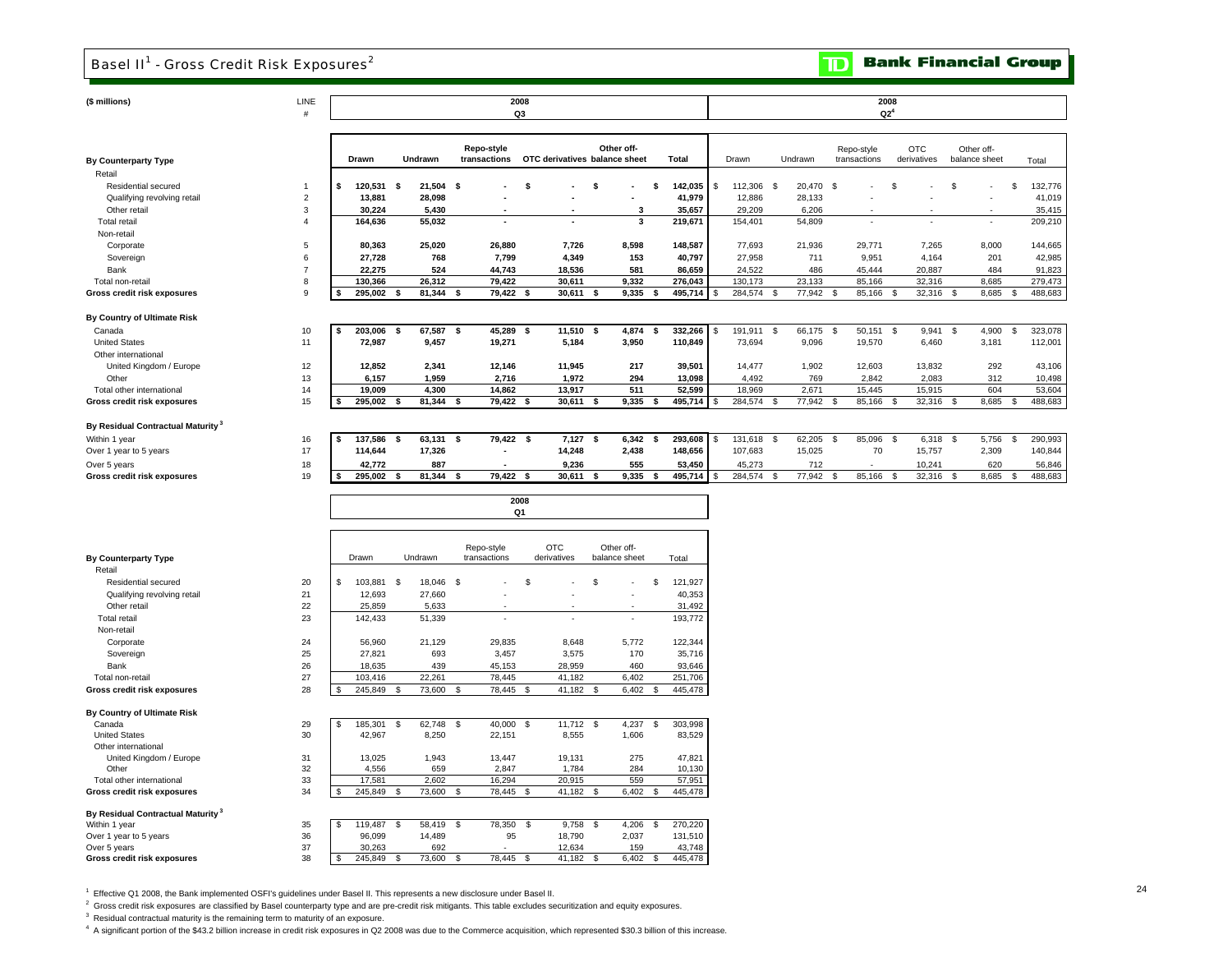## Basel II<sup>1</sup> - Exposures Covered By Credit Risk Mitigation

#### **Bank Financial Group**  $\mathbf{D}$

### **(\$ millions)**

|                             | LINE<br>#      | 2008<br>Q3                                              |                                      |    |                                      |                                                  | 2008<br>Q <sub>2</sub>               |                                      | 2008<br>Q1                                       |                                      |                   |                                      |  |  |  |  |
|-----------------------------|----------------|---------------------------------------------------------|--------------------------------------|----|--------------------------------------|--------------------------------------------------|--------------------------------------|--------------------------------------|--------------------------------------------------|--------------------------------------|-------------------|--------------------------------------|--|--|--|--|
|                             |                |                                                         |                                      |    |                                      |                                                  |                                      |                                      |                                                  |                                      |                   |                                      |  |  |  |  |
|                             |                |                                                         | <b>Standardized</b>                  |    | AIRB <sup>3</sup>                    |                                                  | Standardized                         | AIRB <sup>3</sup>                    | Standardized                                     |                                      | AIRB <sup>3</sup> |                                      |  |  |  |  |
| <b>Counterparty Type</b>    |                | <b>Eligible</b><br>financial<br>collateral <sup>2</sup> | Guarantees/<br>credit<br>derivatives |    | Guarantees/<br>credit<br>derivatives | Eligible<br>financial<br>collateral <sup>2</sup> | Guarantees/<br>credit<br>derivatives | Guarantees/<br>credit<br>derivatives | Eligible<br>financial<br>collateral <sup>2</sup> | Guarantees/<br>credit<br>derivatives |                   | Guarantees/<br>credit<br>derivatives |  |  |  |  |
| Retail                      |                |                                                         |                                      |    |                                      |                                                  |                                      |                                      |                                                  |                                      |                   |                                      |  |  |  |  |
| Residential secured         |                | \$                                                      | 14<br>\$.                            | \$ | $91,458$ \$                          |                                                  | \$<br>11                             | \$<br>$90,437$ \$                    |                                                  | 10<br>S                              | \$                | 75,323                               |  |  |  |  |
| Qualifying revolving retail | $\overline{2}$ |                                                         |                                      |    |                                      |                                                  | -                                    |                                      |                                                  |                                      |                   |                                      |  |  |  |  |
| Other retail                | 3              | 29                                                      | 46                                   |    |                                      | 27                                               | 47                                   |                                      | 27                                               | 46                                   |                   |                                      |  |  |  |  |
| <b>Total retail</b>         | 4              | 29                                                      | 60                                   |    | 91,458                               | 27                                               | 58                                   | 90,437                               | 27                                               | 56                                   |                   | 75,323                               |  |  |  |  |
| Non-retail                  |                |                                                         |                                      |    |                                      |                                                  |                                      |                                      |                                                  |                                      |                   |                                      |  |  |  |  |
| Corporate                   | 5              | 219                                                     | 1,111                                |    | 7,491                                | 2,122                                            | 160                                  | 7,705                                | 2,242                                            | 77                                   |                   | 7,813                                |  |  |  |  |
| Sovereign                   | 6              |                                                         |                                      |    | 880                                  |                                                  | $\overline{\phantom{0}}$             | 629                                  |                                                  |                                      |                   |                                      |  |  |  |  |
| Bank                        | $\overline{ }$ | 105                                                     |                                      |    | 196                                  |                                                  | $\overline{\phantom{0}}$             | 71                                   |                                                  |                                      |                   | 123                                  |  |  |  |  |
| Total non-retail            | 8              | 324                                                     | 1,111                                |    | 8,567                                | 2,122                                            | 160                                  | 8,405                                | 2,242                                            | 77                                   |                   | 7,936                                |  |  |  |  |
| Total                       | 9              | 353                                                     | 1,171<br>- \$                        |    | $100,025$ \$                         | 2,149                                            | 218<br>-\$                           | $98,842$ \$                          | 2,269                                            | 133                                  |                   | 83,259                               |  |  |  |  |

<sup>1</sup> Effective Q1 2008, the Bank implemented OSFI's guidelines under the Basel II. This represents a new disclosure under this framework.

<sup>2</sup> For exposures under the Standardized Approach, eligible financial collateral can include cash, gold, highly rated debt securities and equities listed on the main index.

<sup>3</sup> For exposures under the AIRB approach, eligible financial collateral is taken into account in the Bank's Loss Given Default (LGD) models. Separate disclosure of eligible financial collateral is, therefore, not required.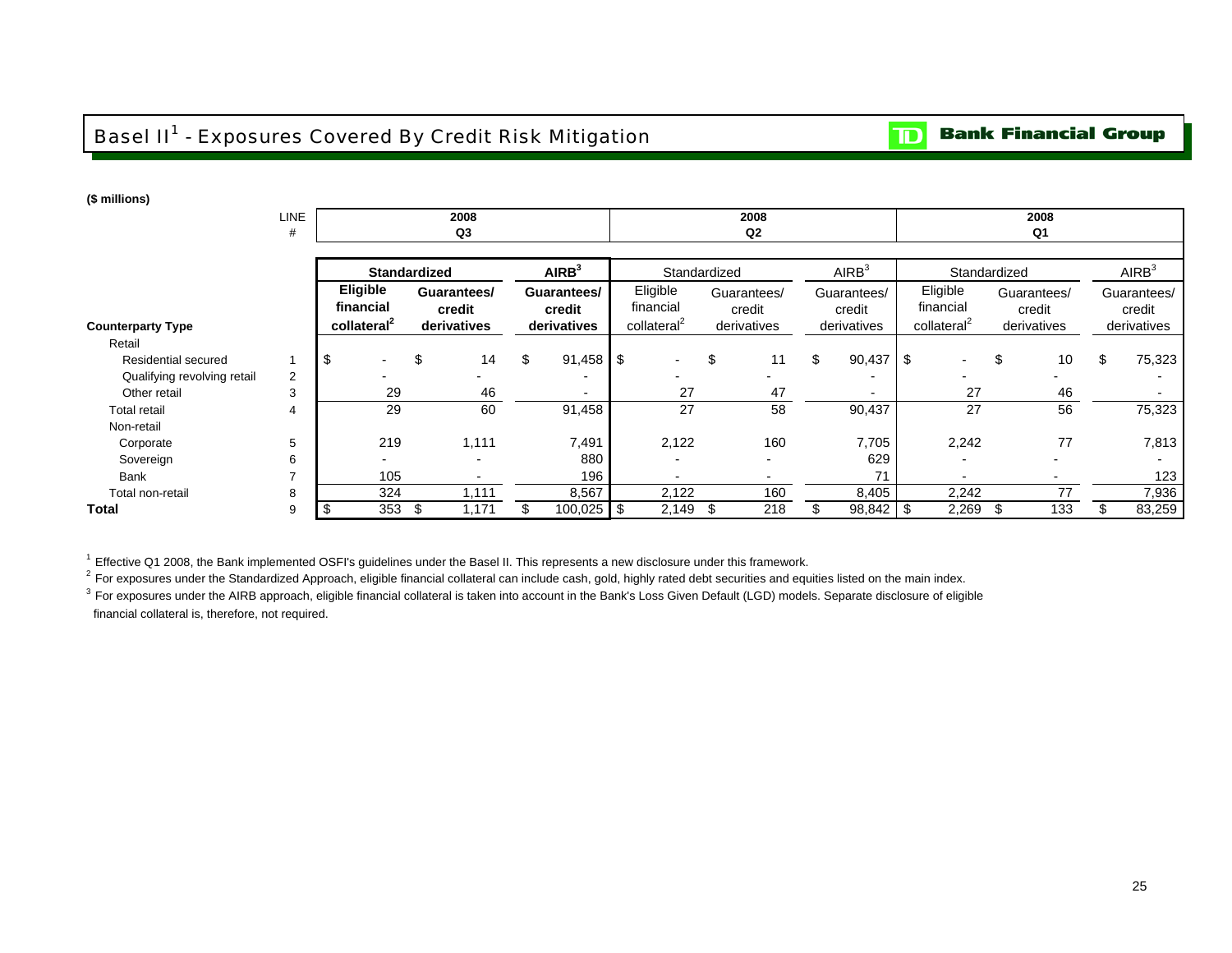## Basel II<sup>1</sup> - Risk-weighted Assets (RWA)

| (\$ millions)                                                   | LINE<br>#      | 2008<br>2008<br>$Q2^2$<br>Q3 |                          |  |                         |  |                                   |    |                    |  |            |  |              |          |                            |     |         |  |  |  |  |  |  |  |
|-----------------------------------------------------------------|----------------|------------------------------|--------------------------|--|-------------------------|--|-----------------------------------|----|--------------------|--|------------|--|--------------|----------|----------------------------|-----|---------|--|--|--|--|--|--|--|
|                                                                 |                |                              |                          |  |                         |  |                                   |    |                    |  |            |  |              |          |                            |     |         |  |  |  |  |  |  |  |
|                                                                 |                |                              |                          |  |                         |  | <b>Risk-weighted Assets (RWA)</b> |    |                    |  |            |  |              |          | Risk-weighted Assets (RWA) |     |         |  |  |  |  |  |  |  |
|                                                                 |                |                              | <b>Gross</b>             |  |                         |  | Internal                          |    |                    |  | Gross      |  |              | Internal |                            |     |         |  |  |  |  |  |  |  |
|                                                                 |                |                              | <b>Exposures</b>         |  | Standardized            |  | <b>Ratings Based</b>              |    | <b>Total</b>       |  | Exposures  |  | Standardized |          | Ratings Based              |     | Total   |  |  |  |  |  |  |  |
| <b>Credit risk</b>                                              |                |                              |                          |  |                         |  |                                   |    |                    |  |            |  |              |          |                            |     |         |  |  |  |  |  |  |  |
| Retail                                                          |                |                              |                          |  |                         |  |                                   |    |                    |  |            |  |              |          |                            |     |         |  |  |  |  |  |  |  |
| Residential secured                                             |                | s.                           | 142,035 \$               |  | $3,275$ \$              |  | 4,675 \$                          |    | $7,950$ $\sqrt{5}$ |  | 132.776 \$ |  | $3,404$ \$   |          | $3,498$ \$                 |     | 6,902   |  |  |  |  |  |  |  |
| Qualifying revolving retail                                     | $\overline{c}$ |                              | 41,979                   |  |                         |  | 14,410                            |    | 14,410             |  | 41,019     |  |              |          | 13,657                     |     | 13,657  |  |  |  |  |  |  |  |
| Other retail                                                    | 3              |                              | 35,657                   |  | 11,920                  |  | 10,417                            |    | 22,337             |  | 35,415     |  | 11,502       |          | 9,233                      |     | 20,735  |  |  |  |  |  |  |  |
| Non-retail                                                      |                |                              |                          |  |                         |  |                                   |    |                    |  |            |  |              |          |                            |     |         |  |  |  |  |  |  |  |
| Corporate                                                       | 4              |                              | 148,587                  |  | 39,312                  |  | 31,047                            |    | 70,359             |  | 144,665    |  | 37,144       |          | 29,772                     |     | 66,916  |  |  |  |  |  |  |  |
| Sovereign                                                       | 5              |                              | 40,797                   |  | $\overline{\mathbf{2}}$ |  | 824                               |    | 826                |  | 42,985     |  | 3            |          | 631                        |     | 634     |  |  |  |  |  |  |  |
| Bank                                                            | 6              |                              | 86,659                   |  | 1,210                   |  | 7,358                             |    | 8,568              |  | 91,823     |  | 1,368        |          | 8,896                      |     | 10,264  |  |  |  |  |  |  |  |
| Securitization exposures                                        | $\overline{7}$ |                              | 36,505                   |  | 3,676                   |  | 1,329                             |    | 5,005              |  | 37,212     |  | 3.695        |          | 1,378                      |     | 5.073   |  |  |  |  |  |  |  |
| <b>Equity Exposures</b>                                         |                |                              |                          |  |                         |  |                                   |    |                    |  |            |  |              |          |                            |     |         |  |  |  |  |  |  |  |
| Equity exposures that are grandfathered                         | 8              |                              | 2,243                    |  |                         |  | 2,243                             |    | 2,243              |  | 2,583      |  |              |          | 2,583                      |     | 2,583   |  |  |  |  |  |  |  |
| Equity exposures subject to simple risk weight method           | 9              |                              | 1,171                    |  |                         |  | 4,204                             |    | 4,204              |  | 1,285      |  |              |          | 4,445                      |     | 4,445   |  |  |  |  |  |  |  |
| Equities in the banking book under the internal models approach | 10             |                              | $\overline{\phantom{a}}$ |  |                         |  |                                   |    |                    |  |            |  |              |          |                            |     |         |  |  |  |  |  |  |  |
| Equity exposures subject to PD/LGD approaches                   | 11             |                              | 310                      |  |                         |  | 429                               |    | 429                |  | 310        |  |              |          | 428                        |     | 428     |  |  |  |  |  |  |  |
| Other                                                           | 12             |                              | 986                      |  |                         |  | 30                                |    | 30                 |  | 542        |  |              |          | 39                         |     | 39      |  |  |  |  |  |  |  |
| Exposures subject to standardized or IRB approaches             | 13             |                              | 536,929                  |  | 59,395                  |  | 76,966                            |    | 136,361            |  | 530,615    |  | 57,116       |          | 74,560                     |     | 131,676 |  |  |  |  |  |  |  |
| Adjustment to IRB RWA for scaling factor                        | 14             |                              |                          |  |                         |  |                                   |    | 4,618              |  |            |  |              |          |                            |     | 4,474   |  |  |  |  |  |  |  |
| Other assets not included in standardized or IRB approaches     | 15             |                              | 34,613                   |  |                         |  |                                   |    | 11,347             |  | 34,699     |  |              |          |                            |     | 11,467  |  |  |  |  |  |  |  |
|                                                                 | 16             |                              | 571,542                  |  |                         |  |                                   | \$ | 152,326            |  | 565,314    |  |              |          |                            | \$. | 147,617 |  |  |  |  |  |  |  |
| <b>Market risk</b>                                              |                |                              |                          |  |                         |  |                                   |    |                    |  |            |  |              |          |                            |     |         |  |  |  |  |  |  |  |
| Internal models approach - Trading book                         | 17             |                              | n/a                      |  |                         |  |                                   |    | 8,179              |  | n/a        |  |              |          |                            |     | 7,140   |  |  |  |  |  |  |  |
| <b>Operational risk</b>                                         |                |                              |                          |  |                         |  |                                   |    |                    |  |            |  |              |          |                            |     |         |  |  |  |  |  |  |  |
| Basic indicator approach                                        | 18             |                              | n/a                      |  |                         |  |                                   |    | 6,974              |  | n/a        |  |              |          |                            |     | 6,749   |  |  |  |  |  |  |  |
| Standardized approach                                           | 19             |                              | n/a                      |  |                         |  |                                   |    | 17,195             |  | n/a        |  |              |          |                            |     | 17,129  |  |  |  |  |  |  |  |
|                                                                 | 20             |                              |                          |  |                         |  |                                   |    | 24,169             |  |            |  |              |          |                            |     | 23.878  |  |  |  |  |  |  |  |
| Total                                                           | 21             |                              |                          |  |                         |  |                                   | \$ | 184.674            |  |            |  |              |          |                            | \$  | 178,635 |  |  |  |  |  |  |  |

|                                                                 |    |    | 2008<br>Q1 |              |               |    |         |  |  |  |
|-----------------------------------------------------------------|----|----|------------|--------------|---------------|----|---------|--|--|--|
|                                                                 |    |    |            |              |               |    |         |  |  |  |
|                                                                 |    |    | Gross      |              | Internal      |    |         |  |  |  |
|                                                                 |    |    | Exposures  | Standardized | Ratings Based |    | Total   |  |  |  |
| <b>Credit risk</b>                                              |    |    |            |              |               |    |         |  |  |  |
| Retail                                                          |    |    |            |              |               |    |         |  |  |  |
| Residential secured                                             | 22 | \$ | 121.927 \$ | 1,876 \$     | 5.540 \$      |    | 7.416   |  |  |  |
| Qualifying revolving retail                                     | 23 |    | 40.353     |              | 13.449        |    | 13.449  |  |  |  |
| Other retail                                                    | 24 |    | 31,492     | 8,897        | 9.103         |    | 18,000  |  |  |  |
| Non-retail                                                      |    |    |            |              |               |    |         |  |  |  |
| Corporate                                                       | 25 |    | 122,344    | 20,738       | 28.549        |    | 49.287  |  |  |  |
| Sovereign                                                       | 26 |    | 35.716     | 251          | 599           |    | 850     |  |  |  |
| Bank                                                            | 27 |    | 93,646     | 260          | 10,252        |    | 10,512  |  |  |  |
| Securitization exposures                                        | 28 |    | 18,886     |              | 1,398         |    | 1,398   |  |  |  |
| <b>Equity Exposures</b>                                         |    |    |            |              |               |    |         |  |  |  |
| Equity exposures that are grandfathered                         | 29 |    | 3,024      |              | 3.024         |    | 3.024   |  |  |  |
| Equity exposures subject to simple risk weight method           | 30 |    | 1.134      |              | 4.082         |    | 4.082   |  |  |  |
| Equities in the banking book under the internal models approach | 31 |    | ×.         |              |               |    |         |  |  |  |
| Equity exposures subject to PD/LGD approaches                   | 32 |    | 315        |              | 443           |    | 443     |  |  |  |
| Other                                                           | 33 |    | 381        |              | 17            |    | 17      |  |  |  |
| Exposures subject to standardized or IRB approaches             | 34 |    | 469,218    | 32.022       | 76,456        |    | 108,478 |  |  |  |
| Adjustment to IRB RWA for scaling factor                        | 35 |    |            |              |               |    | 4,587   |  |  |  |
| Other assets not included in standardized or IRB approaches     | 36 |    | 23,753     |              |               |    | 8,395   |  |  |  |
|                                                                 | 37 | \$ | 492,971    |              |               | \$ | 121,460 |  |  |  |
| <b>Market risk</b>                                              |    |    |            |              |               |    |         |  |  |  |
| Internal models approach - Trading book                         | 38 |    | n/a        |              |               |    | 4,088   |  |  |  |
| <b>Operational risk</b>                                         |    |    |            |              |               |    |         |  |  |  |
| Basic indicator approach                                        | 39 |    | n/a        |              |               |    | 3,411   |  |  |  |
| Standardized approach                                           | 40 |    | n/a        |              |               |    | 16,941  |  |  |  |
|                                                                 | 41 |    |            |              |               |    | 20.352  |  |  |  |
| Total                                                           | 42 |    |            |              |               | \$ | 145,900 |  |  |  |

<sup>1</sup> Effective Q1 2008, the Bank implemented OSF'ls guidelines under Basel II. Accordingly, the numbers for 2008 are based on Basel II. For comparative numbers based on Basel I, see page 28.<br><sup>2</sup> A significant portion of the

#### $\overline{\mathbf{D}}$ **Bank Financial Group**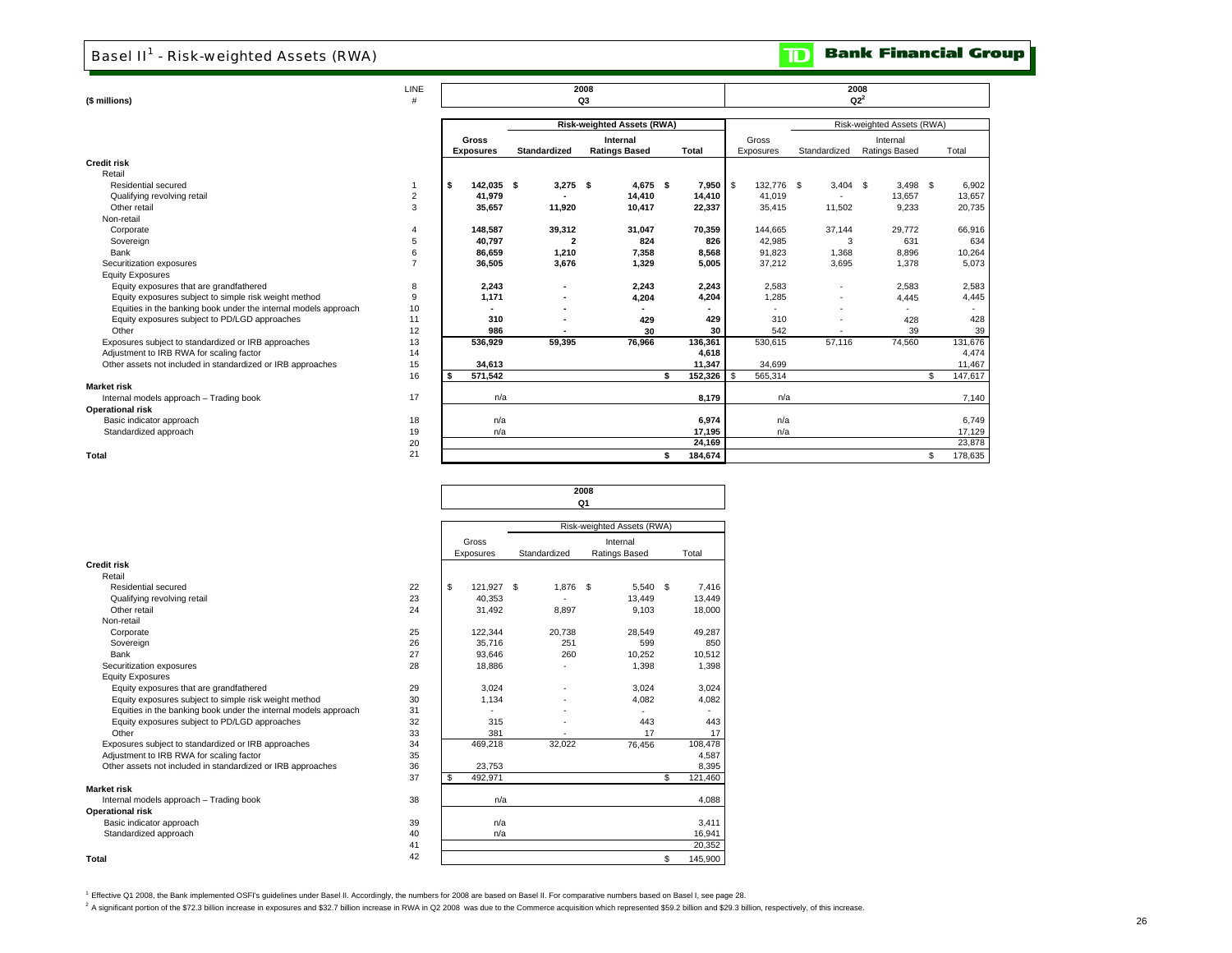## Basel II<sup>1</sup> - Capital

#### **Bank Financial Group** D

| (\$ millions)                                                                                 |           | LINE<br>#      |    | Q3            | 2008<br>Q <sub>2</sub> | Q1             |
|-----------------------------------------------------------------------------------------------|-----------|----------------|----|---------------|------------------------|----------------|
|                                                                                               |           |                |    |               |                        |                |
| <b>RISK-WEIGHTED ASSETS (RWA)</b>                                                             | (page 26) | 1              | s  | 184,674<br>\$ | 178,635<br>\$          | 145,900        |
| CAPITAL                                                                                       |           |                |    |               |                        |                |
| <b>Tier 1 capital</b>                                                                         |           |                |    |               |                        |                |
| Common shares                                                                                 | (page 21) | 2              | \$ | \$<br>13,090  | 12,818<br>\$           | 6,632          |
| Contributed surplus                                                                           | (page 21) | 3              |    | 355           | 383                    | 121            |
| Retained earnings                                                                             | (page 21) | $\overline{4}$ |    | 17,362        | 16,864                 | 16,499         |
| Net unrealized foreign currency translation gains (losses) on investment in                   |           |                |    |               |                        |                |
| subsidiaries, net of hedging activities                                                       | (page 22) | 5<br>6         |    | (2,065)       | (1,834)                | (2, 304)       |
| Accumulated net after-tax unrealized loss on AFS equity securities in OCI<br>Preferred shares |           | $\overline{7}$ |    | 2,175         | 1,675                  | 1,425          |
| Innovative instruments <sup>2</sup>                                                           |           | 8              |    | 1,753         | 1,736                  | 1,739          |
| Qualifying non-controlling interests in subsidiaries                                          |           | 9              |    | 20            | 20                     | 20             |
| Gross Tier 1 capital                                                                          |           | 10             |    | 32,690        | 31,662                 | 24,132         |
| Goodwill and intangibles in excess of 5% limit                                                |           | 11             |    | (14, 765)     | (15,016)               | (7,967)        |
| Net Tier 1 capital                                                                            |           | 12             |    | 17,925        | 16,646                 | 16,165         |
| IRB securitization (gain on sales of mortgages)                                               |           | 13             |    | (64)          | (65)                   | (51)           |
| 50% shortfall in allowance 3                                                                  |           | 14             |    | (289)         | (239)                  | (162)          |
| Other deductions                                                                              |           | 15             |    | (81)          | (80)                   | (64)           |
| Adjusted net Tier 1 capital                                                                   |           | 16             |    | 17,491        | 16,262                 | 15,888         |
| Tier 2 capital                                                                                |           |                |    |               |                        |                |
| Subordinated notes and debentures (net of amortization and ineligible)                        |           | 17             |    | 13,233        | 12,301                 | 11,777         |
| General allowance - standardized portfolios                                                   |           | 18             |    | 487           | 467                    | 311            |
| Allowance in excess of expected loss <sup>4</sup>                                             |           | 19             |    | ÷             | ÷                      |                |
| Accumulated net after-tax unrealized gain on AFS equity securities in OCI                     |           | 20             |    | 245           | 280                    | 312            |
| 50% shortfall in allowance 3                                                                  |           | 21             |    | (289)         | (239)                  | (162)          |
| Investments in insurance subsidiaries <sup>5</sup>                                            |           | 22             |    | (1, 185)      | (1, 134)               | (1,091)        |
| Substantial investments - other <sup>5</sup>                                                  |           | 23             |    | (5, 199)      | (5, 161)               | (4,957)        |
| Other deductions                                                                              |           | 24             |    | (81)          | (80)                   | (64)           |
| <b>Total Tier 2 capital</b>                                                                   |           | 25             |    | 7,211         | 6,434                  | 6,126          |
| <b>Total regulatory capital</b>                                                               |           | 26             | \$ | 24,702<br>\$  | 22,696<br>\$           | 22,014         |
| <b>CAPITAL RATIOS (%)</b>                                                                     |           |                |    |               |                        |                |
| Tier 1 capital ratio                                                                          |           | 27             |    | 9.5%          | 9.1%                   | 10.9%          |
| Total capital ratio <sup>6</sup>                                                              |           | 28             |    | 13.4%         | 12.7%                  | 15.1%          |
| CAPITAL RATIOS FOR SIGNIFICANT BANK SUBSIDIARIES(%)<br>TD Bank, N.A. <sup>7,8</sup>           |           |                |    |               |                        |                |
|                                                                                               |           |                |    |               |                        |                |
| Tier 1 capital ratio                                                                          |           | 29             |    | 9.7%          | n/a                    | n/a            |
| Total capital ratio                                                                           |           | 30             |    | 11.4%         | n/a                    | n/a            |
| TD Banknorth, N.A. <sup>7,8</sup>                                                             |           |                |    |               |                        |                |
| Tier 1 capital ratio                                                                          |           | 31             |    | n/a           | 9.4%                   | 9.5%           |
| Total capital ratio                                                                           |           | 32             |    | n/a           | 12.2%                  | 12.3%          |
| Commerce Bank, N.A. <sup>7,8</sup>                                                            |           |                |    |               |                        |                |
| Tier 1 capital ratio                                                                          |           | 33             |    | n/a           | 9.8%                   | n/a            |
| Total capital ratio                                                                           |           | 34             |    | n/a           | 10.6%                  | n/a            |
|                                                                                               |           |                |    |               |                        |                |
| <b>TD Mortgage Corporation</b><br>Tier 1 capital ratio                                        |           |                |    | 48.2%         | 48.4%                  |                |
| Total capital ratio                                                                           |           | 35<br>36       |    | 52.6%         | 53.0%                  | 42.4%<br>46.4% |
|                                                                                               |           |                |    |               |                        |                |

<sup>1</sup> Effective Q1 2008, the Bank implemented OSFI's guidelines under Basel II. Accordingly, the numbers for 2008 are based on Basel II. For comparative numbers based on Basel I, see page 28.

n accordance with CICA Handbook s. 3860, the Bank is required to classify certain classes of preferred shares and innovative Tier 1 capital investments as liabilities on the balance sheet. For regulatory capital purposes, grandfathered by OSFI and continue to be included in Tier 1 capital.

<sup>3</sup> When expected loss as calculated within the IRB approach exceeds total provisions, the difference is deducted 50% from Tier 1 capital and 50% from Tier 2 capital.

4 When expected loss as calculated within the IRB approach is less than the total provisions, the difference is added to Tier 2 capital.

5 Based on OSFI advisory letter dated February 20, 2007, 100% of substantial investments and investments in insurance subsidiaries held prior to January 1, 2007 (excluding goodwill / intangibles) is deducted from Tier 2 c from Tier 2 capital deduction has been deferred until 2009 and 2012 for substantial investments and insurance respectively. Increases in the investment value of insurance subsidiaries and or substantial investments on or a 50% from Tier 1 capital and 50% from Tier 2 capital deduction.

6 OSFI's target total capital ratio for Canadian banks is 10%.

7 On a stand-alone basis, TD Bank, N.A., TD Banknorth, N.A. and Commerce Bank, N.A. report regulatory capital to the Office of the Comptroller of the Currency (OCC) under Basel I. The disclosed capital ratios are based on

8 Commerce Bank, N.A. and Commerce Bank/North merged into TD Banknorth, N.A. on May 31, 2008. On the same date, TD Banknorth, N.A. changed its legal name to TD Bank, N.A.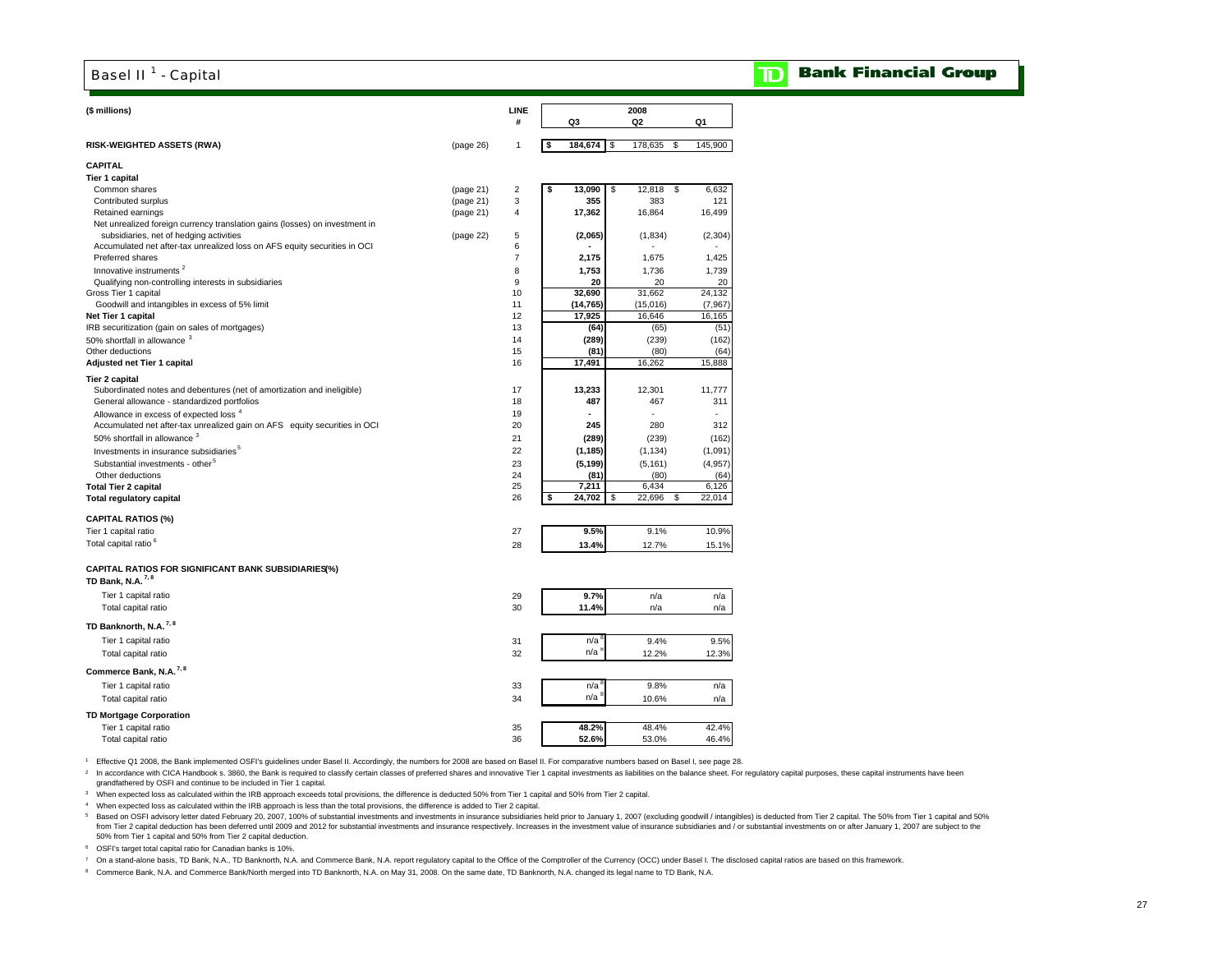**Bank Financial Group**  $\mathbf{D}$ 

| (\$ millions)                                                       | <b>LINE</b>    |     |              |            | 2008           |  |          |          |                          |  |               |  | 2007           |      |          |     | 2006       |  |          |
|---------------------------------------------------------------------|----------------|-----|--------------|------------|----------------|--|----------|----------|--------------------------|--|---------------|--|----------------|------|----------|-----|------------|--|----------|
| AS AT                                                               | #              |     | Q3           |            | Q2             |  | Q1       |          | Q4                       |  | Q3            |  | Q <sub>2</sub> |      | Q1       |     | Q4         |  | Q3       |
| <b>Balance sheet assets</b>                                         |                |     |              |            |                |  |          |          |                          |  |               |  |                |      |          |     |            |  |          |
| Cash resources                                                      |                | \$  | $2,641$ \ \$ |            | $3,244$ \$     |  | 2,768    | <b>S</b> | $3,053$ \$               |  | $2,408$ \$    |  | $2,092$ \$     |      | 1,894    | \$  | $1,905$ \$ |  | 2,145    |
| Securities                                                          | $\overline{2}$ |     | 9,930        |            | 10,048         |  | 5,179    |          | 4,984                    |  | 5,027         |  | 5,655          |      | 5,978    |     | 4,792      |  | 3,952    |
| Loans                                                               | 3              |     | 120,175      |            | 114,837        |  | 98,805   |          | 95,951                   |  | 96,348        |  | 96,545         |      | 96,009   |     | 92,998     |  | 91,629   |
| Customers' liability under acceptances                              | 4              |     | 10,844       |            | 10,848         |  | 10,633   |          | 9,279                    |  | 9,192         |  | 9,233          |      | 8,425    |     | 8,676      |  | 7,239    |
| Other assets                                                        | 5              |     | 11,963       |            | 12,165         |  | 8,716    |          | 8,589                    |  | 9,006         |  | 8,803          |      | 9,436    |     | 8,881      |  | 9,069    |
| <b>Total balance sheet assets</b>                                   | 6              |     | 155,553      |            | 151,142        |  | 126,101  |          | 121,856                  |  | 121,981       |  | 122,328        |      | 121,742  |     | 117,252    |  | 114,034  |
| Off-balance sheet exposures                                         |                |     |              |            |                |  |          |          |                          |  |               |  |                |      |          |     |            |  |          |
| Credit instruments                                                  |                |     | 29,049       |            | 26,193         |  | 23,633   |          | 20,015                   |  | 18,835        |  | 16,660         |      | 16,971   |     | 14,818     |  | 15,212   |
| Derivative financial instruments                                    | 8              |     | 7,489        |            | 7,551          |  | 9,408    |          | 7,573                    |  | 6,948         |  | 6,661          |      | 6,805    |     | 6,647      |  | 6,439    |
| Total off-balance sheet exposures                                   | 9              |     | 36,538       |            | 33,744         |  | 33,041   |          | 27,588                   |  | 25,783        |  | 23,321         |      | 23,776   |     | 21,465     |  | 21,651   |
| <b>Total RWA equivalent - Credit risk</b>                           | 10             |     | 192,091      |            | 184,886        |  | 159,142  |          | 149,444                  |  | 147,764       |  | 145,649        |      | 145,518  |     | 138,717    |  | 135,685  |
| Total RWA equivalent - Market risk                                  | 11             |     | 8,179        |            | 7,140          |  | 4,088    |          | 3,075                    |  | 3,019         |  | 3,742          |      | 3,572    |     | 3,162      |  | 3,456    |
| <b>Total RWA</b>                                                    | 12             | \$  | 200,270      | $\sqrt{3}$ | 192,026 \$     |  | 163,230  | \$       | 152,519 \$               |  | 150,783<br>\$ |  | 149,391        | - \$ | 149,090  | \$  | 141,879 \$ |  | 139,141  |
| <b>CAPITAL</b>                                                      |                |     |              |            |                |  |          |          |                          |  |               |  |                |      |          |     |            |  |          |
| TIER <sub>1</sub>                                                   |                |     |              |            |                |  |          |          |                          |  |               |  |                |      |          |     |            |  |          |
| Common shares<br>(page 21)                                          | 13             | \$  | 13,090       | -\$        | 12,818 \$      |  | 6,632    | l \$     | 6,577 \$                 |  | $6,525$ \$    |  | $6,455$ \$     |      | 6,417    | \$  | 6,334 \$   |  | 6,353    |
| Common shares of the Bank held by subsidiaries                      | 14             |     |              |            |                |  |          |          |                          |  |               |  |                |      |          |     | (78)       |  | (45)     |
| (page 21)<br>Contributed surplus                                    | 15             |     | 355          |            | 383            |  | 121      |          | 119                      |  | 118           |  | 124            |      | 68       |     | 66         |  | 56       |
| Retained earnings<br>(page 21)                                      | 16             |     | 17,362       |            | 16,864         |  | 16,499   |          | 15,954                   |  | 15,378        |  | 14,865         |      | 14,375   |     | 13,725     |  | 13,544   |
| Net unrealized foreign currency translation gains (losses) on       |                |     |              |            |                |  |          |          |                          |  |               |  |                |      |          |     |            |  |          |
| investment in subsidiaries, net of hedging activities<br>(page 22)  | 17             |     | (2,065)      |            | (1,834)        |  | (2, 304) |          | (2,073)                  |  | (1,469)       |  | (498)          |      | (595)    |     | (918)      |  | (951)    |
| Accumulated net after tax unrealized loss on AFS securities in OCI  | 18             |     |              |            | $\blacksquare$ |  |          |          | $\overline{\phantom{a}}$ |  | $\sim$        |  | $\blacksquare$ |      |          |     | $\sim$     |  | $\sim$   |
| Qualifying preferred shares - grandfathered                         | 19             |     | 550          |            | 550            |  | 550      |          | 549                      |  | 898           |  | 897            |      | 900      |     | 894        |  | 894      |
| - other                                                             | 20             |     | 1,625        |            | 1,125          |  | 875      |          | 425                      |  | 425           |  | 425            |      | 425      |     | 425        |  | 425      |
| Innovative instruments <sup>2</sup>                                 | 21             |     | 1,753        |            | 1,736          |  | 1,739    |          | 1,740                    |  | 1,774         |  | 1,250          |      | 1,250    |     | 1,250      |  | 1,250    |
| Qualifying non-controlling interests in subsidiaries                | 22             |     | 20           |            | 20             |  | 20       |          | 22                       |  |               |  |                |      | 2,582    |     | 2,395      |  | 2,386    |
| Goodwill and intangible assets in excess of 5% limit                | 23             |     | (14, 316)    |            | (14, 567)      |  | (7, 518) |          | (7,668)                  |  | (8, 243)      |  | (8,838)        |      | (7, 725) |     | (7,014)    |  | (7,089)  |
| Total Tier 1 capital                                                | 24             |     | 18,374       |            | 17,095         |  | 16,614   |          | 15,645                   |  | 15,406        |  | 14,680         |      | 17,697   |     | 17,079     |  | 16,823   |
| TIER <sub>2</sub>                                                   |                |     |              |            |                |  |          |          |                          |  |               |  |                |      |          |     |            |  |          |
| Subordinated notes and debentures<br>(page 13)                      | 25             |     | 13,478       |            | 12,466         |  | 11,939   |          | 9,449                    |  | 10,005        |  | 9,210          |      | 9,209    |     | 6,900      |  | 6,915    |
| Amortization of subordinated notes and debentures and other         | 26             |     | (245)        |            | (166)          |  | (162)    |          | (163)                    |  | (180)         |  | (120)          |      | (213)    |     | (182)      |  | (205)    |
| General allowance for credit losses                                 | 27             |     | 1,155        |            | 1,114          |  | 1,098    |          | 1,092                    |  | 1,146         |  | 1,151          |      | 1,174    |     | 1,145      |  | 1,138    |
| Accumulated net after tax unrealized gain on AFS securities in OCI  | 28             |     | 245          |            | 280            |  | 312      |          | 354                      |  | 323           |  | 392            |      | 339      |     |            |  |          |
| Total Tier 2 capital                                                | 29             |     | 14,633       |            | 13,694         |  | 13,187   |          | 10,732                   |  | 11,294        |  | 10,633         |      | 10,509   |     | 7,863      |  | 7,848    |
| Investment in unconsolidated subsidiaries / substantial investments | 30             |     | (7,005)      |            | (6, 913)       |  | (6,630)  |          | (6, 528)                 |  | (6, 513)      |  | (6, 874)       |      | (7,094)  |     | (6, 327)   |  | (6, 327) |
| First loss protection                                               | 31             |     | (64)         |            | (65)           |  | (54)     |          | (55)                     |  | (76)          |  | (88)           |      | (68)     |     | (53)       |  | (32)     |
| <b>Total capital</b>                                                | 32             | -\$ | 25,938       | \$         | 23,811 \$      |  | 23,117   | \$       | 19,794 \$                |  | 20,111<br>\$  |  | 18,351         | - \$ | 21,044   | \$. | 18,562 \$  |  | 18,312   |
| <b>Capital ratios</b>                                               |                |     |              |            |                |  |          |          |                          |  |               |  |                |      |          |     |            |  |          |
| Tier 1 capital                                                      | 33             |     | 9.2%         |            | 8.9%           |  | 10.2%    |          | 10.3%                    |  | 10.2%         |  | 9.8%           |      | 11.9%    |     | 12.0%      |  | 12.1 %   |
| <b>Total capital</b>                                                | 34             |     | 13.0         |            | 12.4           |  | 14.2     |          | 13.0                     |  | 13.3          |  | 12.3           |      | 14.1     |     | 13.1       |  | 13.2     |

1 Effective Q1 2008, the Bank implemented OSFI's guidelines under Basel II. Accordingly, the numbers for 2008 are presented for comparative purposes only.

<sup>2</sup> In accordance with CICA Handbook s. 3860, the Bank is required to classify certain classes of preferred shares and innovative Tier 1 capital investments as liabilities on the balance sheet. For regulatory capital purposes, these capital instruments have been grandfathered by OSFI and continue to be included in Tier 1 capital.